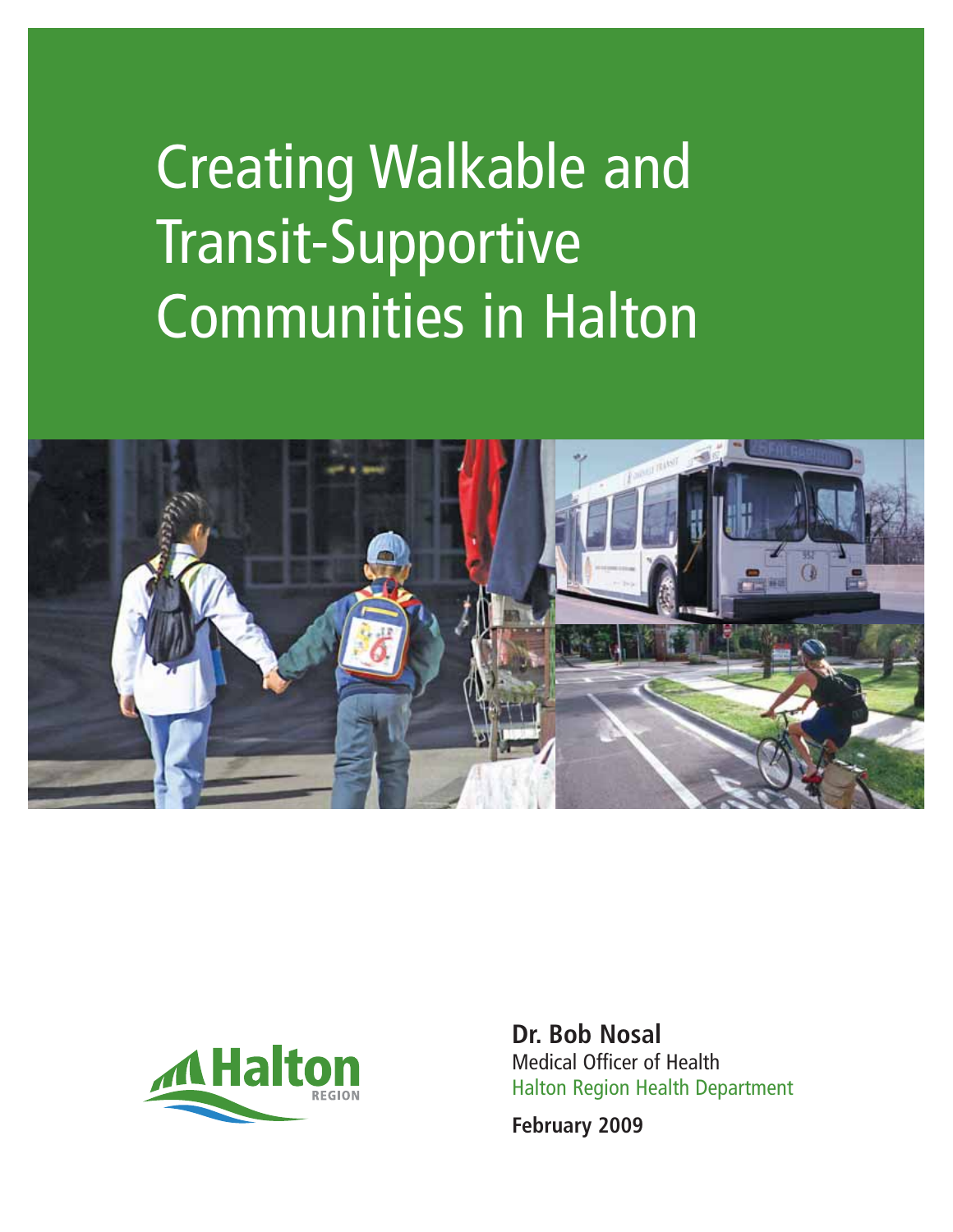#### **Reference:**

Halton Region Health Department, *Creating Walkable and Transit-Supportive Communities in Halton.* Oakville, Ontario: 2009

#### **Authors:**

Kristie Daniel, Senior Policy Analyst Kim Perrotta, Senior Health and Environment Advisor

#### **Reviewers:**

This report has benefited greatly by the expertise, policy direction and editorial advice offered by the following reviewers in Halton Region Health Department:

- Gena Ali, Environmental Health Senior Policy Analyst
- Dr. Monir Taha, Associate Medical Officer of Health
- Peter Steer, Environmental Health Senior Policy Analyst
- Dr. Bob Nosal, Medical Officer of Health
- Pat Hewitt, Manager, Public Health Administration
- Joyce See, Director, Community Health Services
- Mary Ann Carson, Director, Health Protection Services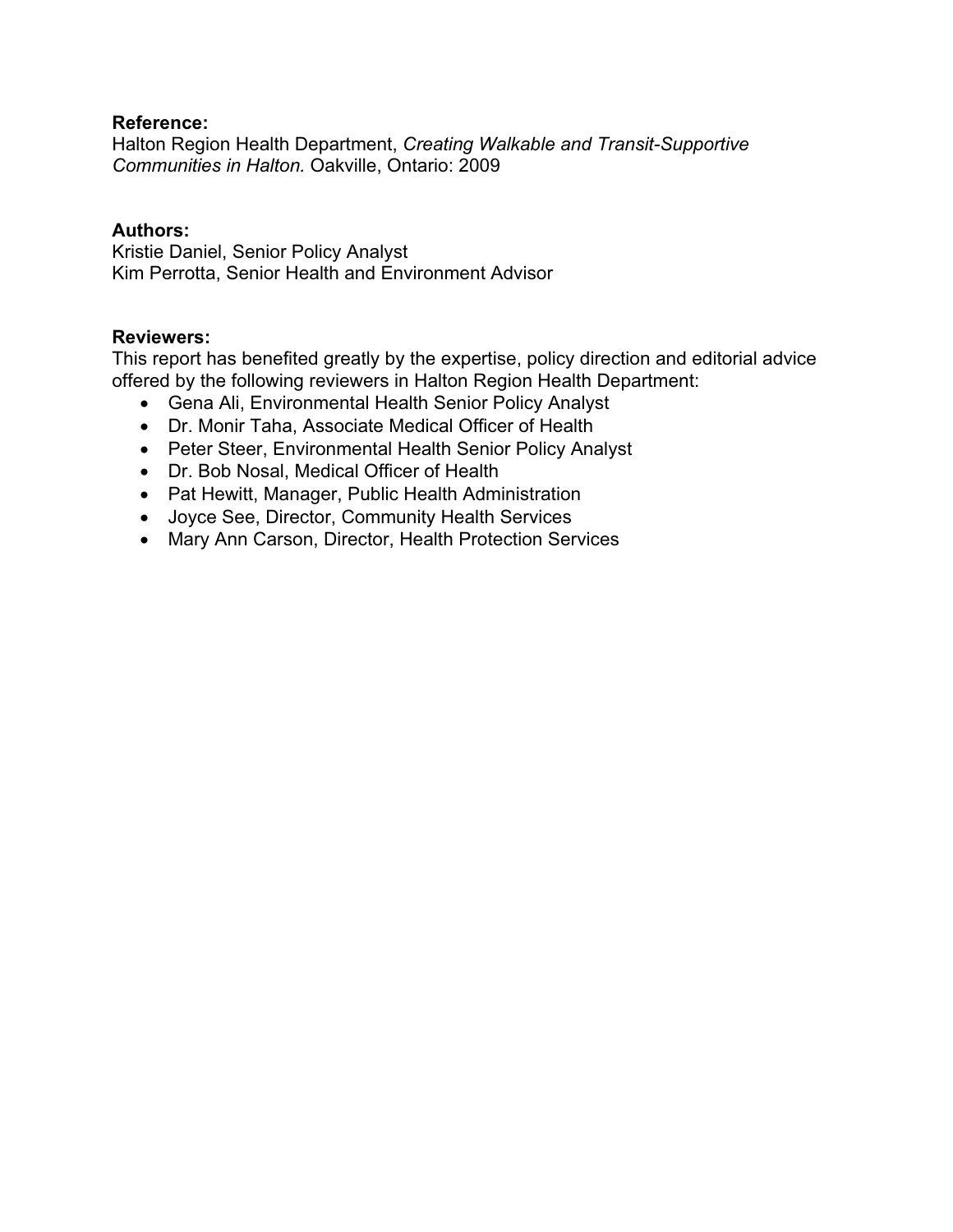# **TABLE OF CONTENTS**

| 2. What Makes a Walkable and Transit-Supportive Community? 17                    |  |
|----------------------------------------------------------------------------------|--|
|                                                                                  |  |
|                                                                                  |  |
|                                                                                  |  |
|                                                                                  |  |
|                                                                                  |  |
|                                                                                  |  |
|                                                                                  |  |
|                                                                                  |  |
|                                                                                  |  |
|                                                                                  |  |
|                                                                                  |  |
|                                                                                  |  |
|                                                                                  |  |
|                                                                                  |  |
|                                                                                  |  |
|                                                                                  |  |
|                                                                                  |  |
| 6. Suggested Directions for Consideration in the Sustainable Halton and Official |  |
|                                                                                  |  |
|                                                                                  |  |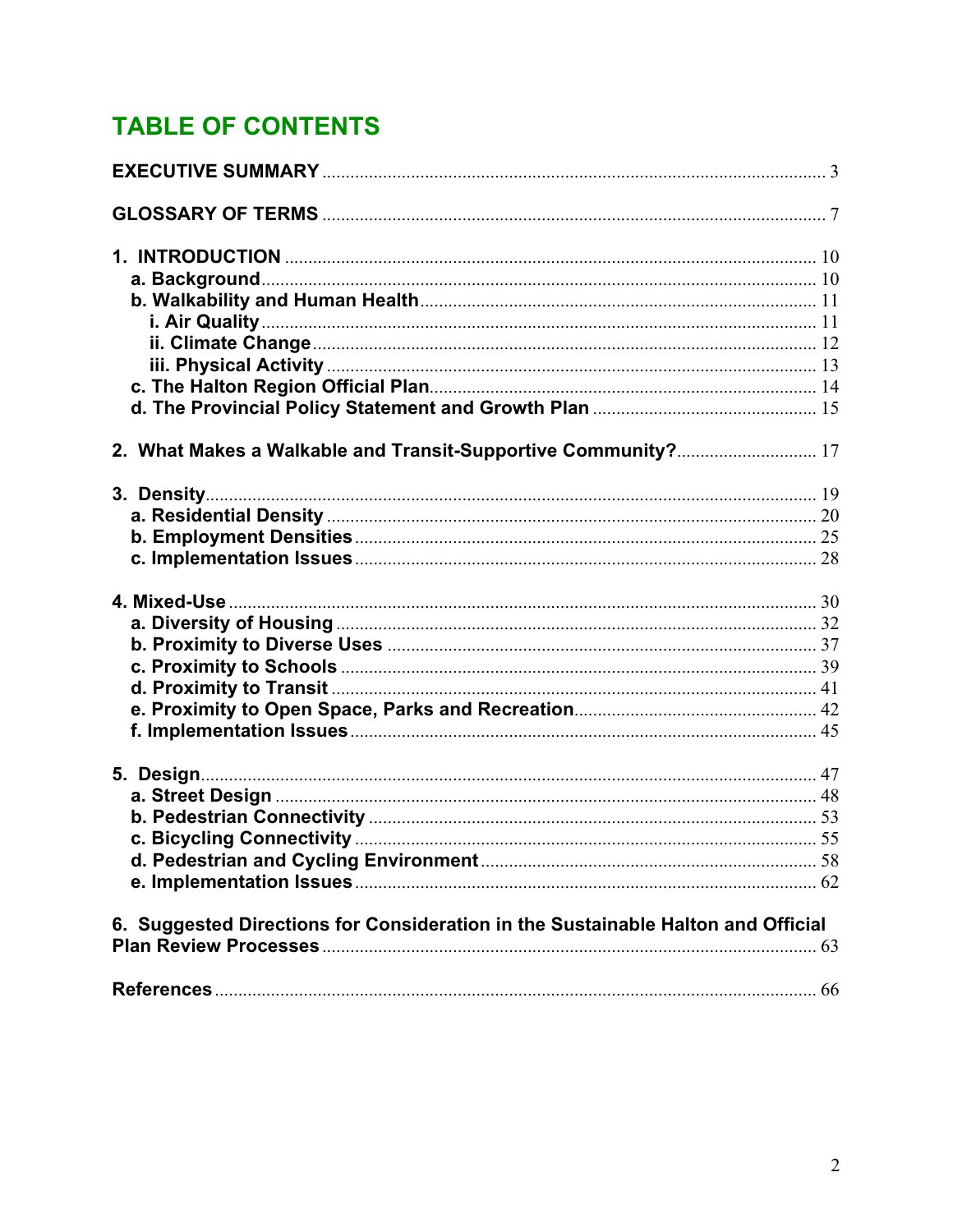# **EXECUTIVE SUMMARY**

Studies have repeatedly shown that community design and development has a significant impact on: emissions of air pollutants and greenhouse gases; levels of physical activity and social cohesion; and rates of injuries and fatalities related to motor vehicles, which may include pedestrians and cyclists. This discussion paper is intended to: review the best available evidence related to health and land use planning in terms of walkability; define what is meant by "walkable and transit-supportive communities"; identify the opportunities for realizing these attributes within a Halton context; and, suggest the parameters that can inform the Sustainable Halton and Regional Official Plan review processes with respect to walkability. It is recognized that future public and agency consultation on this paper will take place through these processes and that some elements of this paper, such as community design and transit, fall under local municipal purview.

Poor air quality is a significant public health concern for people living in southern Ontario. The Ontario Medical Association estimates that air pollution in Ontario contributes to 9,500 premature deaths each year (OMA, 2008). Climate change, associated with long-term shifts in air and water temperatures, precipitation, water and food supplies, and will present significant direct and indirect risks to human health and security in the coming decades. Physical activity, even at moderate levels, reduces the risk of developing numerous chronic diseases. There are many shifts in policy and behaviour that are needed within Canadian society to reduce emissions of air pollutants and greenhouse gases and to increase physical activity. One of the important policy shifts required relates to the patterns of development within our communities.

There are several models and frameworks that help define the dimensions of the built environment that are most closely associated with walkability and public transit use. The Health Department has chosen to use the "3 D" model to organize this paper: density, diversity (mixed use), and design. *Density* refers to the number of households and jobs per hectare. *Diversity*, also called *mixed use,* refers to land use mix, housing diversity and the presence of neighbourhood retail/service opportunities. *Design* refers to street design, street connectivity for both pedestrian and cyclists, and the quality of the pedestrian environment.

On the basis of our review of the health and planning literature and best practices, the Health Department recommends consideration of the following parameters in order to support the development of walkable and transit-friendly communities during the Sustainable Halton and Regional Official Plan Review processes:

- 1. To create transit-supportive densities:
	- Locate neighbourhoods and employment areas within a 400 m to 800 m radius around activity nodes, transit nodes, or activity corridors
	- Activity nodes, transit nodes and the 400 m radius around them have a minimum of 200 residents and jobs per gross hectare
	- Activity corridors have a minimum of 80 residents and jobs per gross hectare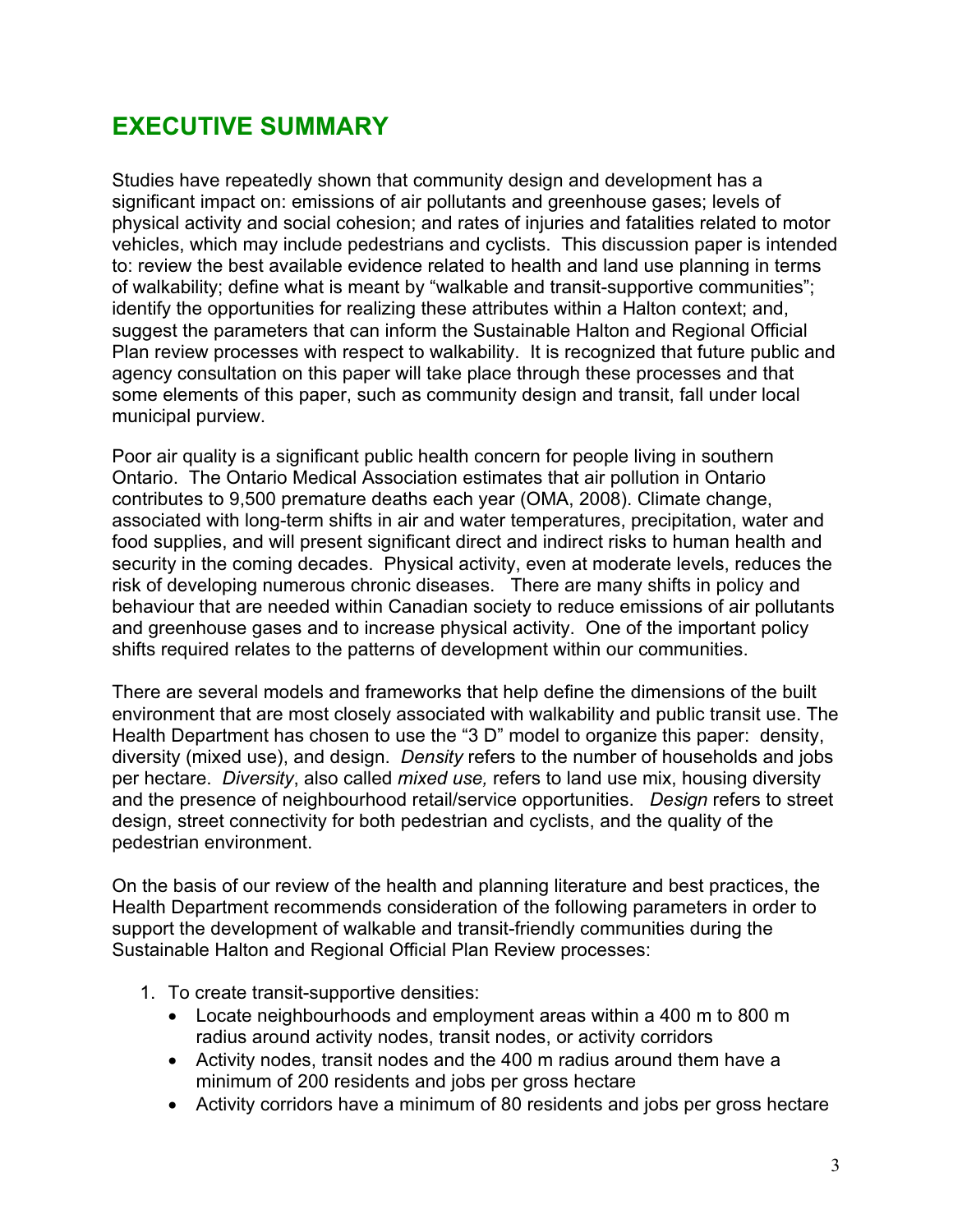- Transitional zones within 800 m of activity nodes and transit nodes in greenfield communities have a minimum 75 residents and jobs per gross hectare
- Stable communities and employment areas achieve a minimum 50 residents and jobs per gross hectare whenever possible
- 2. To provide appropriate housing for people at all stages of life and income, align the housing mix with the density targets for activity nodes, transit nodes and activity corridors. It is important to monitor the average density of new housing for each housing type yearly to ensure that the overall density targets have been achieved.
- 3. Residents live within 400 m of six diverse uses and within 800 m of 17 diverse uses. Because of the important role that access to retail food markets plays in creating complete communities and ensuring access to healthy foods, the best practice literature suggests that residents live within 800 m of a planned or existing retail food market such as a supermarket, grocery store, or produce store.
- 4. Locate the land set aside for elementary schools within 1500 m of residents to maximize the numbers of students walking; and, locate the land set aside for secondary schools within 3000 m of residents and on local transit routes. Lands declared surplus by the school boards in Halton have public value and consideration should be given to purchasing these lands for public use.
- 5. Design communities so that residents are within 400 m of an existing or planned transit stop. In addition, when developing new communities, adopt a "transit-first" principle.
- 6. Residents have access to a full range of parks described in the parkland hierarchy. Ideally residents will live within 400 m of a village square/parkette and within 800 m of a neighbourhood park. In addition, locate community parks, town/city wide parks and recreational facilities on local transit routes.
- 7. Consider "sense of place" when identifying and selecting preferred road alternatives.
- 8. Incorporate a *walking and cycling review* for pedestrian connectivity and safety at each stage in the planning process, which would include:
	- Residents have access to continuous sidewalks or equivalent provisions for walking along both sides of all streets. New sidewalks in residential areas should be at least 1.5 metres wide. Equivalent provisions for walking include footpaths
	- Commercial areas have continuous sidewalks or equivalent provisions for walking along both sides of all streets. New sidewalks in commercial areas should be at least 4.0 metres wide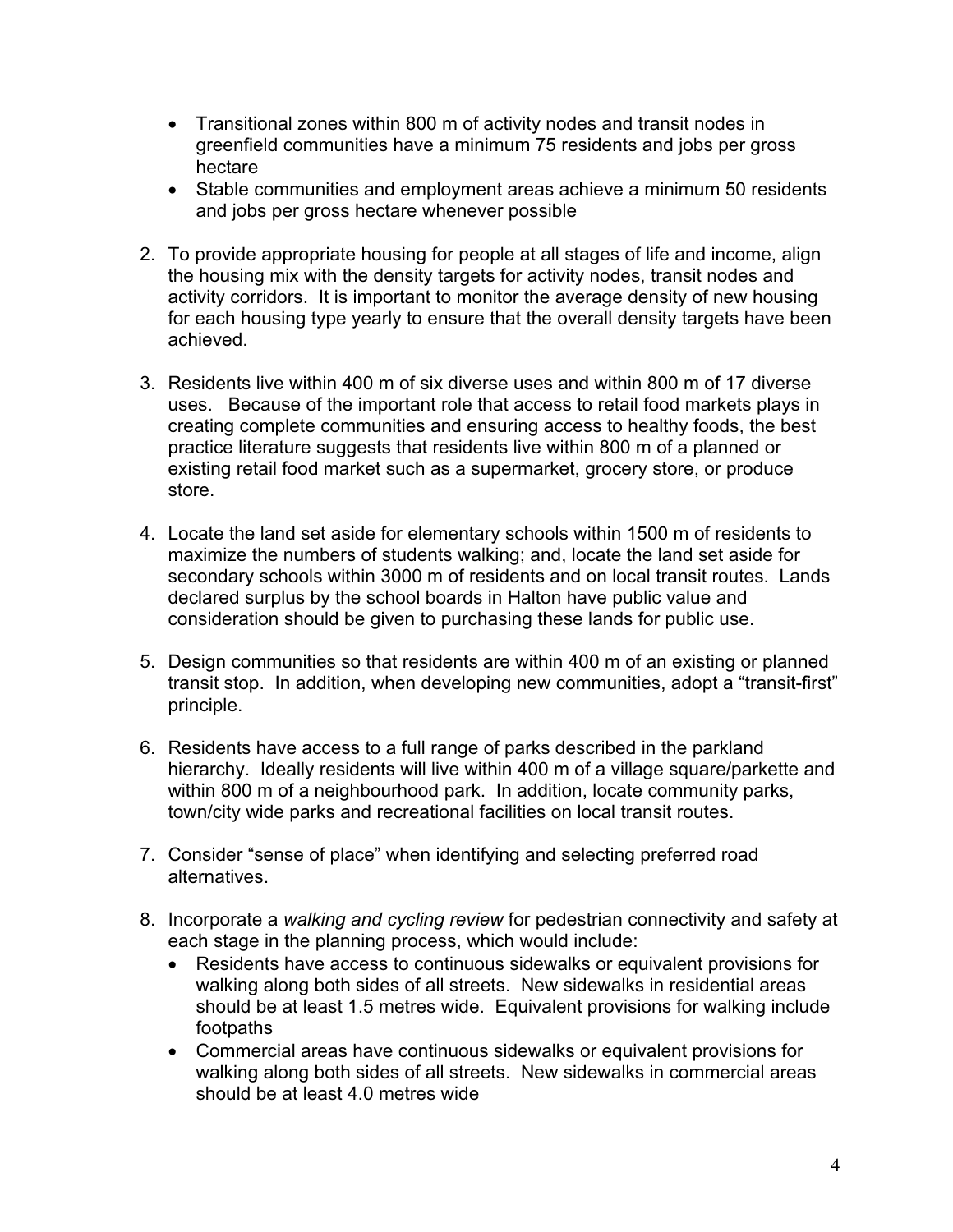- $\bullet$  Design streets on the basis of medium to short block lengths with a recommended maximum block perimeter that does not exceed 250 metres. Where block perimeter exceeds 250 metres, a block pedestrian linkage is provided
- Neighbourhoods have a linked open space system that interconnects allowing pedestrian, bicycle and other recreational activities continuously throughout the community
- Neighbourhoods built on a cul-de-sac street pattern system are connected to arterial and collector roads by looking for direct pathways that link residents to these areas
- 9. Incorporate a *walking and cycling review* for cycling connectivity and safety, at each stage in the planning process, which would include:
	- Neighbourhoods and communities accommodate a cycling network that includes bike lanes and off-road cycling or multi-use trails
	- Roads with speeds over 60 km/h have separated lanes that are part of the road, not sidewalk, infrastructure
	- Roads with speeds between 50-60 km/h have marked bicycle lanes
	- Roads with speeds under 40 km/h are shared
	- Priority for cyclists in intersections
	- Reduce overly frequent stops or places where reduced cycling speeds are necessary
	- Residents have access to trip end facilities such as secure long-term bicycle parking such as lockers, secure short-term bicycle parking such as bicycle racks and showers in commercial buildings
	- All streets, roadways, and designated bike routes are maintained to be free of deterrents to bicycling (such as potholes, debris, and overgrown landscaping)
- 10. Incorporate a *walking and cycling review* to consider the appeal of the pedestrian and cycling environment at each stage in the planning process, which would include:
	- Building frontages that positively address the street, with active uses at ground and first floors
	- All ground level non-residential interior spaces that face a public space have transparent glass on the ground level façade
	- Consideration of the length of blank walls (without doors or windows) along sidewalks
	- Commercial buildings designed and built so that each building has a front façade and at least one entrance that faces a publicly accessible area such as a street, square or plaza
	- On street parking provided on selected streets
	- All off-street parking facilities located at the side or rear of buildings, leaving building frontages and streetscapes free of parking facilities
	- Each transit stop with at least one bench and, where appropriate, sufficiently sheltered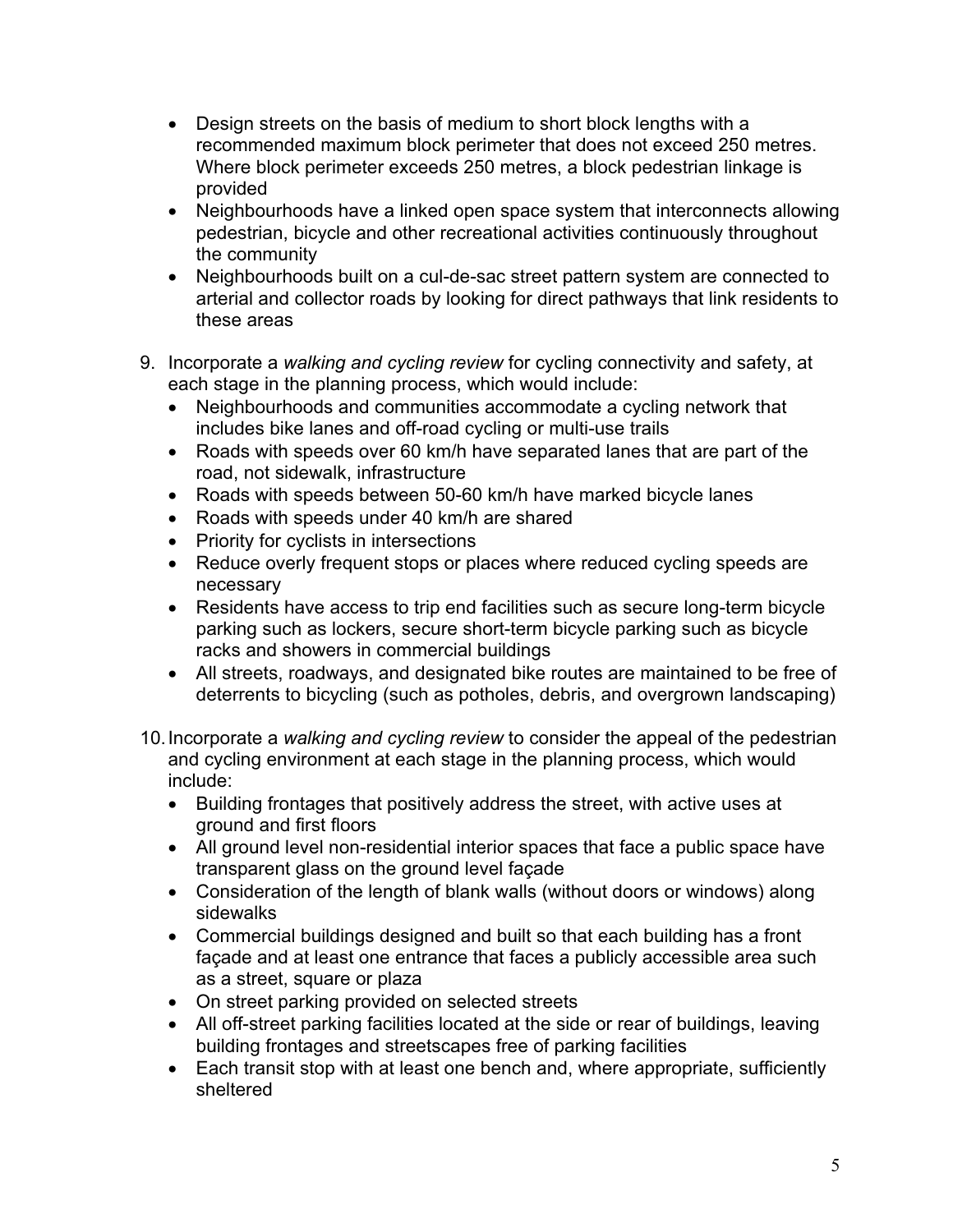- Sidewalks connect directly to transit shelters
- Place transit shelters in such a way as to not impede pedestrian traffic
- Street trees occur between the vehicle travel way and sidewalk
- Universal design options are addressed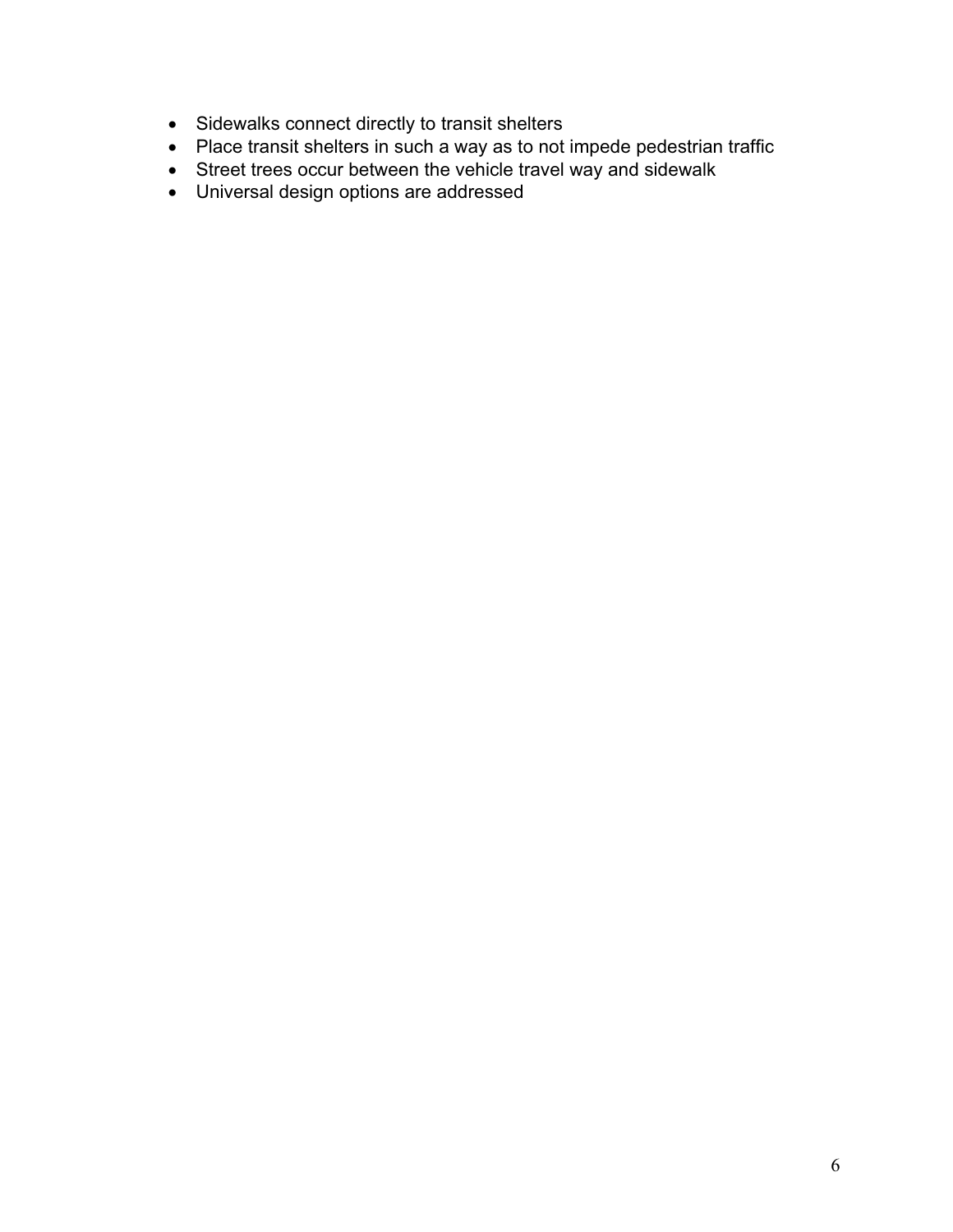# **GLOSSARY OF TERMS**

# **General Terms**

| Active transportation    | Any form of human-powered transportation.                                                                                                                                                                                                                                                                                                                                                                                                     |
|--------------------------|-----------------------------------------------------------------------------------------------------------------------------------------------------------------------------------------------------------------------------------------------------------------------------------------------------------------------------------------------------------------------------------------------------------------------------------------------|
| Activity corridor        | An area of street-oriented uses which incorporate a mix<br>of retail, employment and residential uses located<br>along arterial or collector roads serving as major transit<br>routes.                                                                                                                                                                                                                                                        |
| Activity node            | A compact, transit-oriented, pedestrian-friendly area<br>where the highest concentrations of residential,<br>employment, retail and other uses in the urban area<br>are located. Activity nodes are generally located at<br>points where two or more transit routes or travel modes<br>intersect.                                                                                                                                             |
| Bike box                 | Designated, marked area at a signalized intersection<br>that places bicycles at the front of the queue.                                                                                                                                                                                                                                                                                                                                       |
| <b>Built environment</b> | Comprises urban design, land use, and the<br>transportation system, and encompasses patterns of<br>human activity within the physical environment.                                                                                                                                                                                                                                                                                            |
| Climate change           | Climate change refers to a change in the state of the<br>climate that can be identified (e.g., by using statistical<br>tests) by changes in the mean and/or the variability of<br>its properties, and that persists for an extended period,<br>typically decades or longer.                                                                                                                                                                   |
| Complete community       | Complete communities meet people's needs for daily<br>living throughout an entire lifetime by providing<br>convenient access to an appropriate mix of jobs, local<br>services, a full range of housing, and community<br>infrastructure, include affordable housing, schools,<br>recreation and open space for their residents.<br>Convenient access to public transportation and options<br>for safe, non-motorized travel is also provided. |
| Connectivity             | The directness of travel to destinations.                                                                                                                                                                                                                                                                                                                                                                                                     |
| Density                  | Typically measured as employment or population per<br>square kilometre/mile.                                                                                                                                                                                                                                                                                                                                                                  |
| Gross density            | Is the total population of a given area divided by the<br>total amount of land including roads, parks, and other<br>natural features. This measure of density needs to be<br>measured carefully because it includes all land in a<br>given area, even land that cannot be developed.                                                                                                                                                          |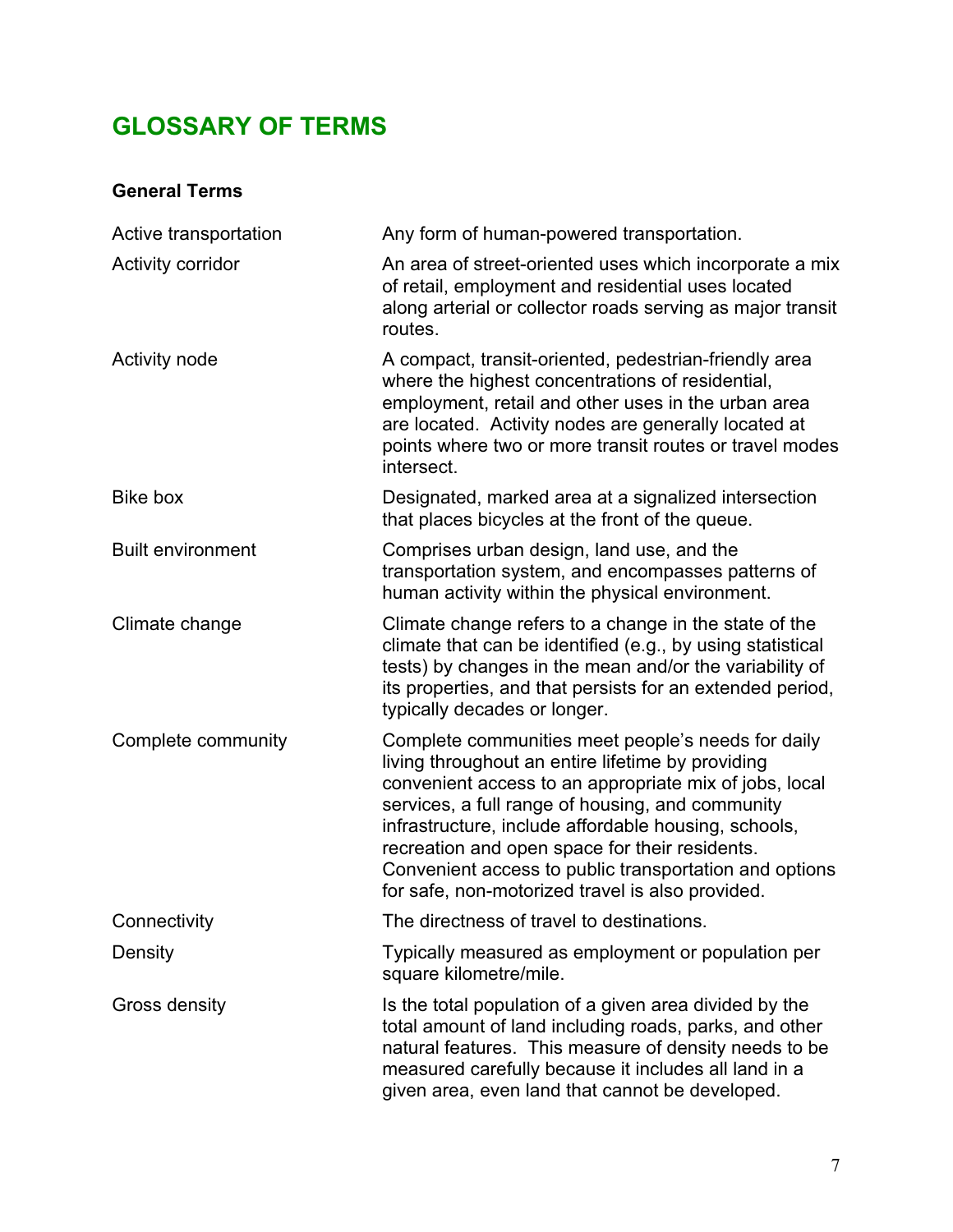| Health                         | A state of complete physical, mental and social well-<br>being, not merely the absence of disease.                                                                                                                                                                                                                                                                                                                                                                                                                                                                                                                                                                                                                                                                                    |
|--------------------------------|---------------------------------------------------------------------------------------------------------------------------------------------------------------------------------------------------------------------------------------------------------------------------------------------------------------------------------------------------------------------------------------------------------------------------------------------------------------------------------------------------------------------------------------------------------------------------------------------------------------------------------------------------------------------------------------------------------------------------------------------------------------------------------------|
| Land use                       | Refers to the distribution of activities across space,<br>including the location and density of different activities,<br>where activities are grouped into relatively coarse<br>categories such as residential, commercial, office,<br>industrial and other activities.                                                                                                                                                                                                                                                                                                                                                                                                                                                                                                               |
| Land-use mix                   | Diversity or variety of land uses.                                                                                                                                                                                                                                                                                                                                                                                                                                                                                                                                                                                                                                                                                                                                                    |
| Mixed-use                      | Development that combines two or more of the types of<br>development: residential, commercial, office, industrial<br>or institutional.                                                                                                                                                                                                                                                                                                                                                                                                                                                                                                                                                                                                                                                |
| Net density                    | The number of people, houses, or jobs in an area net<br>of land that is not for private use. So, net density<br>excludes roads, parks, public infrastructure and other<br>natural features.                                                                                                                                                                                                                                                                                                                                                                                                                                                                                                                                                                                           |
| Non-motorized travel           | Travel by non-motorized means, including walking,<br>cycling, small-wheeled transport (e.g., skates,<br>skateboards, push scooters, hand carts), and<br>wheelchair.                                                                                                                                                                                                                                                                                                                                                                                                                                                                                                                                                                                                                   |
| Physical activity              | Any body movement that results in energy expenditure.                                                                                                                                                                                                                                                                                                                                                                                                                                                                                                                                                                                                                                                                                                                                 |
| Recreational physical activity | Activity that takes place during one's spare time.                                                                                                                                                                                                                                                                                                                                                                                                                                                                                                                                                                                                                                                                                                                                    |
| Sense of place                 | The role a street plays in creating an urban identity for<br>an area that supports pedestrian and cycling activity.                                                                                                                                                                                                                                                                                                                                                                                                                                                                                                                                                                                                                                                                   |
| <b>Transit node</b>            | A point where two or more transit routes intersect.                                                                                                                                                                                                                                                                                                                                                                                                                                                                                                                                                                                                                                                                                                                                   |
| Transit-supportive             | Makes transit viable and improves the quality of the<br>experience of using transit. When used in reference to<br>development, it often refers to compact, mixed-use<br>development that has a high level of employment and<br>residential densities to support frequent transit service.<br>When used in reference to urban design, it often refers<br>to design principles that make development more<br>accessible for transit users, such as roads laid out in a<br>grid network rather than a discontinuous network;<br>pedestrian-friendly built environment along roads to<br>encourage walking to transit; reduced setbacks and<br>placing parking at the sides/rear of buildings; and<br>improved access between arterial roads and interior<br>blocks in residential areas. |
| <b>Transitional zone</b>       | Transitional zones surround activity nodes and transit<br>nodes and are located within an 800 m radius or a 10<br>minute walk of the centre.                                                                                                                                                                                                                                                                                                                                                                                                                                                                                                                                                                                                                                          |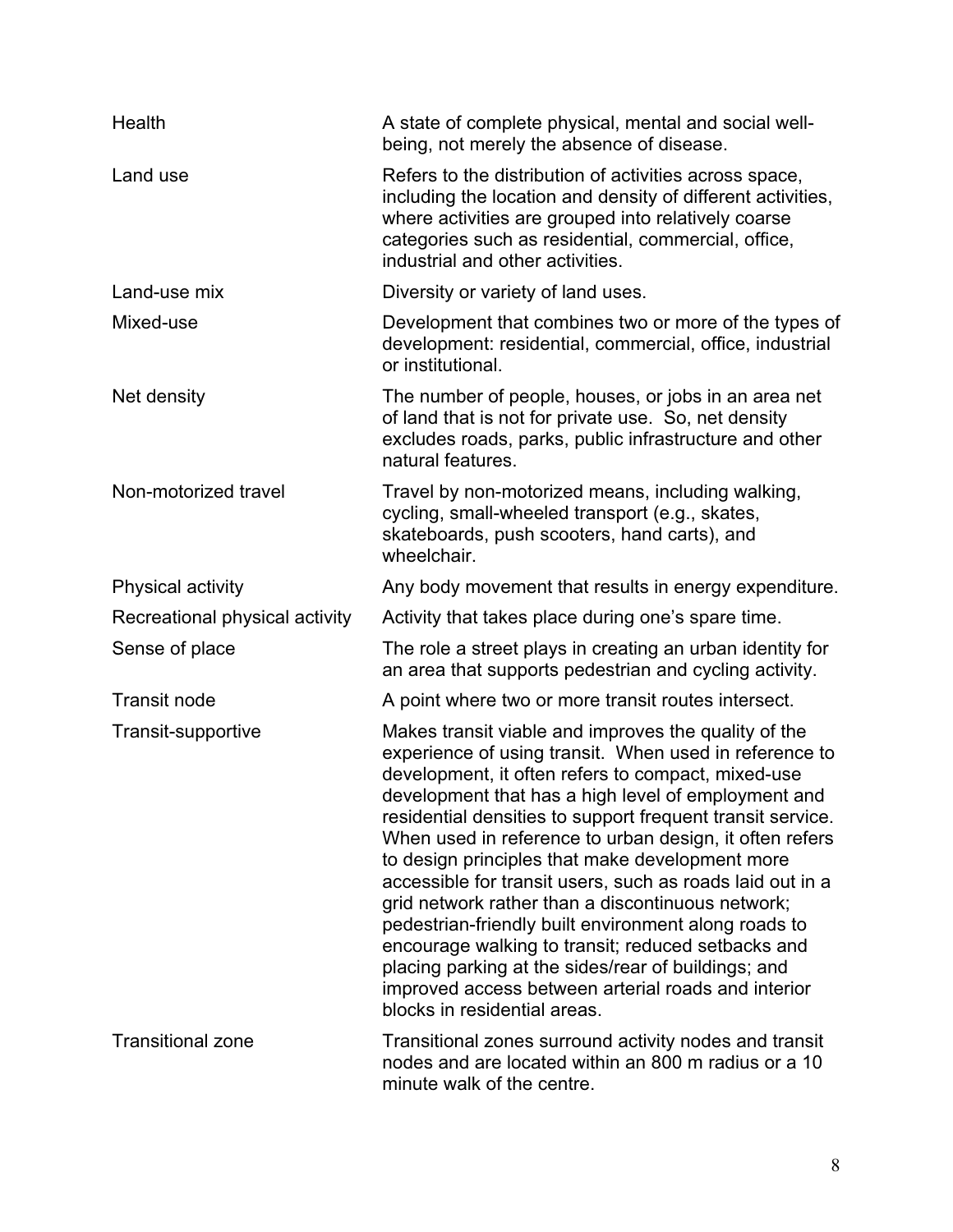| Urban design                  | Refers to the design of the city and the physical<br>elements within it, including both their arrangement and<br>their appearance and is concerned with the function<br>and appeal of public spaces.                                                                                                                                                                                                                                                                                                                                                                                                                                                                                                                                                                                                                                                                                                                                                                                                                                                                                                                                                                                                                                                                                                                                                                                                                          |
|-------------------------------|-------------------------------------------------------------------------------------------------------------------------------------------------------------------------------------------------------------------------------------------------------------------------------------------------------------------------------------------------------------------------------------------------------------------------------------------------------------------------------------------------------------------------------------------------------------------------------------------------------------------------------------------------------------------------------------------------------------------------------------------------------------------------------------------------------------------------------------------------------------------------------------------------------------------------------------------------------------------------------------------------------------------------------------------------------------------------------------------------------------------------------------------------------------------------------------------------------------------------------------------------------------------------------------------------------------------------------------------------------------------------------------------------------------------------------|
| Utilitarian physical activity | Activities that serve a practical purpose of transporting<br>someone from one place to another.                                                                                                                                                                                                                                                                                                                                                                                                                                                                                                                                                                                                                                                                                                                                                                                                                                                                                                                                                                                                                                                                                                                                                                                                                                                                                                                               |
| Walkable                      | The extent to which the built environment is friendly to<br>the presence of people living, shopping, visiting,<br>enjoying or spending time in an area. Factors affecting<br>walkability include, but are not limited to: land use mix;<br>street connectivity; residential density (residential units<br>per area of residential use); "transparency" which<br>includes amount of glass in windows and doors, as well<br>as orientation and proximity of homes and buildings to<br>watch over the street; plenty of places to go to near the<br>majority of homes; placemaking, street designs that<br>work for people, not just cars and retail floor area ratio.<br>Major infrastructural factors include access to mass<br>transit, presence and quality walkways, buffers to<br>moving traffic (planter strips, on-street parking or bike<br>lanes) and pedestrian crossings, aesthetics, nearby<br>local destinations, air quality, shade or sun in<br>appropriate seasons, street furniture, traffic volume and<br>speed and wind conditions. One of the best ways to<br>quickly determine how walkable a block, corridor or<br>neighborhood is to count the number of people<br>walking, lingering and enjoying a space. The diversity<br>of people, and especially the presence of children,<br>seniors and people with disabilities, denotes the<br>quality, completeness and wholesomeness of a<br>walkable space. |

# **Units of Measurement**

- ppha population per net hectare<br>ppgh population per gross hectar
- ppgh population per gross hectare<br>upha units per net hectare
- upha units per net hectare<br>VKT vehicle kilometres tra
- vehicle kilometres travelled

## **Abbreviated Organization Names**

- OMA Ontario Medical Association
- US EPA United States Environmental Protection Agency
- WHO World Health Organization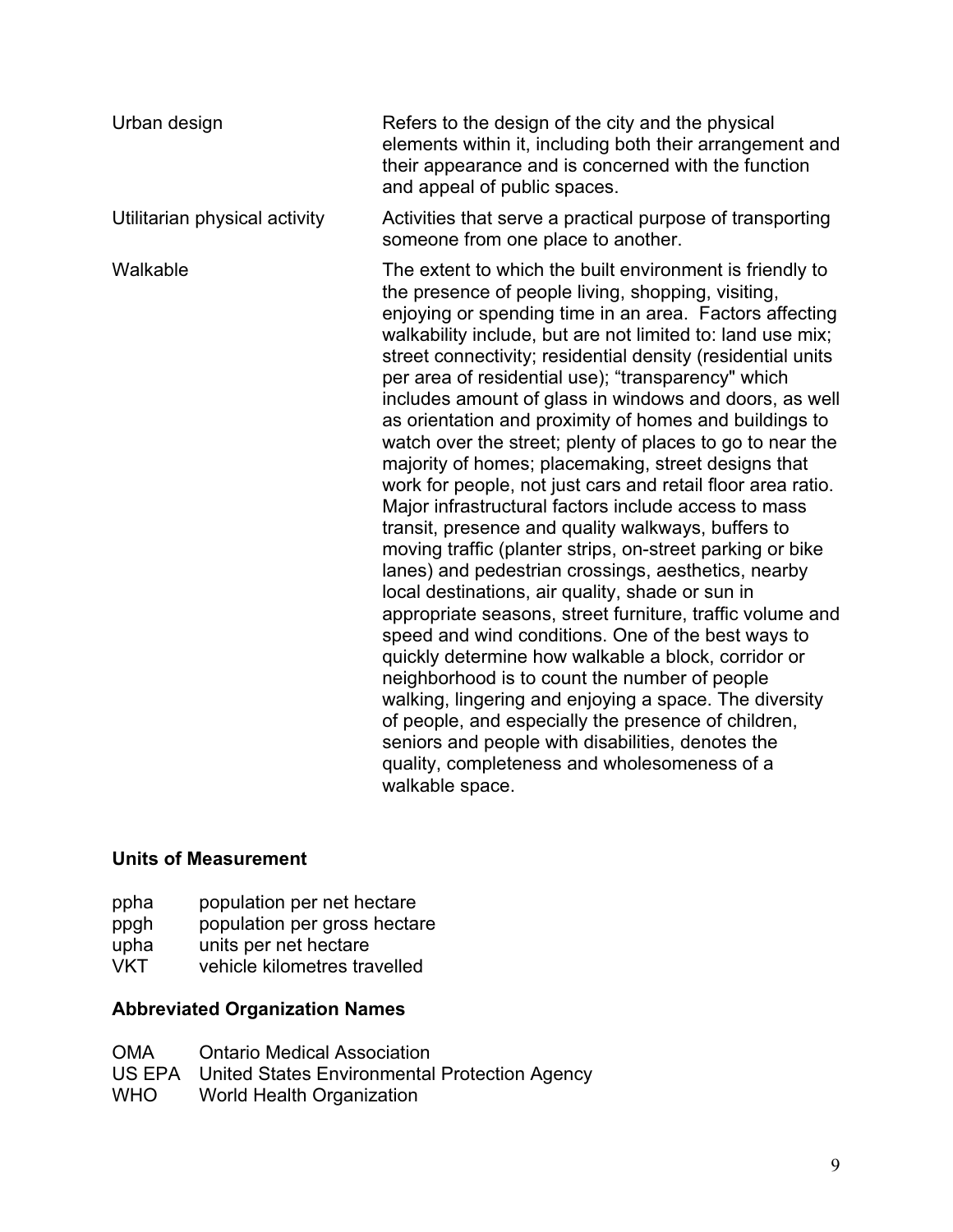# **1. INTRODUCTION**

# **a. Background**

High levels of population growth are projected for Halton Region. Between 2001 and 2031 the region is expected to grow from 375,000 to a population size of approximately 780,000 people. Such high levels of growth have major implications for the health and wellbeing of both current and future residents. Studies have repeatedly shown that how our communities are designed has significant impacts on the population's exposure to outdoor air pollution, physical activity levels, social cohesion, and injury due to motor vehicle and pedestrian/cyclist collisions.

In 2007 and 2008, Regional Council authorized the Halton Region Health Department to undertake policy development work related to the land use planning process. This work will assist in minimizing the negative air quality impacts that can be associated with growth and development (MO-12-07, MO-35-07, MO-57-07, MO-04-08). This discussion paper responds to direction from Regional Council and addresses the following actions in the 2007 Planning and Public Works Committee Plan:

- Theme 1, Goal 1, Action g) "Develop a policy framework that integrates public health objectives, relating to air quality, injury prevention and healthy weight, with long-term land use and transportation planning."
- Theme 2, Goal 1, Action a) "Define, in conjunction with the development of Healthy Communities principles, a framework of policies leading to improved air quality, to be implemented through the Sustainable Halton Plan and the resulting Official Plan."

This paper has been produced to ensure that communities within Halton Region are more walkable and transit-supportive in the future. This discussion paper is based on the review of the best available health evidence related to health and land-use planning and provides a common definition of what it means to be a "walkable and transitsupportive community" in a Halton context. The Halton Region Health Department is frequently asked to provide health comments on a number of land-use issues and this paper will provide the structure for the walkability aspects of those comments.

While the Halton Region Health Department recognizes that each land-use planning situation is different and needs to be examined in context, there are health-based parameters that can be applied to most land-use planning situations. The parameters identified in this paper are forwarded to the Sustainable Halton and Regional Official Plan review processes for consideration and possible inclusion. It is recognized that future public and agency consultation on these papers will take place through these processes and that the suggested direction on community design and transit fall under local municipal purview.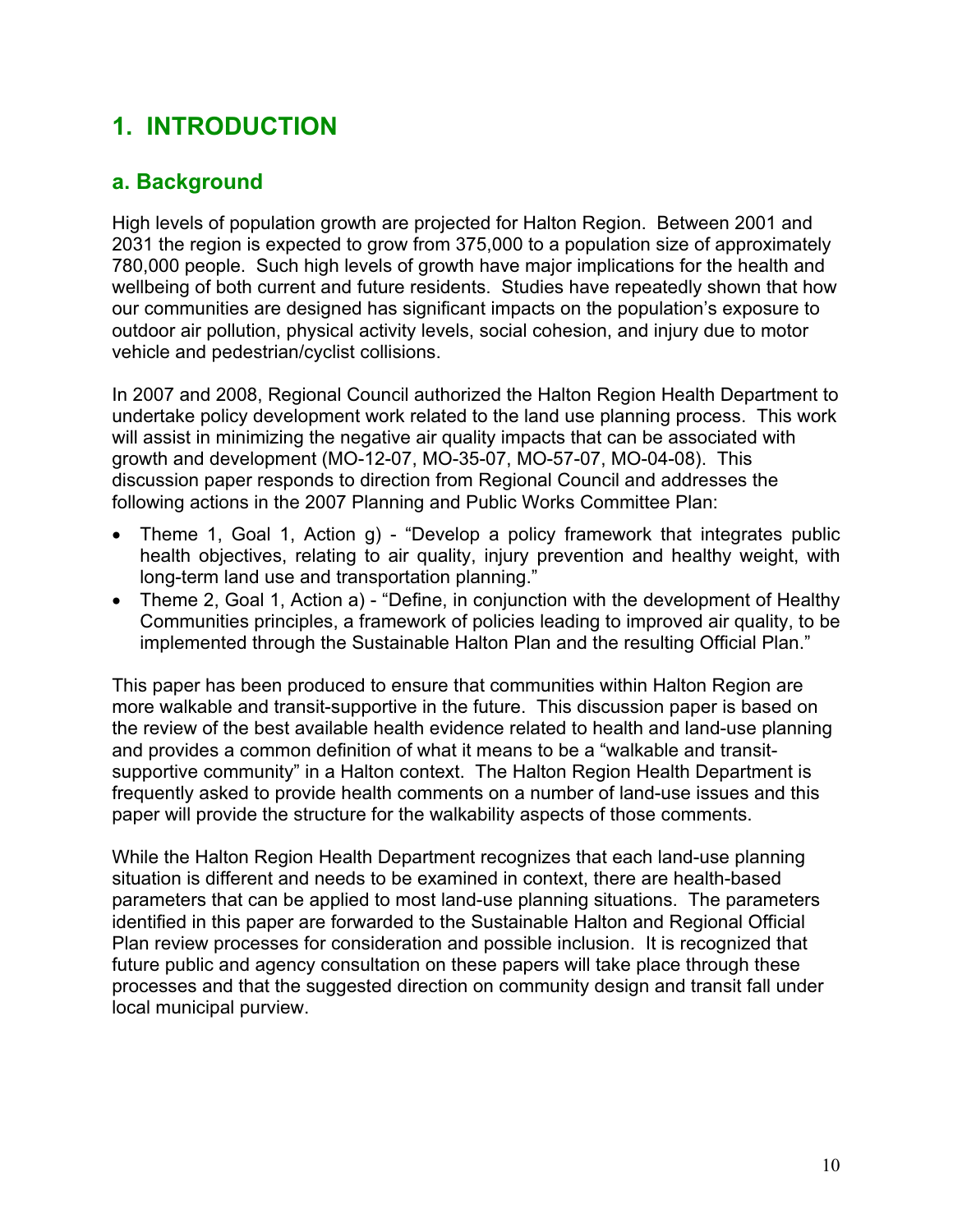In addition to the main purposes outlined above, this paper will be used to inform community groups about the Health Department's view of what makes a walkable community based on health rationale.

## **b. Walkability and Human Health**

#### **i. Air Quality**

Poor air quality is a significant public health concern for people living in southern Ontario. The five common air pollutants—ground-level ozone, fine particulate matter, sulphur dioxide, nitrogen dioxide and carbon monoxide—have been clearly and consistently linked to acute health impacts such as increases in non-traumatic deaths, hospital admissions for heart and lung conditions, emergency room visits, and asthma symptoms at concentrations that are commonly experienced in southern Ontario (OMA, 2005; Toronto Public Health, 2004; Stieb, 2005; WHO-Europe, 2004; US EPA 2004). A growing body of scientific literature indicates that these common air pollutants also contribute to chronic heart and lung diseases including lung cancer and asthma (US EPA, 2004; Krewski, 2000; Samet, 2000). The Ontario Medical Association (OMA) estimates that air quality in Ontario contributes to 9,500 premature deaths each year (OMA, 2008). While everyone can be negatively affected by poor air quality, the research demonstrates that newborns, children, the elderly, and people with preexisting health conditions such as heart disease, asthma and diabetes, are particularly sensitive to the adverse effects of air pollution (Stieb, 2005; WHO-Europe, 2004; US EPA 2004).

Emission inventories indicate that the transportation sector is one of the most important sources of air pollutants and greenhouse gases within Halton Region, Ontario and Canada (Halton Region Health Department, 2007). In addition, a large number of traffic corridor studies have demonstrated that health impacts such as hospitalizations for asthma and deaths from strokes are significantly higher among those people who live in close proximity to busy highways than among those who live further away (van Vliet, 1997; Lin et al, 2002; Crosignani, 2004; Hansen, 1998; Smargiassi, 2005; Hoek, 2002). While a great deal of progress has been made to reduce emissions from individual vehicles, this progress has been offset to some extent by the increasing number of vehicles on the road and the increasing number of kilometres travelled by Canadians.

Recent studies have demonstrated that local transportation and planning decisions can have a significant impact on emissions, local air quality, and human health. For example, the California Air Resources Board (1997) found that compact neighbourhoods built around public transit with a variety of services within a five minute walk can reduce vehicle-related air emissions by up to 20 percent relative to traditional sprawled neighbourhoods that are separated from public transit, commercial services and recreational facilities. In the City of Atlanta, researchers found that the alternative transportation strategy introduced during the 1996 summer Olympics, which shifted people from their vehicles into public transit, reduced traffic counts by 22.5 percent, peak ozone levels by almost 28 percent, and asthma-related hospital admissions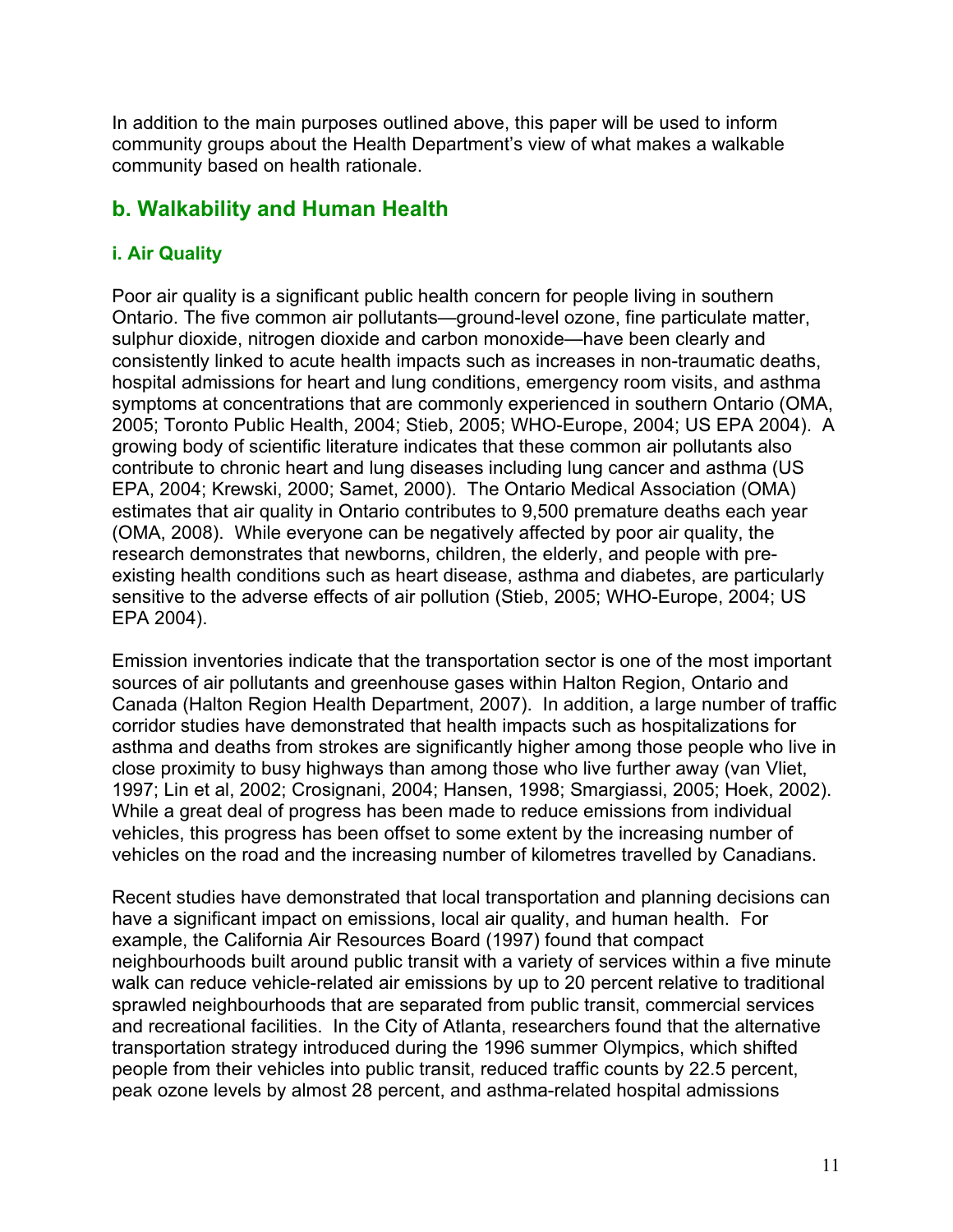among children by 11 to 44 percent during the Olympics relative to the weeks leading up to the Olympics (Friedman et al., 2001).

#### **ii. Climate Change**

It is now commonly accepted that climate change is happening and that humans are significant contributors to the process. In the last few years, the public has come to accept these two statements as fact as their experience of local and global weather affirms the predictions by scientists from the International Panel on Climate Change (IPCC).

In the last decade, there have been significant increases in extreme weather both within and outside of Canada. Within Canada, we have experienced greater swings in weather, longer droughts, deeper heat waves, a greater number of tornados, more frequent and severe thunderstorms, greater rainfall or snowfall in shorter periods of time, and more frequent floods over the last decade, all of which were predicted by the IPCC in the 1990s and 2001 (Canada, 2007; IPCC, 2001).

While these weather-related changes are the most apparent changes associated with climate change in Canada, they are not the most significant impacts associated with climate change. More worrisome are the long-term shifts in climate that are expected to melt ice caps, raise water levels and shift water temperatures in oceans , change ocean currents world-wide, and deepen droughts in areas that are already vulnerable to droughts (IPCC, 2001; IPCC, 2007). These climatic changes could produce profound dislocation, hunger, and economic insecurity among human populations around the world as land masses are lost to flooding, land-based food supplies and water supplies are threatened by droughts, and water-based food supplies shift or collapse in response to changing temperatures and currents (IPCC, 2001: IPCC, 2007).

There are many shifts in policy and behaviour that are needed within Canadian society to reduce our share of greenhouse gases (GHG) that contribute to climate change. One of the important shifts required relates to patterns of development within our communities.

The transportation sector in the United States is responsible for about one third of all of the greenhouse gases emitted in our two countries (Ewing et al., 2008). The transportation sector was responsible for 31 percent of Ontario's total GHG emissions, making it the largest single source of GHG emissions in Ontario (Environmental Commissioner of Ontario, 2008). This amounts to the equivalent of approximately 65 mega tonnes of carbon dioxide  $(CO<sub>2</sub>)$  per year. Within the transportation sector, three significant changes are needed to reduce greenhouse gases: vehicle fuel efficiency must be significantly increased; the carbon content of the fuel must be significantly reduced; and vehicle kilometres travelled (VKT) must be reduced. The first two changes are the domain of the federal and provincial governments although local and regional governments can support these two with corporate policies directed at their corporate fleets. The third change is one over which local and regional governments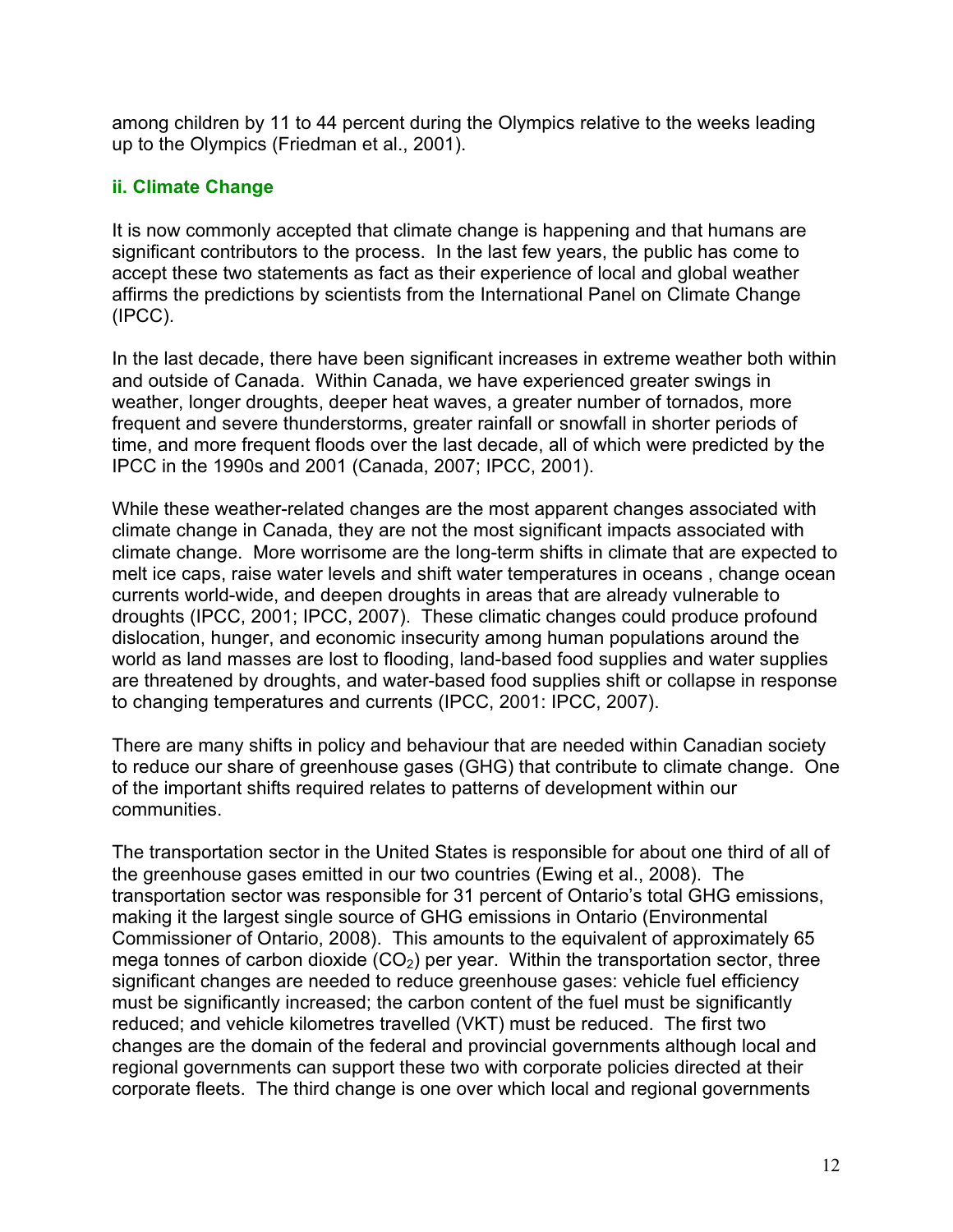can have a profound effect. The number of VKT are related to the way in which our communities are designed. They are affected by the distance between homes and jobs, homes and schools, and homes and services (Ewing et al., 2008).

Research demonstrates that technological improvements in vehicles and fuels (i.e., the first two changes identified above) are likely to be offset by growth in the number of VKT (Ewing, 2008). Over the last three decades, the number of VKT has grown faster than the population in both Canada and the U.S. People are driving longer distances, taking more trips by vehicle, relying less on public transit, and walking less (Probe, 2004; Ewing et al., 2008; Halton Region Health Department, 2007).

The body of research demonstrates that the best way to reduce VKT is to build communities that are walkable and transit-supportive. The weight of evidence suggests that people who live in more compact, mixed-use communities, drive 20 to 40 percent less (Ewing, 2008).

## **iii. Physical Activity**

Physical activity, even at moderate levels, reduces the risk of developing numerous chronic diseases. The Public Health Agency of Canada (2003) summarized the research that supports the role of physical activity in disease prevention. Specifically, the Agency found that:

- Physical inactivity is a recognized risk factor for cardiovascular disease along with smoking, high blood pressure and high blood cholesterol.
- Since physical inactivity is more prevalent than the other factors, increasing physical activity has the highest potential to reduce population cardiovascular disease.
- Physical activity can reduce the risk of colon cancer by as much as 50 percent. Research also shows that physical activity may protect against breast cancer in women.
- Physical activity can reduce the risk of developing type-2 diabetes by as much as 50 percent.
- The risk of osteoporosis is reduced through regular physical activity during childhood and adolescence and there is also evidence for maintenance of bone mass through physical activity and calcium supplementation in adulthood.
- Regular physical activity improves function and relieves symptoms among people with osteoarthritis and rheumatoid arthritis. In many cases, fewer medications are then necessary.

It is important to encourage people to be more physically active every day. Utilitarian physical activity refers to those activities that serve practical purposes such as transporting someone from one place to another, substituting for an automobile trip. Another common term for this type of activity is "active transportation," which refers to any form of human-powered transportation. There are many modes of active transportation such as in-line skating and skateboarding. However, walking and cycling are the most common forms.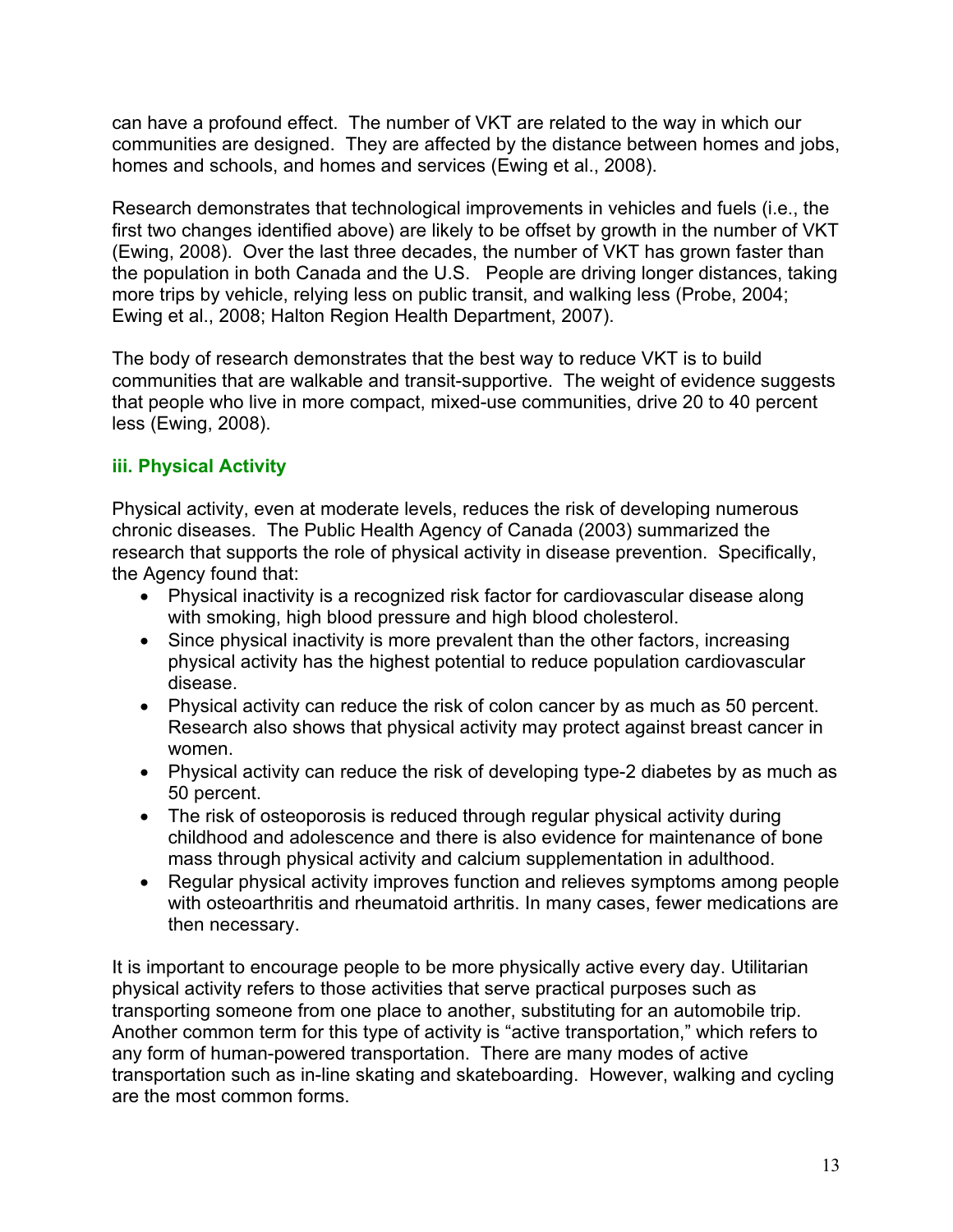There is an opportunity to increase the total number of walking and cycling trips through active transportation strategies. Studies indicate that between 70 and 83 percent of all trips are short, for non-work purposes and take place relatively close to home (Pulleyblank-Patrick et al., 2006). There is a high degree of willingness among Canadians to walk (82 percent) or cycle (66 percent) instead of driving if there are safe and convenient facilities (Go for Green/ Environics, 1998). It makes sense to focus on active transportation as one solution to encourage people to be more active and drive less as it allows walking or cycling to serve a dual purpose of exercise and transportation (Lee & Moudon, 2004). A built environment that has facilities for active transportation close to where people live can support physical activity and can help reduce driving.

It is also important to consider the role that public transit can play in supporting walkable communities. Transit is an important factor in reducing emissions from air pollutants and greenhouse gases. Public transit allows people to visit destinations outside of their immediate neighbourhood. This is particularly important if we are encouraging people to move away from using a car more often. Transit also has the potential to increase physical activity levels since people tend to walk or cycle to reach local public transit. Transit use can support people in achieving their 30 to 60 minutes of daily physical activity. A study by Besser and Dannenberg (2005) examined the transit-oriented walking times for transit users. Their results showed that participants who used transit spend a median of 19 minutes daily walking to and from transit and 29 percent achieved 30 minutes or more of physical activity daily solely by walking to and from transit.

In summary, walkable communities are considered those communities that support recreational physical activity, active transportation and public transit.

# **c. The Halton Region Official Plan**

The Halton Region Official Plan provides key insight into the value that the Region places on Healthy Communities. The Plan's goal for healthy communities is to:

"achieve a high-quality environment, for this and future generations, that will sustain life, maintain health and improve the quality of living."

The healthy communities policies describe how the Region plans to achieve a highquality physical environment through careful use of air, water and land resources. The Region plans to achieve healthy communities by fostering a high standard of public safety, social support services, cultural and recreational services, health services, heritage protection, economic development, transportation and servicing infrastructure. Two key components of the Official Plan include:

• Encouraging alternative transportation modes (e.g., active transportation such as walking and cycling, and public transit);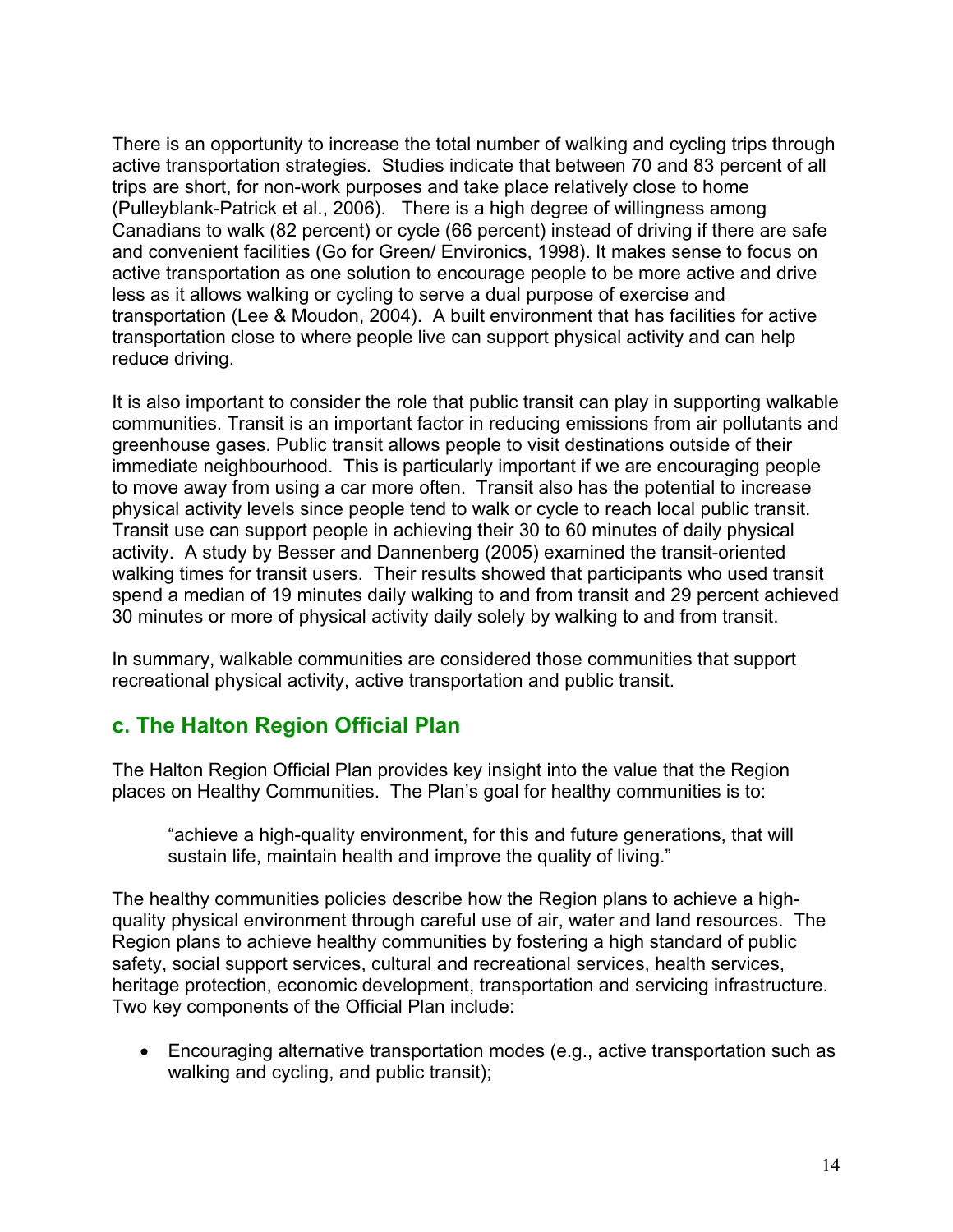• Developing Healthy Communities Guidelines in conjunction with local municipalities (e.g., guidelines for land use mix, community and physical design, zoning, site plans).

These two Official Plan components have clear implications for the importance of ensuring that we have communities that support recreational physical activity, active transportation, and transit.

# **d. The Provincial Policy Statement and Growth Plan**

In addition to the importance that the Region places on healthy communities, the Province of Ontario has provided clear direction on the value it place on healthy, complete communities through the *Provincial Policy Statement* (2005) and *Places to Grow*, *the Growth Plan for the Greater Golden Horseshoe* (2006)(the *Growth Plan)*.

The *Provincial Policy Statement* provides policy direction on matters of Provincial interest related to land use planning and development. It sets the policy foundation for regulating the development and use of land. It also supports the Provincial goal to enhance the quality of life for the citizens of Ontario.

The *Growth Plan* is a framework for implementing the Government of Ontario's vision for building stronger, prosperous communities by better managing growth in the Greater Golden Horseshoe region to 2031. It guides decisions on a wide range of issues such as transportation, infrastructure planning, land-use planning, urban form, housing, natural heritage and resource protection. The *Plan* builds on other key government initiatives including: the *Greenbelt Plan, Planning Act* reform and the *Provincial Policy Statement.*

These provincial policy documents promote development that has the ability to foster close live-work arrangements and access to public amenity space. For example, the *Growth Plan* supports the idea of mixed-use development that is pedestrian- friendly. The *Provincial Policy Statement* promotes the concept of complete communities by requiring a mix of housing types to meet a variety of lifestyles and incomes. Planning for a wide variety of housing within the community enables citizens from a range of economic levels, age groups and family structures to live within the same community, creating a balanced social diversity/cross section. It also allows people to remain in the same neighbourhood as they go through the different stages of their life.

The *Provincial Policy Statement* and the *Growth Plan* promote development that is transit-supportive and provides enhanced transit amenities. Access to transit is considered to be a fundamental aspect of neighbourhood design, as it offers residents and commuters an alternative to auto-oriented travel. The *Growth Plan* in particular requires that new development be designed in a manner that creates street configurations, densities and an urban form that is compatible with pedestrian and transit activities. The *Provincial Policy Statement* directs new development to areas that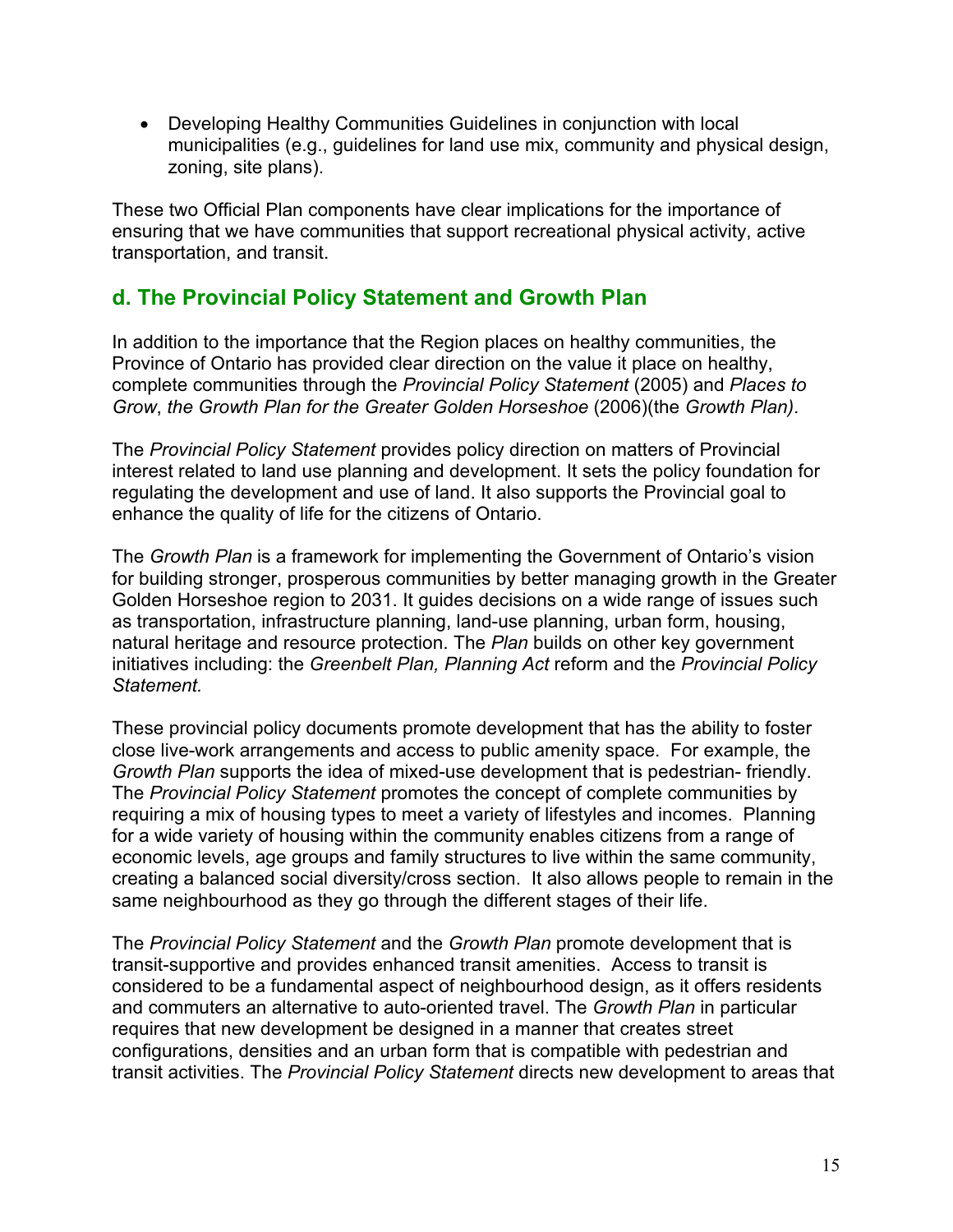have or are planned to have the necessary infrastructure (for example, water, sewer services, public transit, walking and cycling facilities) to accommodate growth.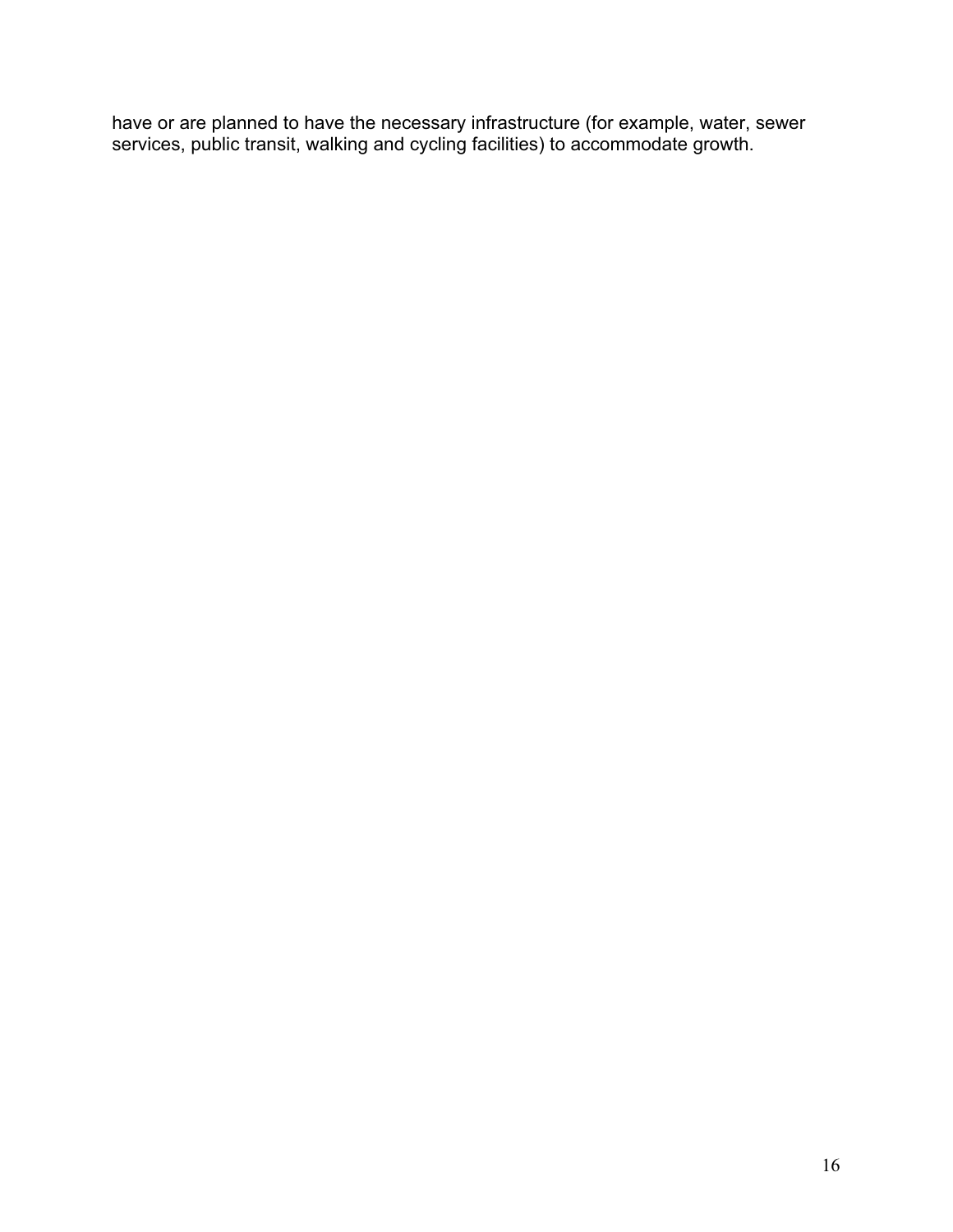# **2. What Makes a Walkable and Transit-Supportive Community?**

Attention needs to be paid to the built environment in order to increase the proportion of the population that engages in physical activity and to increase the number of people who take transit. Making healthy choices the easiest choices through the built environment involves ensuring that the communities where people live, work and play allow everyone the option to choose to be active. Research has demonstrated that the way our communities are designed has an impact on physical activity and transit levels (Frank & Engelke, 2001; Frank, Engelke & Schmid, 2003; Humpel, Owen & Leslie 2002). Addressing issues that have an impact on physical activity levels is important because even a small increase in walking would help to substantially improve the health and quality of life of most people (Handy, Boarnet, Ewing, & Killingsworth, 2002).

The reasons why people are not physically active are numerous. There are *personal barriers* that restrict a person's motivation to be active such as lack of time, inability, lack of social support, and child-care responsibilities. There are also *environmental barriers* that are related to the conditions within our surroundings that make physical activity difficult or impossible. These barriers include lack of bike lanes, lack of facilities such as bicycle parking, safety, and lack of places to go (Frank & Engelke, 2001). Figure 1 outlines the factors that are related to walking and cycling in a neighbourhood.



#### **Figure 1: Factors related to Walking and Cycling in Local Neighbourhoods** Source: Region of Waterloo Public Health (2005).

In addition, there are numerous personal and environmental barriers that prevent people from taking public transit. Personal barriers include motivation, interest, and attitudes towards transit. Environmental barriers include availability of transit routes,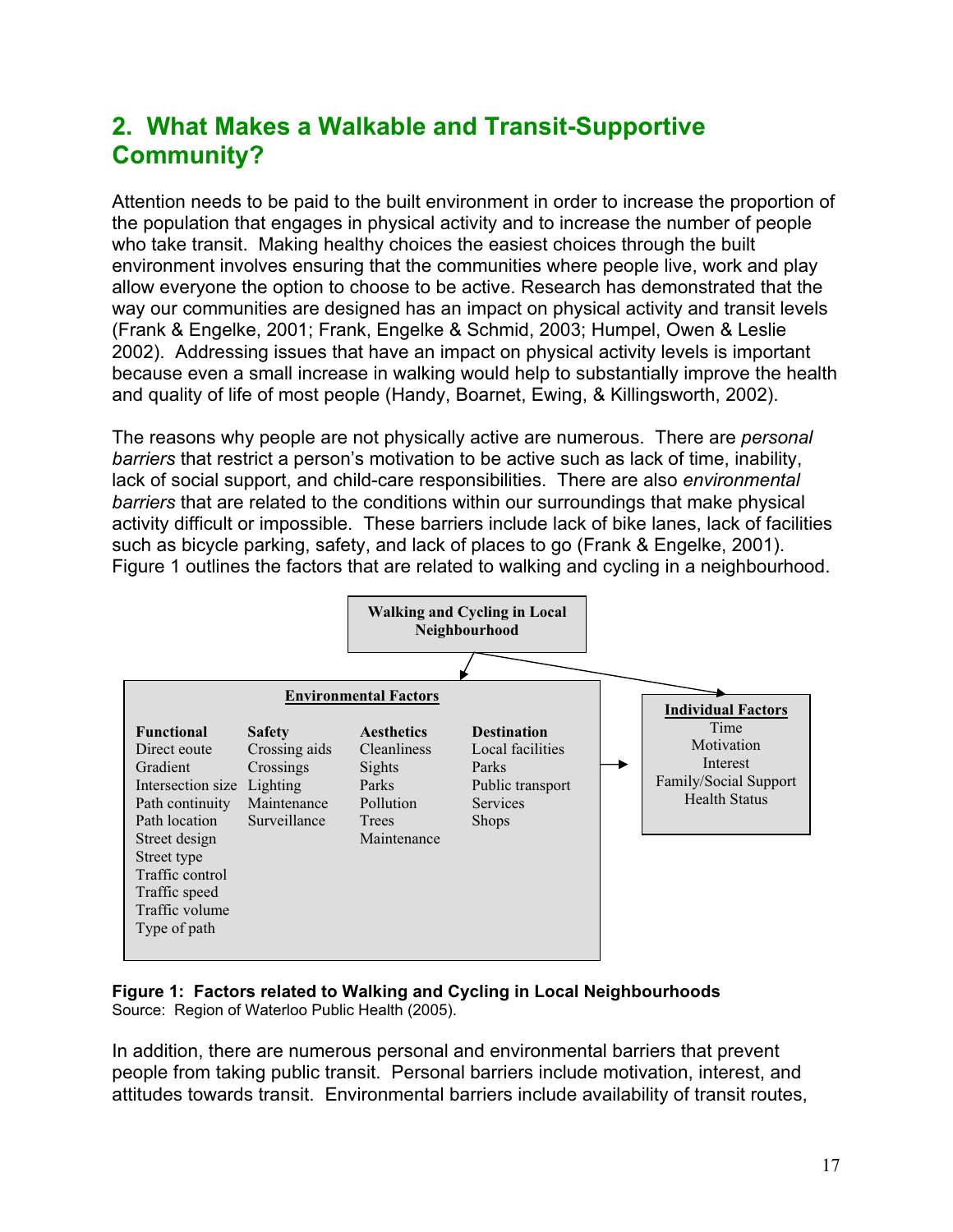reliability of service, cost, and availability of retail, service, and entertainment at trip destination. This paper is focused on the environmental factors associated with walking, cycling and public transit as they are factors influenced by the design of our communities.

There are several models and frameworks that help define the dimensions of the built environment that are most closely associated with physical activity and transit. The Health Department has chosen to use the "3 D" model to organize this paper: density, diversity, and design (Sallis et al., 2006). *Density* refers to the number of households per hectare and the number of jobs per hectare. *Diversity* refers to land use mix, housing diversity and the presence of neighbourhood retail/service opportunities. For the purposes of this paper, we are referring to *diversity* as *mixed-use* because this is the term that is most frequently used in Halton. *Design* refers to street design, street connectivity indicators for both pedestrian and cyclists, and the quality of the pedestrian environment.

Each section will outline the health literature and best practices that support the policies related to encouraging alternative modes of transportation. Although each of these sections is considered separately, it is important to note that they work together to create an overall framework. No one parameter can achieve a walkable community on its own.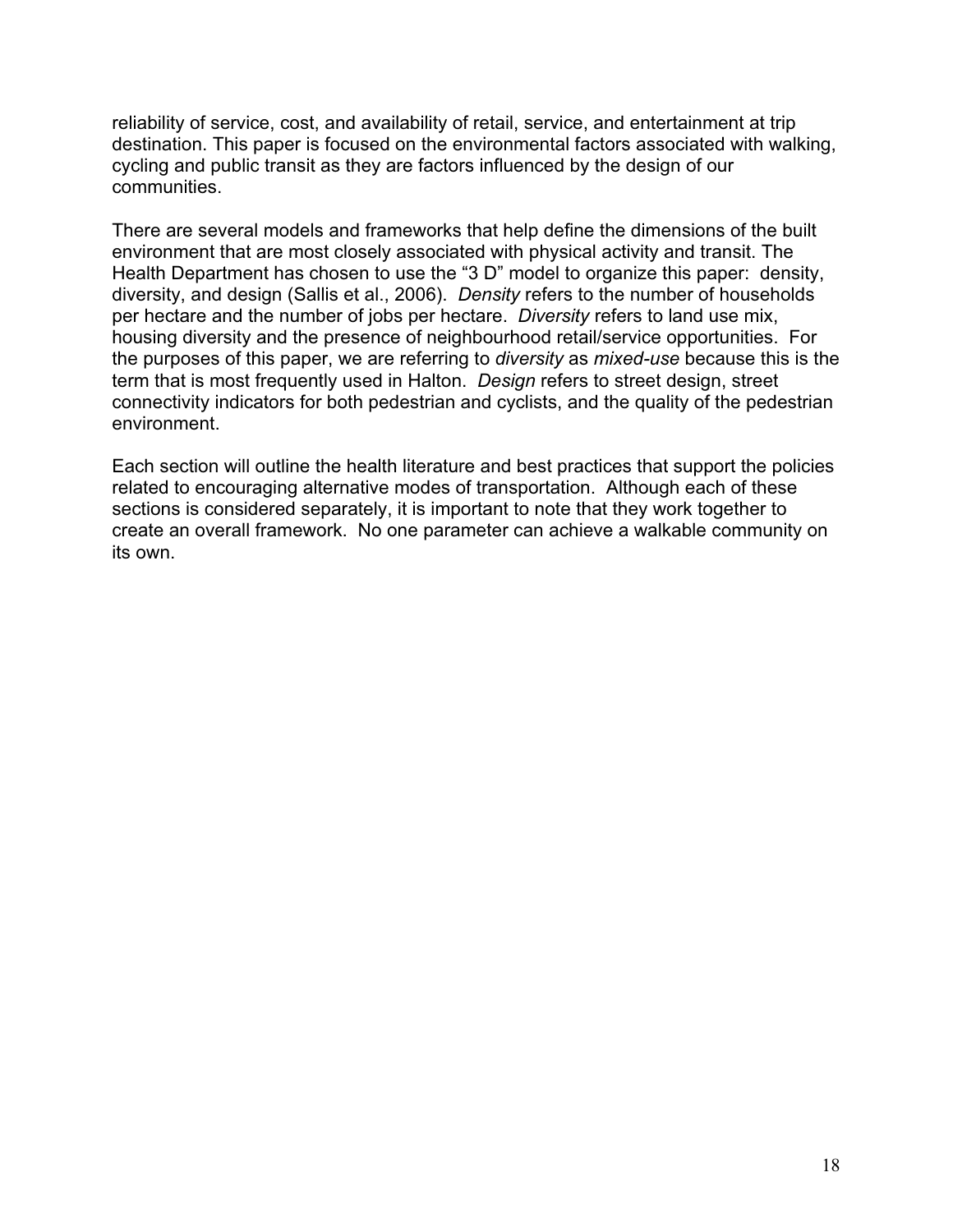# **3. Density**

Density, when discussed in the context of land-use planning, typically refers to either the number of people in an area, the number of jobs in an area, or both. Density affects travel behaviour by impacting the distances between destinations and the number of destinations that can be reached by active modes and transit. Having a concentration of jobs and households in a given area makes transit more viable and provides the critical mass necessary for supporting retail development (Frank, Kavage, & Litman, 2006). Research has demonstrated that as density increases, per capita hours and VKT decline and walking, bicycling, and transit use increase (Frank & Engelke, 2001; Saelens, Sallis, & Frank, 2003, Pulleyblank-Patrick et al., 2006; Holtzclaw, Clear, Dittmar, Goldstein, & Haas, 2002).

Research conducted by Holtzclaw et al. (2002) illustrates the relationship between driving and residential density. An examination of the San Francisco, Los Angeles and Chicago regions found that there was a very strong correlation between residential density and driving in all three regions studied. This relationship is illustrated in Figure 2.



**Figure 2. The Reduction in vehicle miles travelled per household as residential density increases.** Source: Holtzclaw et al., 2002. VMT/Hh = vehicle miles travelled per household.

This study found that differences in density and transit availability explained over 33 percent of the variation in vehicle miles driven per household for a constant level of income and household size. The Holtzclaw et al. study and other land-use and auto-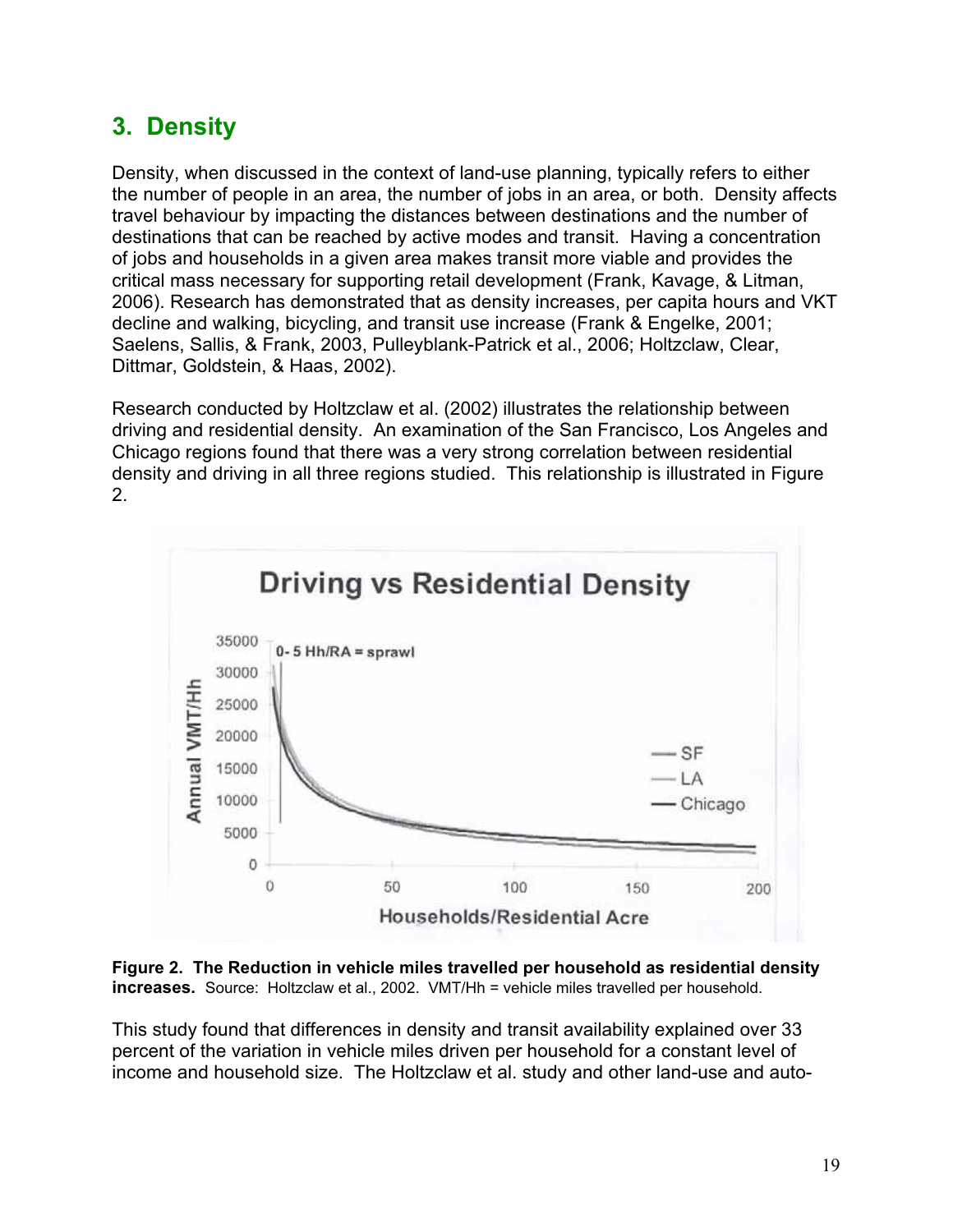use research found that doubling residential density reduced VKT by 20 to 30 percent (Newman & Kenworthy, 1989; Holtzclaw et al., 2002; Frank & Pivo, 1995).

Density decreases VKT, in part, because density increases the opportunities for transit, retail and services. The greater the number of people, jobs and retail in a given area, the more likely it is that someone will be able to take transit or use active transportation. Studies support the important role that density plays as a predictor of transit and active transportation viability. King County, in Washington State, conducted the *Land Use, Transportation, Air Quality and Health Study* (LUTAQH) to measure how specific land use and transportation actions affect air quality, mobility, congestion, and public health. This study found that for each 25 percent increase in residential density there was a 23 percent increase in the odds of walking for non-work travel after controlling for income, age, educational attainment and gender (King County, 2005).

There are very few studies that specify the exact number of people or jobs per hectare that are needed for transit and retail to be viable. And there are many variables, such

as mixed land uses, connectivity, safety and road design that interact to determine whether active transportation and transit are viable options in each unique community. However, one important study by Frank and Pivo (1995) attempted to address the issue of how much density is needed to see a shift in travel mode from vehicles to transit or active transportation. This study found that nearly all travel was done by car until residential density levels reached 32 persons per gross hectare<sup>1</sup>. They further found that employment density levels greater than 185 employees per gross hectare were necessary before there was a

 $1$  Gross density is the total population of a given area divided by the total amount of land including roads, parks, and other natural features. This measure of density needs to be measured carefully because it includes all land in a given area, even land that cannot be developed (Halton Region, 2007).

substantial increase in transit and pedestrian travel for work trips. While these density levels represent the minimum thresholds for walkability, a desirable level of density would be greater. In addition, this research highlights the need to address the issue of both residential and employment density.

# **a. Residential Density**

Given the significant role that transit can play in reducing emissions of air pollutants and greenhouse gases (Halton Region Health Department, 2007) it is important to give consideration to densities that support public transit. As discussed earlier, transit modes and services that are appropriate to a given neighbourhood can be determined in part by land-use density in the surrounding area.

The Province's *Growth Plan* includes two major policies that are directed at ensuring that the growth expected by 2031 is accommodated with increased densities*.* First, regions are required to ensure better use of land and infrastructure by directing growth to existing urban areas. The *Growth Plan* mandates increasing intensification of the existing built-up area, with a focus on urban growth centres, intensification corridors, and major transit station areas. This concentration of development provides a focus for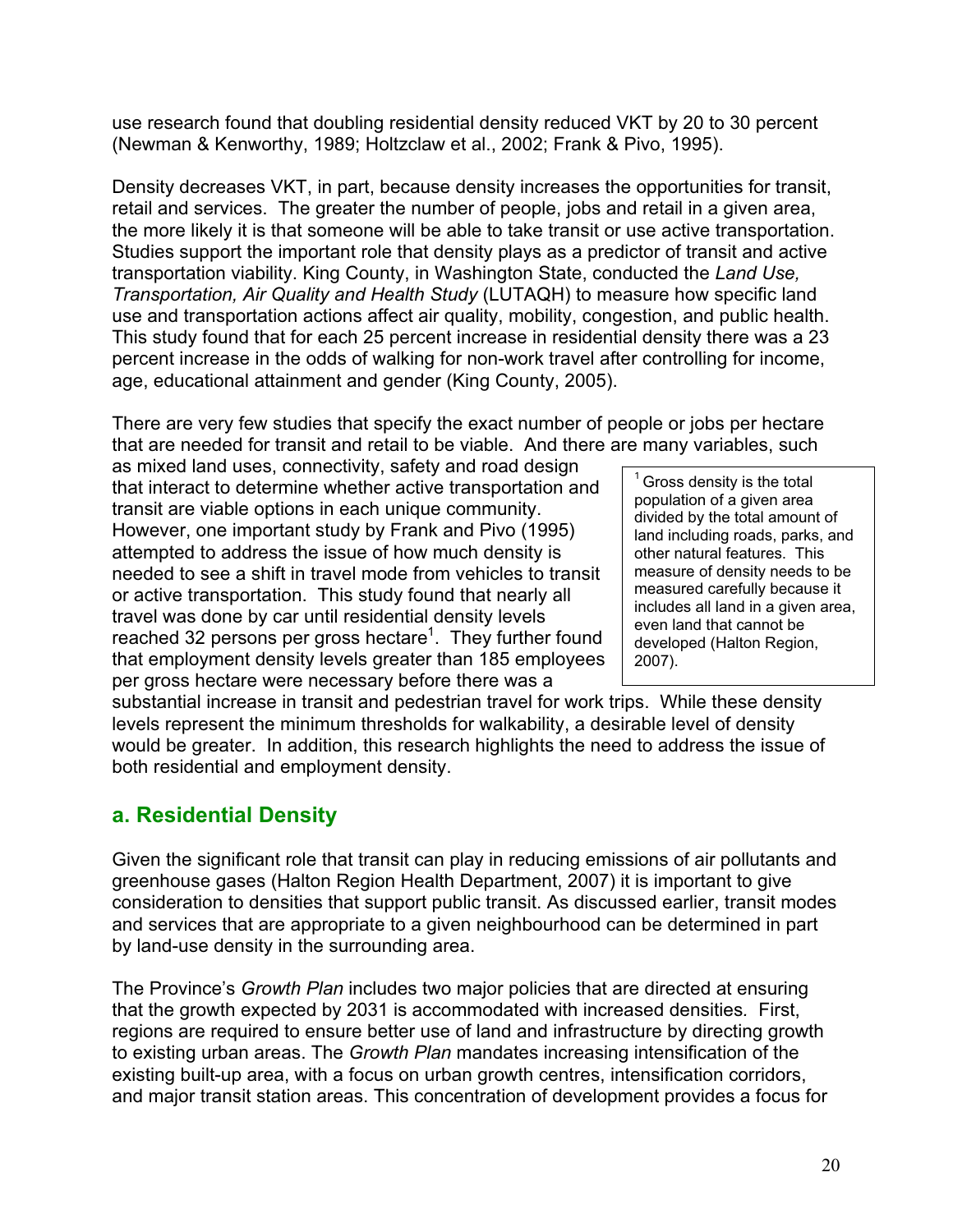transit and infrastructure investments to support future growth. Secondly, the *Growth Plan* requires that greenfield development is compact development. Both policies will reduce the rate at which land is consumed.

*The Growth Plan* directs communities to grow at transit-supportive densities. The *Growth Plan* requires that a minimum of 40 percent of new growth occurs in the already existing urban boundary with densities of 200 residents and jobs per gross hectare<sup>2</sup> for downtown Burlington, downtown Milton, and mid-town Oakville. The *Growth Plan* requires that greenfield developments be planned to achieve a minimum density target of 50 residents and jobs per gross hectare.

Residential density is therefore an issue for new developments and already developed communities. As mentioned earlier, there are very few formal studies that specify the exact number of people and jobs per hectare that are necessary for transit to be viable. The Frank and Pivo study suggested 32 people per gross hectare for residential areas as a minimum threshold. In addition to the empirical research, there has been real world study and application of density requirements necessary to support transit. Cervero et al. (2004), in their review of the transit-supportive development literature, found that a basic rule of thumb regarding density is that basic bus service can be provided at approximately 17 units per net hectare, premium bus service can be provided at 37 units per net hectare, and rail service can be provided at 50 to 75 units per net hectare.

 $2$  The density measure that the *Growth Plan* refers to is a gross measure that is a combination of people and jobs over the entire land area net of environmentally protected areas for greenfield and a combination of people and jobs over the entire land area in the urban growth centres (Halton Region, 2007).

 $3$  Net density is the number of people, houses, or jobs in an area net of land that is not for private use. Therefore, net density excludes roads, parks, public infrastructure and other natural features.

Metrolinx, the Ontario agency with the mandate to improve the coordination and integration of all modes of transportation in the Greater Toronto and Hamilton area, has examined the research and defined the densities needed to support different types of transit service. Table 1 outlines the types of land use densities that Metrolinx suggests can typically support and be well-served by different types of transit.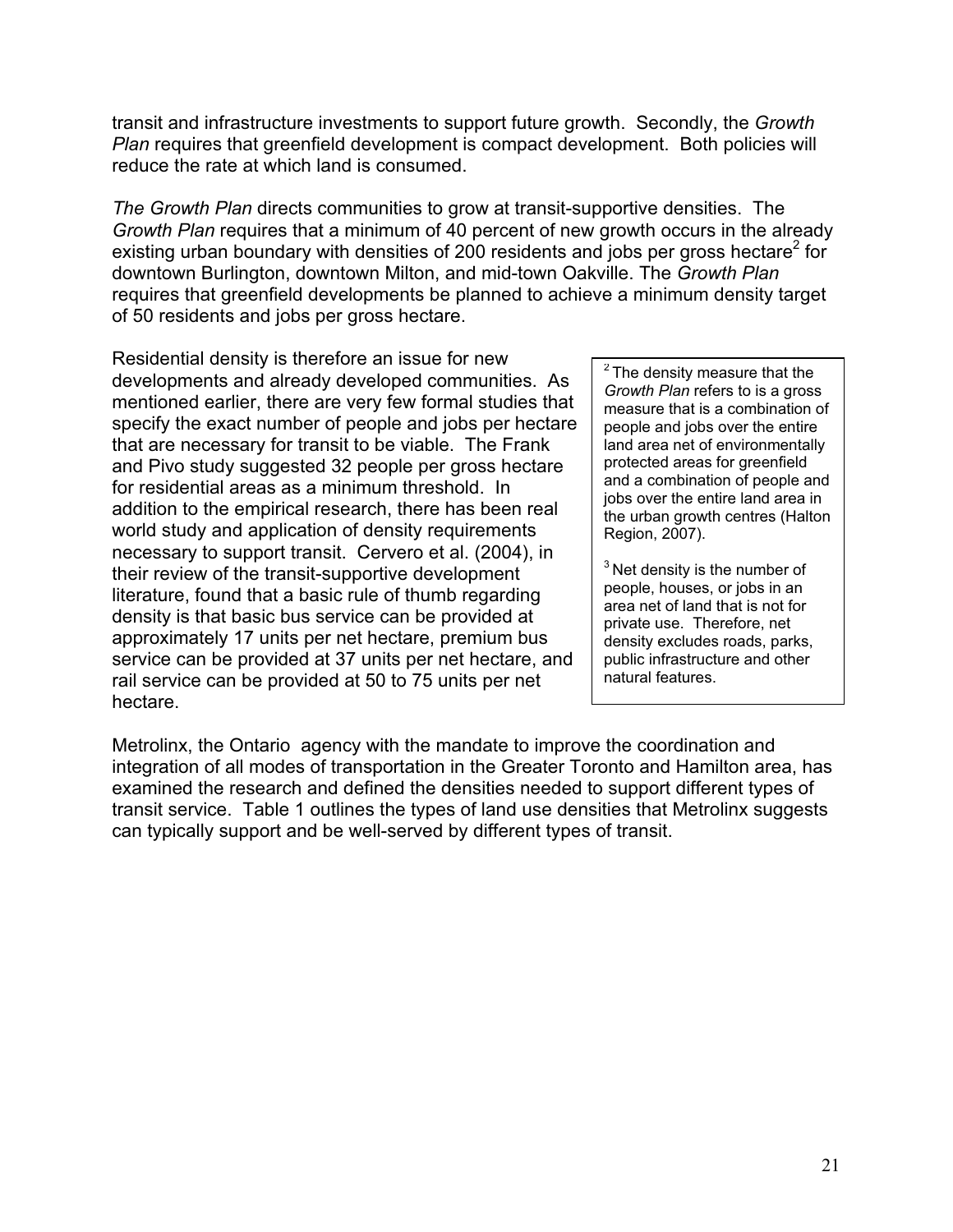**Table 1: Relationship between Land Use Density and Transit Potential.** Source: Modified from Metro Toronto Building Ltd., 1990; Hemson et al., 1993; Lehman & Associates with IBI et al., 1995 as cited in Metrolinx, 2008.

| <b>Population</b><br><b>Per Net</b> | <b>Population</b><br><b>Per Gross</b> | <b>Units per Net</b><br>Hectare (upha) | <b>Residential Type</b> | <b>Type of Transit Service</b>      |
|-------------------------------------|---------------------------------------|----------------------------------------|-------------------------|-------------------------------------|
| <b>Hectare</b><br>(ppha)            | <b>Hectare</b><br>$(ppgh)^4$          |                                        |                         |                                     |
| Less than 20                        | Less than                             | Less than seven                        | Single detached         | None. Requires dial-up cabs,        |
| ppha                                | 10 ppgh                               | upha                                   |                         | jitneys etc.                        |
| Up to $40$                          | Up to $25$                            | 15 upha                                | Single detached         | Marginal transit. Buses every half- |
| ppha                                | ppgh                                  |                                        |                         | hour. Rush hour express bus.        |
| Up to 90                            | Up to $50$                            | 35 upha                                | Semi-detached,          | Good bus service. <sup>5</sup>      |
| ppha                                | ppgh                                  |                                        | townhouses              |                                     |
| 120 to 130                          | 70 to 75                              | 52 upha                                | Duplex, rows,           | Excellent bus service, possibly     |
| ppha                                | ppgh                                  |                                        | triplex                 | light rail (LRT).                   |
| 140 to 250                          | 80 to 140                             | 75 to 160 upha                         | Row houses, low-        | Bus, LRT, streetcar.                |
| ppha                                | ppgh                                  |                                        | rise apartments         |                                     |
| 200 to 350                          | 115 to 195                            | 175 to 300 upha                        | Medium-rise             | Can support subway and feeder       |
| ppha                                | ppgh                                  |                                        | apartment plus          | bus network.                        |
|                                     |                                       |                                        | high-rise               |                                     |

 $4$  The population per gross hectare numbers were calculated assuming that net density is approximately 1.8 times the gross density (based on the density values provided in Table 2).

<sup>5</sup>Although "Good Bus Service" is not defined, based on the chart, it is reasonable to assume that good bus service provides more frequent service than buses every half-hour and rush hour express bus.

Using Table 1, we can see that the research is fairly consistent. The Frank and Pivo study suggests that a minimum residential density of 32 people per gross hectare is required to see a shift in transit. This falls just above the transit service range considered "marginal" by Metrolinx. The numbers provided by Cervero et al. suggest that basic bus service is similar to marginal transit, and premium bus service is similar to good bus service. In addition, the *Growth Plan* threshold of 50 residents and jobs per gross hectare would support bus service considered "good" by Metrolinx, and the 200 residents and jobs per gross hectare for Urban Growth Centres would, according to Metrolinx, support at least light rail transit and streetcar networks.

The current urban residential densities of each of the four municipalities in Halton Region for both existing and planned communities are outlined in Table 2:

| Table 2: Urban Residential Densities in Halton Region's Municipalities. Source: Halton |  |
|----------------------------------------------------------------------------------------|--|
| Region, 2007.                                                                          |  |

| <b>Municipality</b>   | <b>Units Per Net</b><br><b>Hectare</b> | <b>Population per net</b><br>hectare | <b>Population per gross</b><br>hectare <sup>6</sup> |
|-----------------------|----------------------------------------|--------------------------------------|-----------------------------------------------------|
| <b>Halton Hills</b>   | 23                                     | 64                                   | 36                                                  |
|                       |                                        |                                      |                                                     |
| (Georgetown)          |                                        |                                      |                                                     |
| Old Milton            | 14                                     | 39                                   | 22                                                  |
| <b>Milton HUSP</b>    | 35                                     | 109                                  | 61                                                  |
| Oakville              | 19                                     | 53                                   | 30                                                  |
| <b>North Oakville</b> | 41                                     | 107                                  | 60                                                  |
| <b>Burlington</b>     | 24                                     | 60                                   | 34                                                  |

 $6$  Gross hectare is based on the Growth Plan gross hectare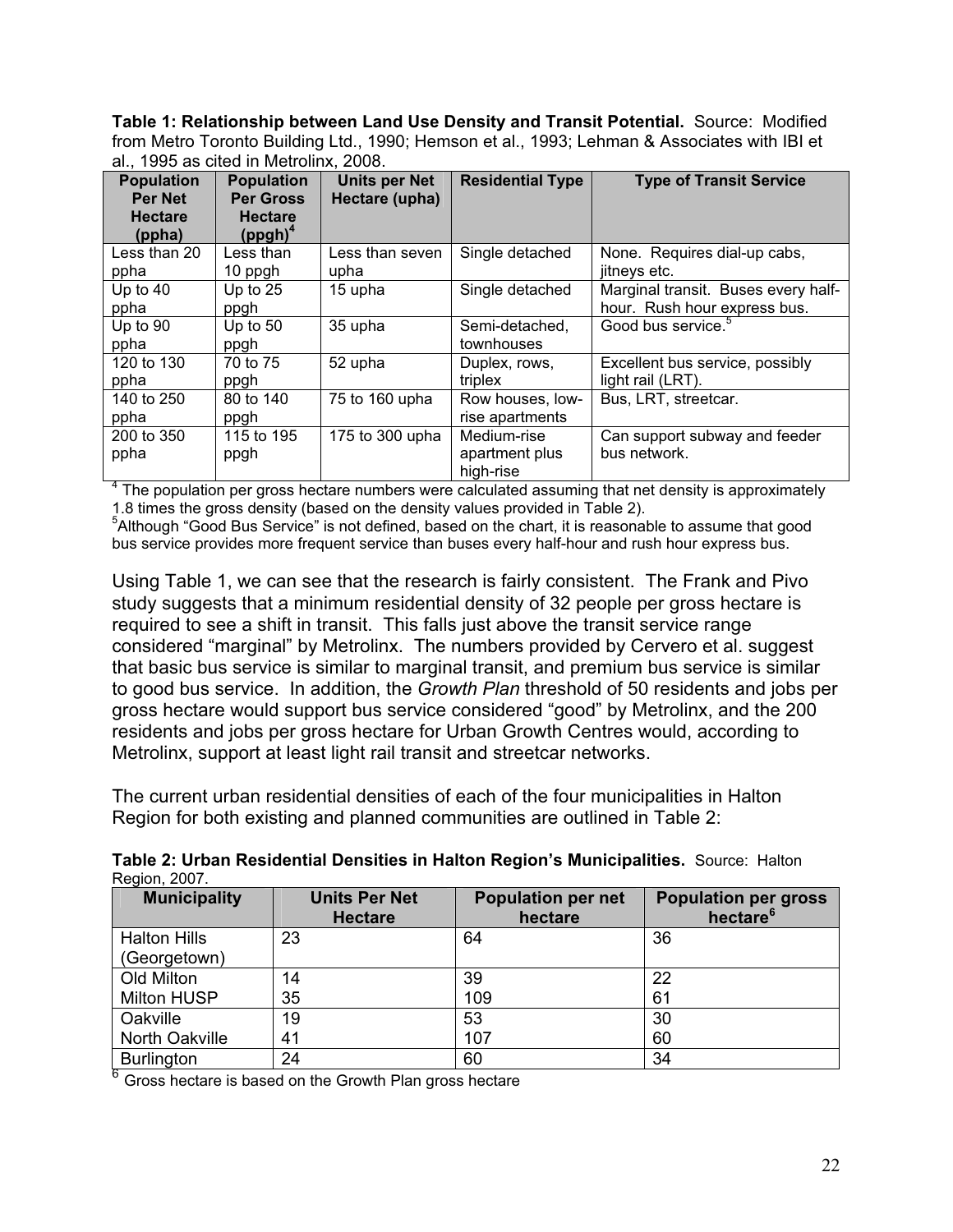When comparing the Halton data to the Metrolinx figures, Table 2 illustrates that only Milton HUSP and the planned North Oakville community have overall population levels that can support good bus service. These communities illustrate that higher densities are possible within a Halton context. In addition, the *Growth Plan* mandates that a minimum of 40 percent of the new growth occurring in Halton must be accommodated within the existing communities. This increase in population will have the effect of boosting the residential densities of already existing communities, which has the potential to bring the overall densities closer to the 50 residents and jobs per gross hectare. However, it would be unrealistic to think that this intensification could happen uniformly across the Region. Instead, it makes sense to focus the minimum 40 percent intensification strategically to minimize disruption in existing communities and to maximize the number of walkable communities that could support good bus service.

In their review of the transit-supportive development literature, Cervero et al. (2004) found that common practices within cities and towns suggest that it is important to put the highest densities close to the transit or activity node and have densities decline as you move away from these areas. Some cities and towns have used a measure of 400 m around the transit node to differentiate various density zones. Each zone has a different density target, which creates a mix of housing throughout the community while still providing enough density to support various types of transit.

Figure 3 illustrates how residential density can gradually decline from an urban transit node using three different examples. The overall density of each of these areas is 44 units per hectare.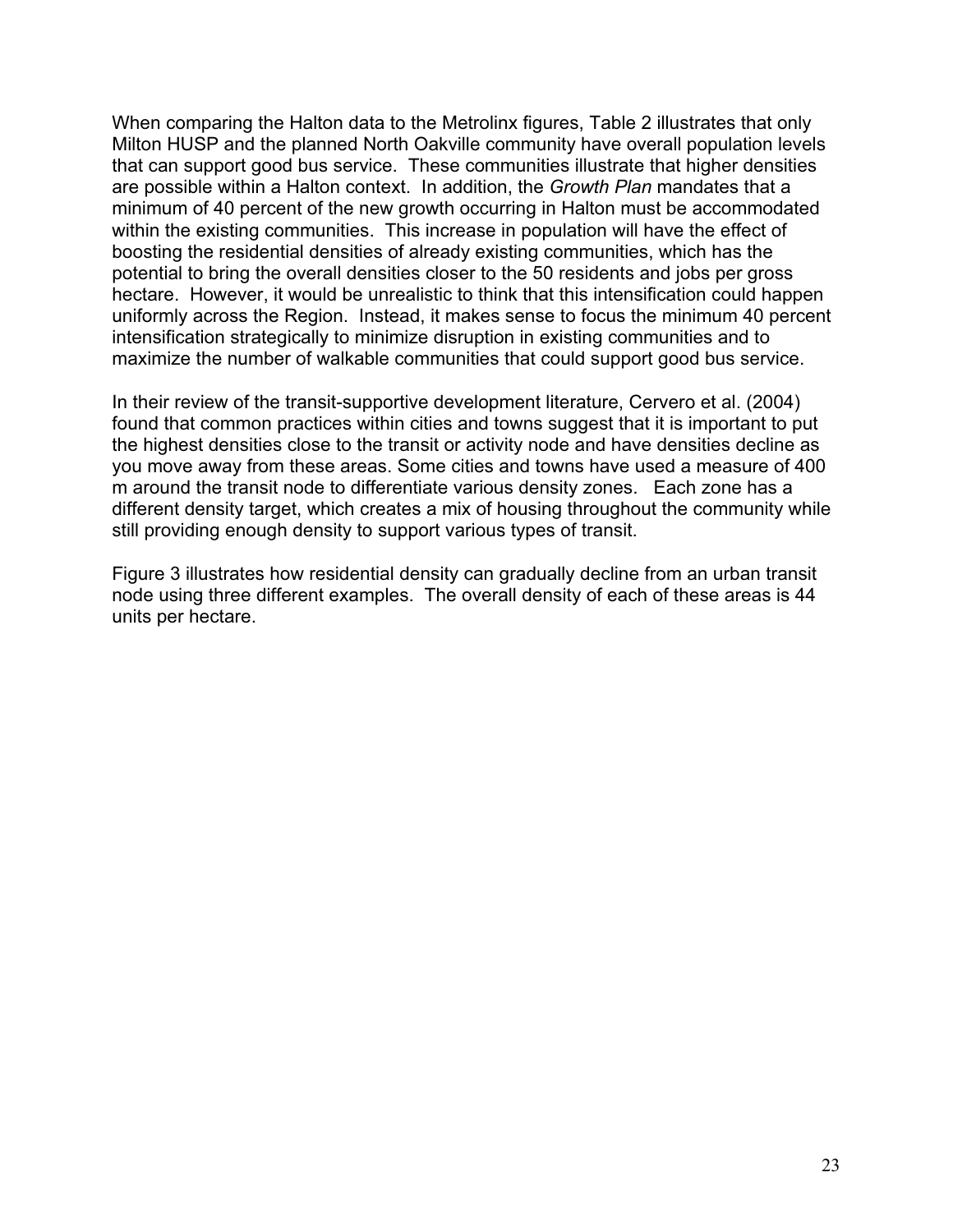



This figure illustrates that there can be a mix of densities within a given community and there is more than one way to achieve an overall transit-supportive density.

Transit nodes<sup>7</sup>, activity nodes $^8$ , and the 400 m radius around them, would receive the greatest amount of density and would have the highest number of uses. The *Growth Plan* mandates 200 residents and jobs per gross hectare for the Urban Growth Centres. Looking at just the residential density requirement, this is a realistic target for comparable activity nodes and transit nodes. This level of density has the potential to support subway transit. Transitional zones that surround activity nodes and transit nodes would be located within an

 $7$  Transit node is a point where two or more transit routes intersect.

 $^8$  Activity node is a compact, transitoriented, pedestrian-friendly area where the highest concentrations of residential, employment, retail and other uses in the urban area are located. Activity nodes are generally located at points where two or more transit routes or travel modes intersect.

 (Ministry of Municipal Affairs and Housing, 2007)

800 m radius or a 10 minute walk of the centre. Existing residential communities located within the to 800 m radius should strive to achieve residential densities of at least 50 residents per hectare, thereby meeting the *Growth Plan* and achieving density that could support good bus service. However, it is possible to achieve higher density targets in greenfield areas so the recommended level of population density would be 75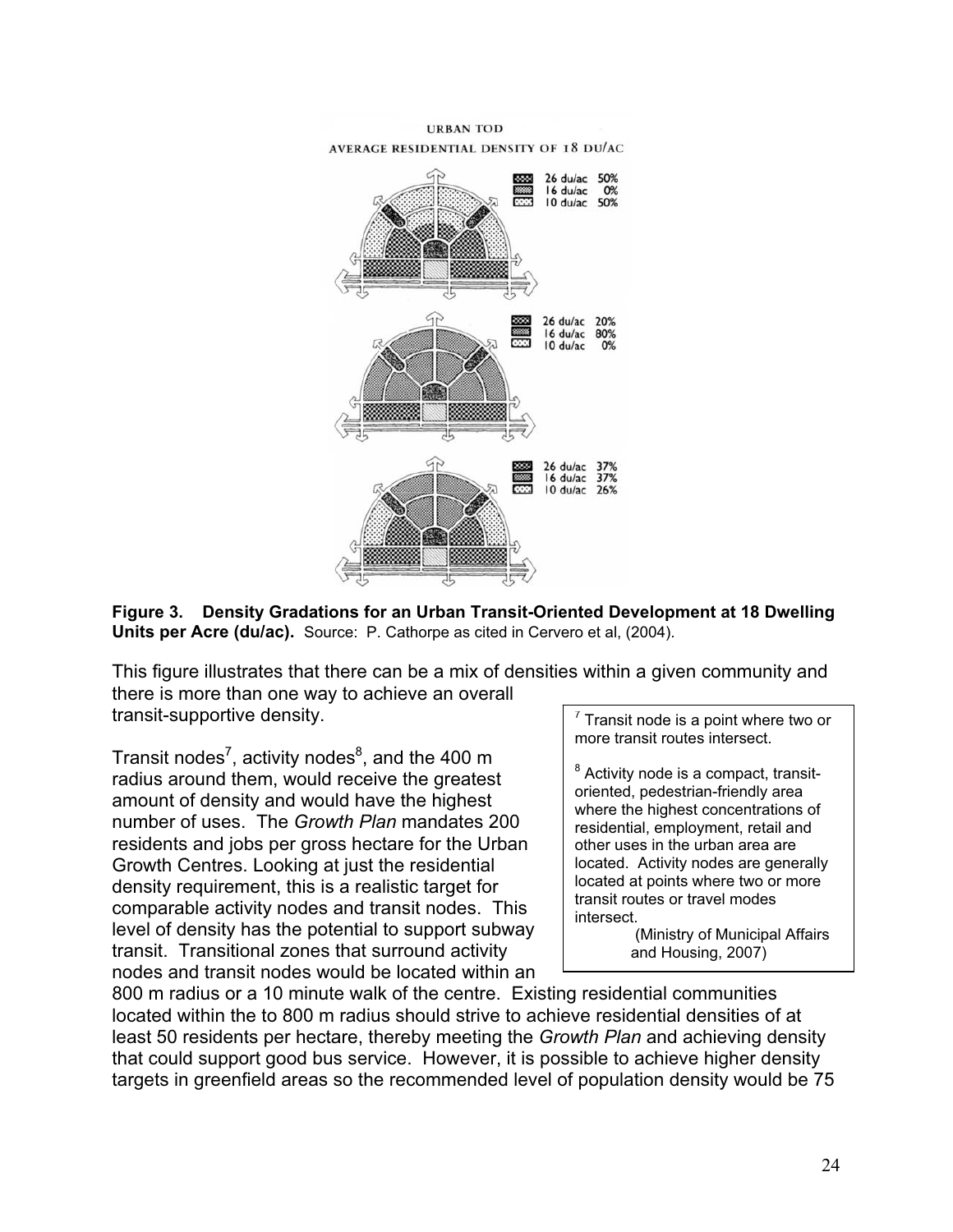residents per gross hectare, which has the potential to support excellent bus service as a minimum.

An additional area highlighted by the Ministry of Municipal Affairs and Housing is the activity corridor<sup>9</sup>. These areas are located along arterial or collector roads and serve as major transit routes. The Ministry suggests that activity corridors should achieve medium densities, which would be defined by Metrolinx as a minimum of 80 residents per gross hectare, which could support excellent bus, light rail transit and streetcar service.

<sup>9</sup> Activity corridors are an area of street-oriented uses which incorporate a mix of retail, employment and residential uses located along arterial or collector roads serving as major transit routes.

> (Ministry of Municipal Affairs and Housing, 2007)

Finally, the research does not directly address the issue of already existing stable neighbourhoods that are beyond the transitional zone. Intensifying already existing, stable communities can be a challenge and will not be possible in every community, which suggests that intensification cannot happen uniformly in Halton Region. Therefore, already existing non-transitional areas should strive for densities that provide good bus service, recognizing that will not be possible in every neighbourhood.

One example that accommodates the direction from the *Growth Plan* to incorporate a range of densities that can support transit and a mix of housing is the North Oakville East Secondary Plan (NOESP). It establishes the highest densities, between 50 to 300 upha, along major traffic corridors. The higher end of this density range could potentially support a subway network. In addition, activity nodes of mixed-use development have been created with higher densities that can support good to excellent bus service. NOESP sets a range of density requirements depending on land designation. The sub-urban area within NOESP has density targets of 15 to 35 upha, which are below the level needed to support good bus service. However, these suburban areas are located within five-minute walks of an activity node that has high enough densities to support good bus service. By creating neighbourhoods that form a concentric circle around an activity node, NOESP has created transit-supportive densities despite having a range of densities within the concentric circle.

# **b. Employment Densities**

Similar to residential density, employment density is also an important factor in determining levels of transit use. Cervero and Duncan (2006) found that achieving a jobs-housing balance is one of the most important ways land use planning can contribute to reduced motorized travel. Their study found that having plentiful jobs within approximately 6 kilometres of homes significantly reduced vehicle kilometres travelled (VKT) for work trips.

As with residential density, there are very few formal studies that specify the number of people and jobs per hectare that are necessary for transit to be viable. The Frank and Pivo (1995) study found that employment density levels greater than 185 employees per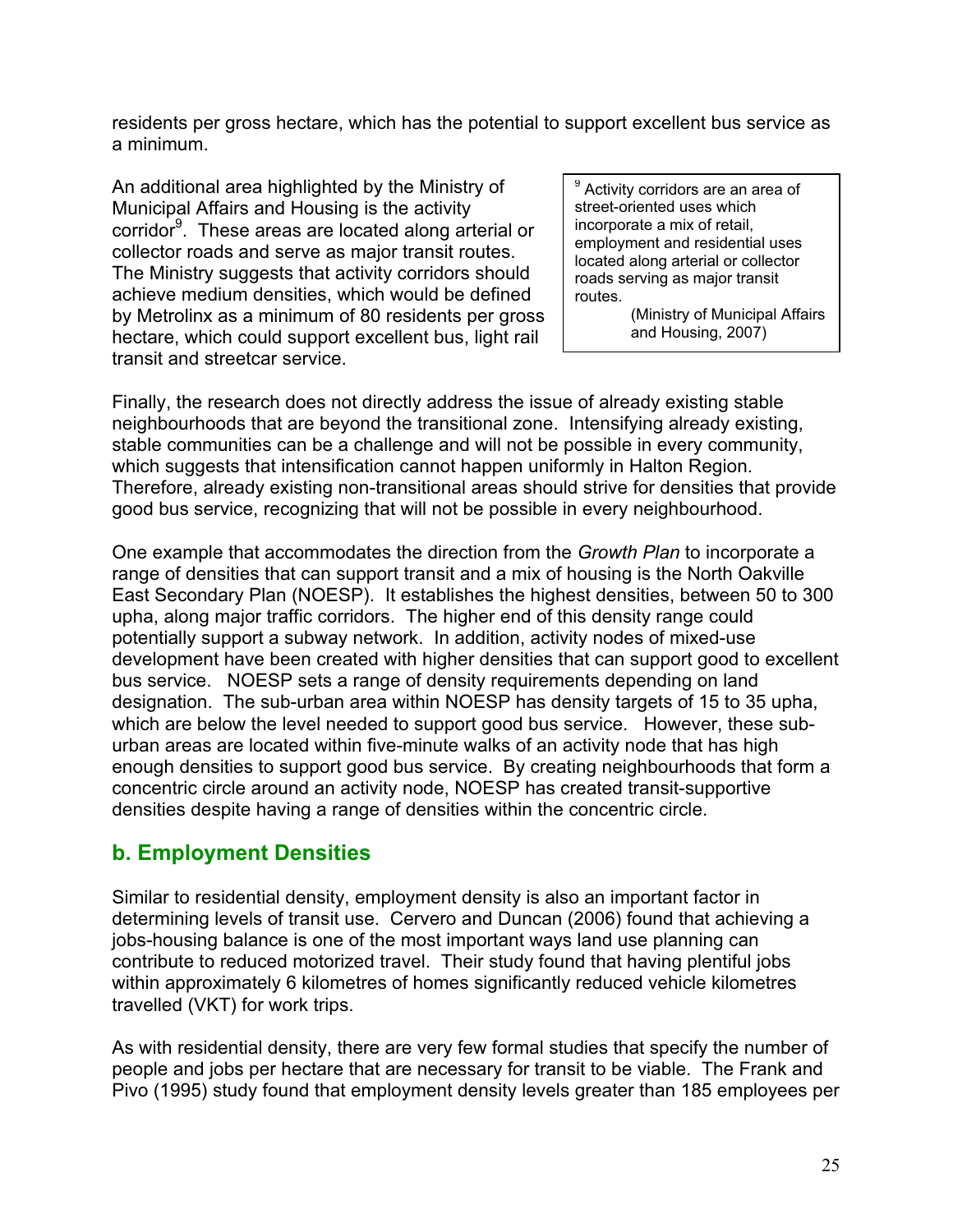gross hectare were necessary before there was an increase in transit and pedestrian travel for work trips. This suggests that employment densities need to be approximately six times residential densities in order to support transit<sup>10</sup>.

However, there is some evidence that local cities and towns

 $10$  185 employment density divided by 32 residential density equals 5.8, which is how the 6 times was derived.

are able to support transit with fewer jobs per gross hectare. The Cervero et al. (2004) review examined the employment densities achieved in the Puget Sound area. This region found that 61 jobs per gross hectare would support frequent, high capacity transit service, which translates into approximately 15,000 jobs within an 800 m radius of a transit station. In addition, they found that approximately 125 jobs per gross hectare would be needed to support light rail service.

The *Places to Grow* forecasts suggest that by 2031 Halton Region should accommodate 390,000 jobs, which is an additional 159,300 jobs from the 2006 employment figures (Halton Region, 2006). In all likelihood, these employment opportunities will service not only Halton residents but people living outside of the Region. Therefore it is important to centre employment areas around transit nodes as this has the greatest potential for providing the critical mass necessary to support efficient public transit.

The *Growth Plan* has provisions for the density of employment lands. The Plan requires that "an adequate supply of lands providing locations for a variety of appropriate employment uses will be maintained to accommodate the growth forecasts". As stated earlier, the *Growth Plan* requires 200 residents and jobs per gross hectare for downtown Burlington, downtown Milton and mid-town Oakville and that greenfield developments will be planned to achieve a minimum density target that is not less than 50 residents and jobs combined per gross hectare.

Employment densities vary within Halton's municipalities. Table 3 illustrates the current employment densities across the Region. Employment is defined as all lands used for employment activities including industrial, commercial, service, retail and institutional activities. Thus, it includes lands in residential areas which are used for local retail, places of worship, and elementary school functions.

| <b>Municipality</b> | <b>Net Employment Density</b><br>(ibbs/ha) | <b>Gross Employment Density</b><br>(jobs/ha) $11$ |
|---------------------|--------------------------------------------|---------------------------------------------------|
| <b>Halton Hills</b> | 45                                         | 29                                                |
| Milton              | 33                                         |                                                   |
| Oakville            | 38                                         | 24                                                |
| Burlington          | 46                                         | 29                                                |

**Table 3: Urban Employment Densities in Halton Region's Municipalities.** Source: Halton Region, 2007.

<sup>11</sup> Gross hectare is based on the Growth Plan gross hectare

As previously noted, the Frank and Pivo study found that density levels greater than 185 employees per gross hectare were necessary before a substantial increase in transit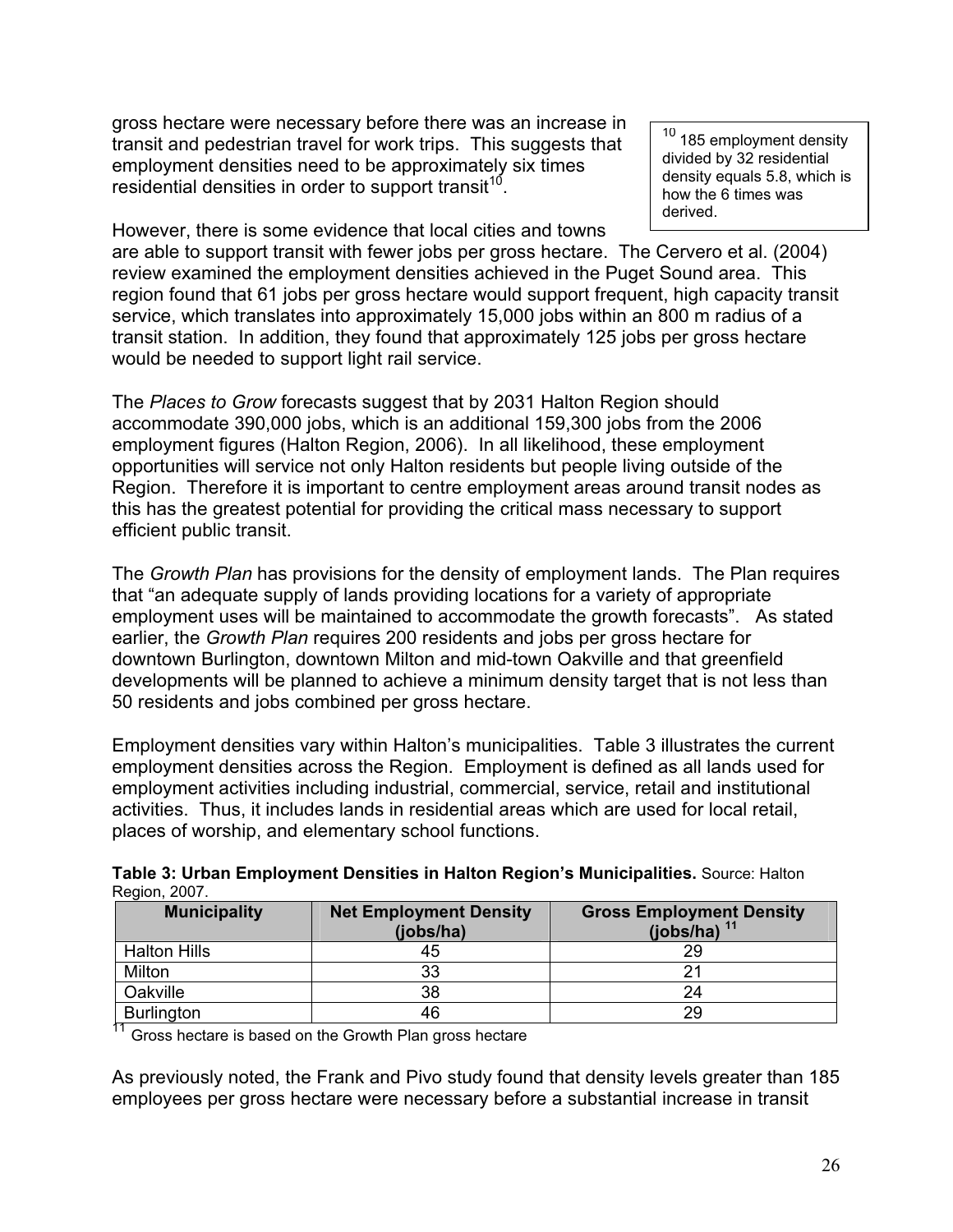and pedestrian travel for work trips is realised. However, the Puget Sound area found that 61 jobs per gross hectare were sufficient to support high capacity transit. Using the density numbers outlined in Table 1, the employment density levels in these two studies fall between good and excellent bus service. These two studies and the Metrolinx density numbers suggest that the 2007 gross employment densities for Halton municipalities, provided in Table 3, are too low to support transit use and increased pedestrian travel.

As with residential density, it makes sense to consider the range of employment density that should be located in different zones within a community. The highest amount of employment density would occur within the Urban Growth Centres, transit nodes and activity nodes. The *Growth Plan* mandates 200 residents and jobs per gross hectare for the Urban Growth Centres and it makes sense to extend this to the transit and activity nodes. Transitional zones are those areas that surround activity nodes and transit nodes and would be located within an 800 m radius or a 10 minute walk of the centre. Existing employment areas located within the 800 m radius should strive to achieve residential and employment densities of at least 50 jobs per hectare, thereby meeting the *Growth Plan* and achieving density that could support good bus service. However, it is possible to achieve higher employment density targets in greenfield areas so the recommended level of combined residential and employment density would be 75 jobs per gross hectare, which has the potential to support excellent bus service.

An additional area highlighted in the *Growth Plan* is the activity corridor. These areas are located along arterial or collector roads and serve as major transit routes. The *Growth Plan* suggests that activity corridors should achieve medium densities, which based on the Metrolinx data suggests a minimum density of 80 employees per gross hectare, which could support excellent bus, light rail transit and streetcar service.

The *Growth Plan* prescribes densities for residents and employment combined. The combination for greenfield areas could mean either 50 residents or 50 jobs, or 25 residents and 25 jobs, or anywhere along the range, as long as the total combined density is 50 residents and jobs per gross hectare. Therefore, using the same rationale as contained in the *Growth Plan's* densities, it could be argued that densities for transit nodes, activity nodes, activity corridors and transitional areas should be combined residential and employment densities. However, mixed densities are not appropriate for all types of employment. Retail, service and office employment opportunities are the types of employment that have the potential to be compatible with surrounding residential neighbourhoods. However, heavy industrial uses would be better situated away from sensitive (vulnerable) uses. For more direction on appropriate separation distances, refer to the Halton Region Health Department's paper titled "*Air Quality, Human Health and Incompatible Land Uses"*. It is still ideal to situate heavy industrial uses around transit nodes and activity corridors. However, for these types of employment uses, the density numbers should reflect jobs per gross hectare with no residential.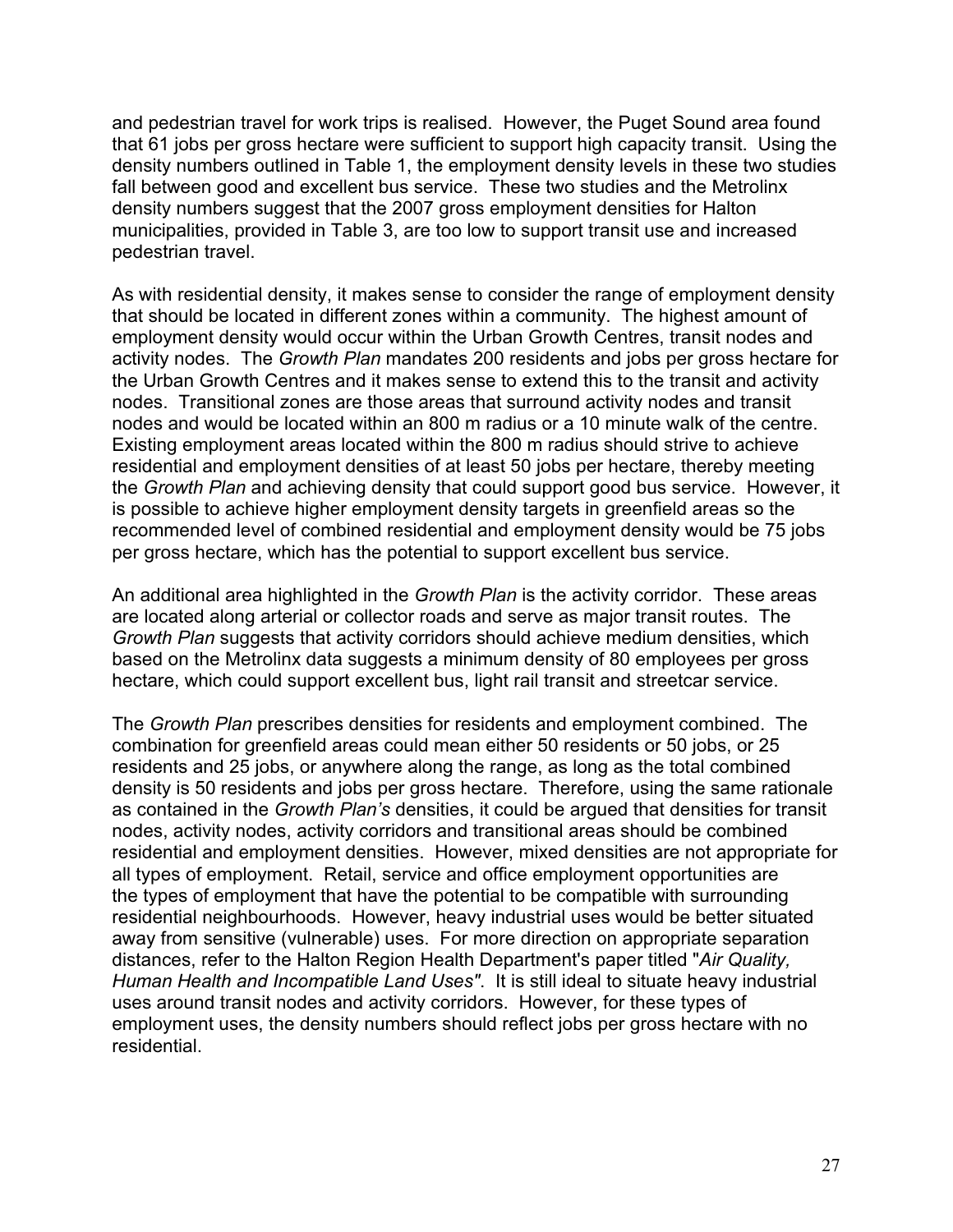**Given the important role that transit plays in creating complete communities and in reducing emissions of air pollutants and greenhouses gases, it is important to create densities that have the potential to support transit service. The literature and best practices review suggests that transit-supportive communities have:** 

- x **Neighbourhoods and employment areas located within a 400 m to 800 m radius around activity nodes, transit nodes, or activity corridors**
- x **Activity nodes, transit nodes and the 400 m radius around them with a minimum of 200 residents and jobs per gross hectare**
- x **Activity corridors with a minimum of 80 residents and jobs per gross hectare**
- **Transitional zones within 800 m of activity nodes and transit nodes in greenfield communities with a minimum 75 residents and jobs per gross hectare**
- x **Stable communities and employment areas which achieve a minimum 50 residents and jobs per gross hectare whenever possible**

# **c. Implementation Issues**

There are numerous implementation issues that have been identified in relation to residential and employment density targets. First, there are factors that influence density that are difficult to change through land use planning. Halton Region (2007), in a density report prepared by Hemson Consulting, highlights the difficulty the Region has in influencing household size for a given housing type through the planning process.

This report further identified market forces as a possible barrier for creating higher densities in Halton. They suggest that development within the Region has been driven by the desire for suburban living, single-family homes and large-scale retail shopping centres. However, it is difficult to know whether this is a preference of the population or if this is driven by the demands of the development industry. Research from the United States suggests that there may be a large percentage of the population that would prefer to live in higher density walkable communities but are unable because this option does not exist. Levine, Inam and Torng (2005) studied people's preferred neighbourhood and the choices available in Atlanta. They found that the people with the strongest preferences for pedestrian and transit neighbourhoods had only a 48 percent probability of living in an area that was considered pedestrian/transit friendly. This means that there is a large percentage of the population in Atlanta who would prefer to walk or cycle but live in communities that do not support them in making that choice. Although no such study has been completed for Halton, it seems likely that because of our current housing mix, there is a gap between the supply of walkable communities and the demand for them. In addition, there is a realistic expectation that this demand will increase as health and planning professionals continue to raise awareness about the importance of building healthy communities.

However, there will be challenges in changing community perception to accept an increase in density. Many of our municipalities have struggled with increasing density with existing residents. This will especially be a problem for the already built areas. It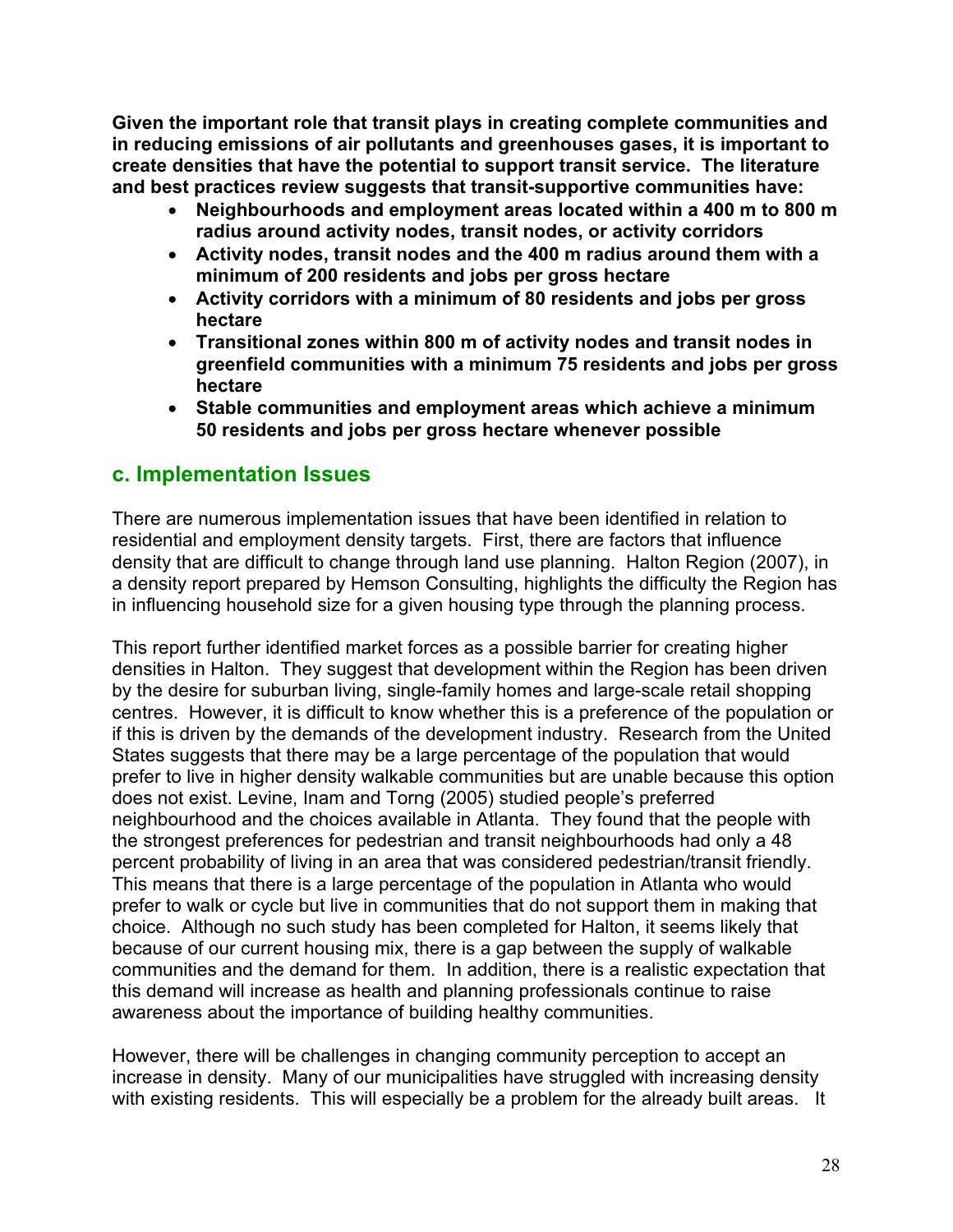is not uncommon for the municipalities to meet resistance and opposition from residents when intensification is proposed. This poses a serious problem for ensuring densities that support public transit.

In terms of employment density, Halton Region's report identifies that the Region is unable to dictate the type of employment that will locate in Halton, which is a major barrier for implementing employment densities. The densities provided by industrial and warehouse employment are considerably less than the densities that an office building could support. In addition, the *Growth Plan* makes it clear that downtown Toronto will remain the primary centre for international finance and commerce. Therefore, it is unclear whether Halton would be able to attract the level of employment density that would support high order transit services such as LRT or subway. A key consideration is how the new growth will be distributed as this will determine whether Halton is able to create walkable, complete communities.

Finally, there is a perception that higher densities are unattractive and encourage higher crime (Urban Land Institute, 2005). However, there are many factors that can affect the perception of attractiveness and many of these will be addressed in the *"Design*" section of this paper. In addition, a report conducted by the Urban Land Institute found that there is no relationship between housing density and crime. An important element in creating walkable communities is to encourage community support. Although outside of the scope of this paper, the Health Department can play a role in helping to educate the community about the benefits of healthy communities and how land use changes may help build such communities.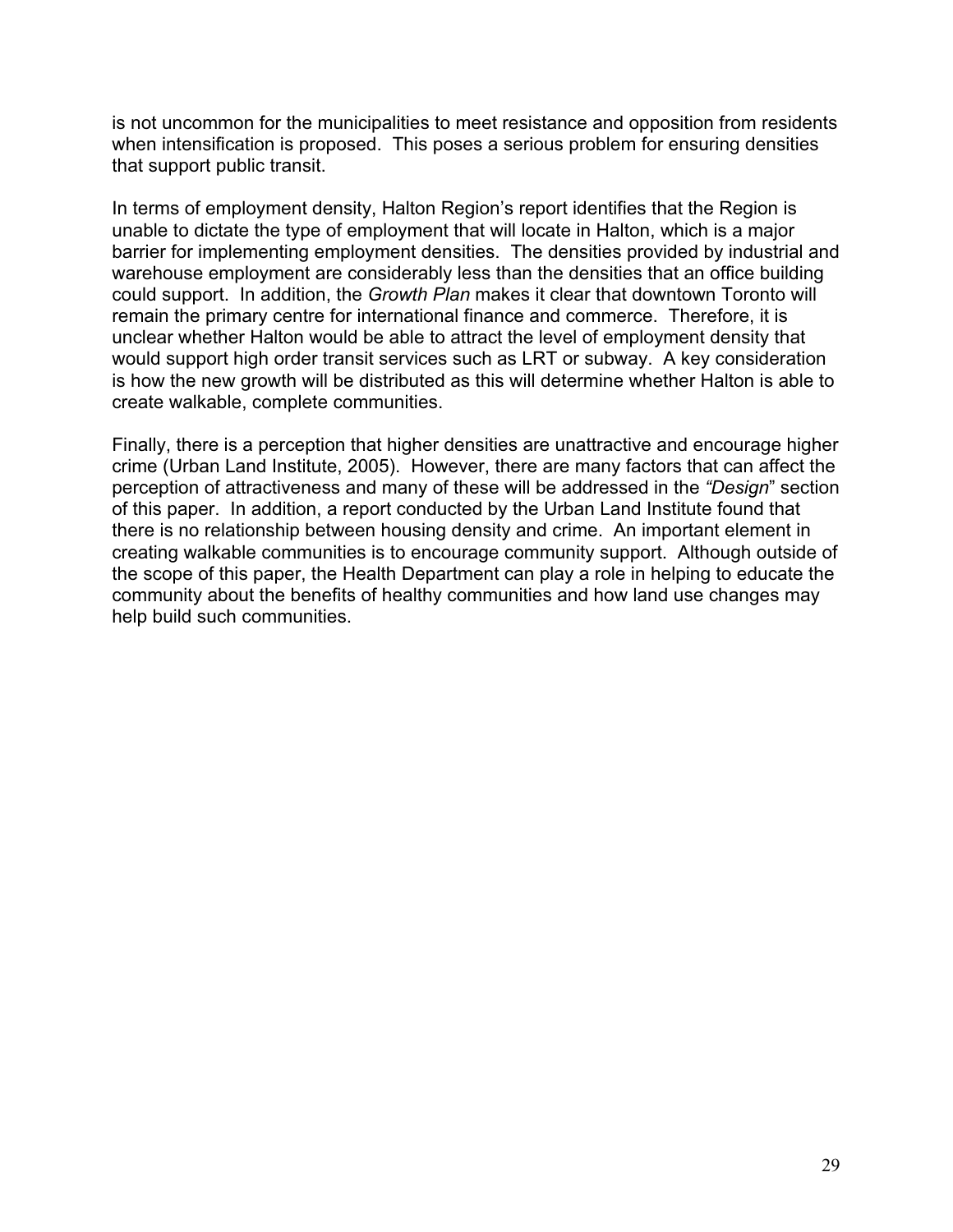# **4. Mixed-Use**

The term "mixed-use" refers to the degree to which different activities, such as residential, commercial and retail/service, are located within close proximity to one another. Mixed-use also refers to the variety of options available for each of the different activities. A mixed-use neighbourhood has a variety of homes, workplaces, amenities and services that are all easily accessible by walking, cycling or public transit. Mixed-use refers to both the existence of an activity (does the store exist?) and how close that activity is to residents (how close is the store?).

Studies have repeatedly shown that there is a relationship between mixed land use and walking and cycling patterns (Saelens et al., 2003; Lund, 2003; Lee and Moudon, 2004). Mixed land use is considered the community design variable most likely to affect the walkability of neighbourhoods (Saelens et al., 2003). Mixed land use impacts walking and cycling by influencing the accessibility and convenience of locations. The proximity of residents to services and amenities plays a key role in determining the mode of transportation individuals will choose to reach their destination. When destinations are within walking distance of people's homes and workplaces, people are more likely to choose an active form of transportation over use of their automobile. The planning literature defines a comfortable walking distance as a five to 10 minute walk or a distance of 400 m to 800 m (Lund, 2003). This distance is based on an average walking speed of 4.5 kilometres per hour.

The relationship between mixed land use and walking and cycling applies to both the places that people live and the places they work. Land-use mix influences decisions about how people choose to go to work and therefore influences the mode by which they will travel throughout the day (Pulleyblank-Patrick et al., 2006). Often people need to run errands or attend appointments at some point during the work day. If services and amenities are not close to where people work, it will not be possible for them to use active transportation or public transit. This highlights the importance of ensuring that both residential communities and employment areas are mixed-use and have services and amenities close by in order to encourage active transportation and reduce driving.

These findings tell us that distance to destination is a key determining factor for transportation mode choice. The province's *Growth Plan* also provides policy direction in terms of mixed-use. Section 2.2.2 "Managing Growth" clearly states that communities are to be a diverse mix of uses:

*1. Population and employment growth will be accommodated by – h) encouraging cities and towns to develop as complete communities with a diverse mix of land uses, a range and mix of employment and housing types, high quality public open space and easy access to local stores and services*

All of the municipal Official Plans in Halton encourage a mix of uses within neighbourhoods. The City of Burlington Official Plan encourages: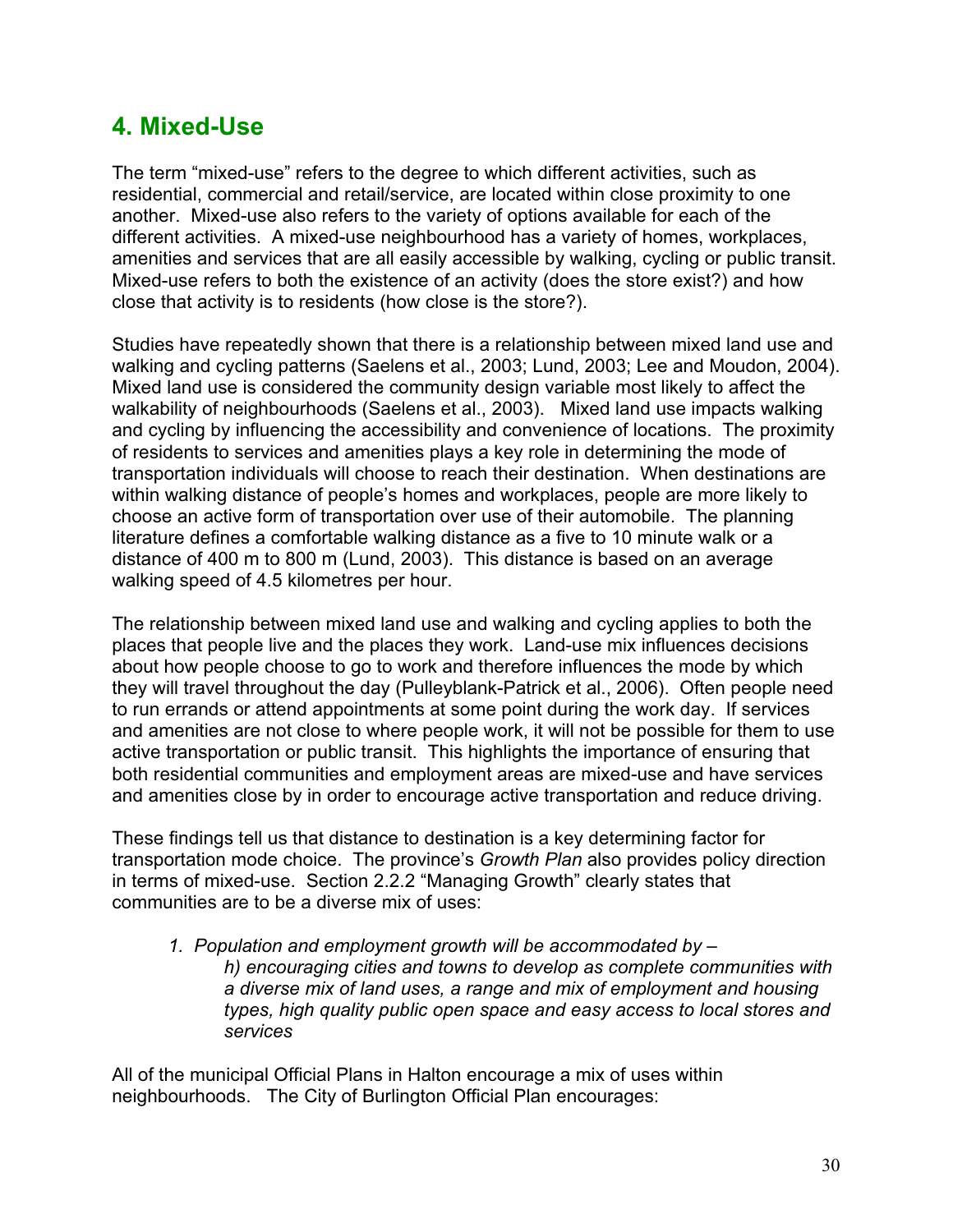*comprehensively planned mixed-use employment, shopping and residential areas that provide for the integration of uses such as retail stores, offices, hotels, institutional and entertainment uses with residential uses, community facilities, institutions and open space while retaining compatibility with nearby land uses.* 

The Town of Halton Hills has as one of their Urban Character strategic objectives:

*To ensure that neighbourhoods are compact and pedestrian-friendly with a mix of housing types, community facilities, commercial centres and open spaces.* 

The Town of Milton Official Plan encourages:

*Development which promotes the integration of the community and accessibility by residents to public service facilities inside and outside Milton, including physical features such as mixed-use developments.* 

The Town of Oakville Official Plan states:

*Access to a full range of community facilities will be provided in neighbourhoods in order to develop a number of unique complete neighbourhoods throughout the Town.*

Given the importance of mixed land use, it is important to consider what the appropriate amount of public space, employment/retail/service and housing is needed to support walking, cycling and public transit use. Cervero et al. (2004), in their review of transitoriented development, cited the work of noted designer Peter Calthorpe. Calthorpe suggests that land-use mixes should have an increasing amount of employment and commercial components as an area becomes more urban. Calthorpe suggests that neighbourhoods, such as transitional and non-transitional areas, should have:

- 10-15 percent of the area allocated to public spaces
- 10-40 percent of the area allocated to commercial and employment uses
- $\bullet$  50-80 percent of the area allocated to housing

Cathorpe further suggests that urban areas, such as Urban Growth Areas, transit nodes and activities nodes should have the suggested mix of:

- $\bullet$  5-15 percent of the area allocated to public space
- 30-70 percent of the area allocated to commercial and employment uses
- $\bullet$  20-60 percent of the area allocated to housing

The above guidelines have been used by communities in United States such as Portland, Salt Lake City and Minneapolis. Figure 4 illustrates examples of how the suggested mix could be distributed through neighbourhood transit-oriented developments and urban transit-oriented developments.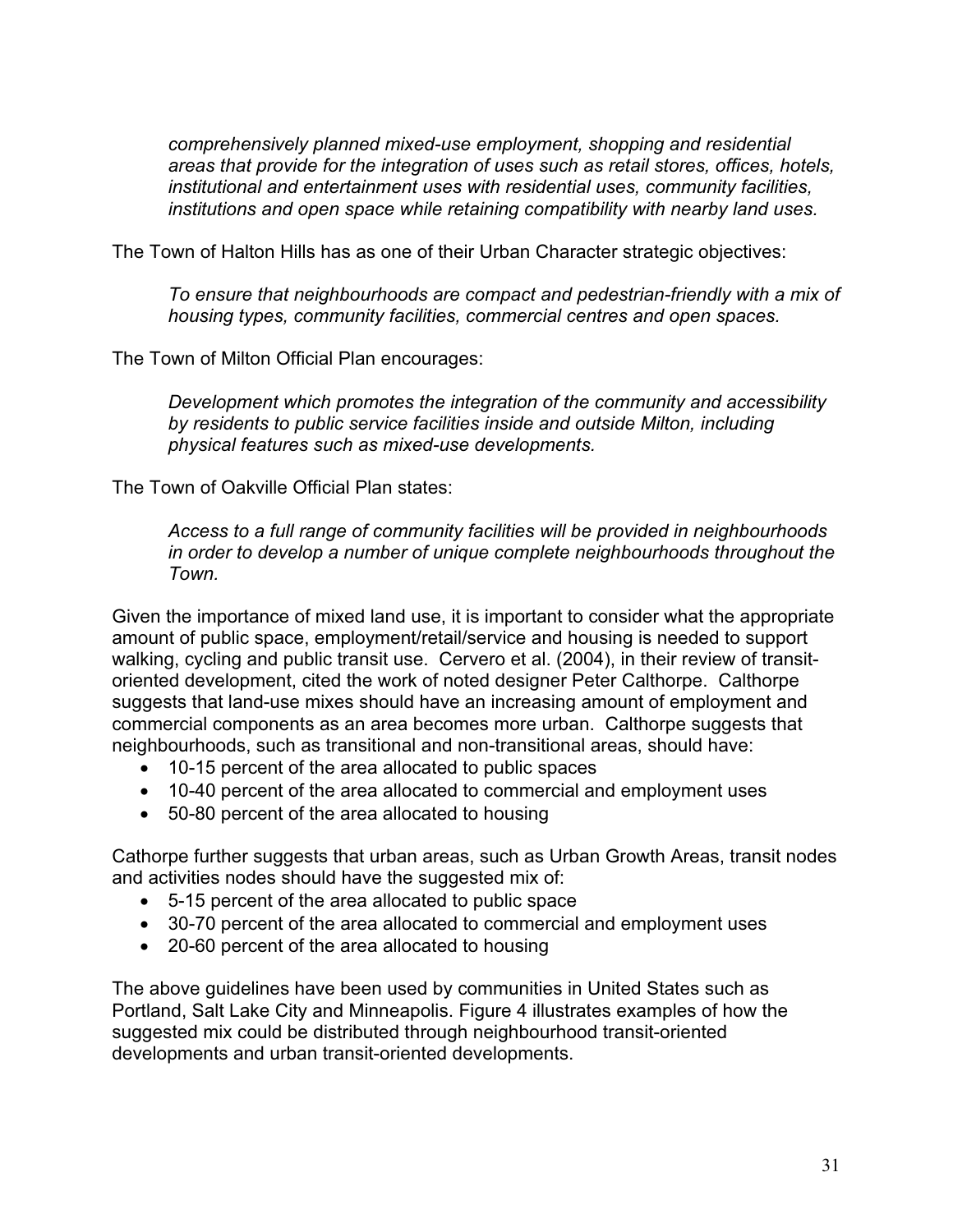

**Figure 4. Land-Use Prototypes for Transit-Oriented Developments.** Source: P. Cathorpe as cited in Cervero et al, (2004).

It is important to examine the specific components of mixed land use that allow for a healthy community. The following sections review the necessary elements of a neighbourhood to provide appropriate diversity to reduce automobile travel and increase transit and active transportation.

# **a. Diversity of Housing**

The types of housing available in a community influence the diversity of people living in a community and affect the density a community is able to achieve. People's housing needs differ with changes in their lives related to age, family size, health, and social and economic circumstances. Ensuring a diversity of housing creates a situation in which people from all income levels can live in the communities in which they work. Without a broad mix of housing, people who work in certain sectors of the economy within Halton Region (e.g., retail, institutional, and service industry) will have to drive to their places of work. This creates a burden of transportation costs for people in low paying jobs (Ong and Blumenberg, 1998) and adds to emissions of air pollutants and greenhouse gases. It is important for the health and vibrancy of a community to have a mix of age- and income-appropriate housing in order to allow individuals to age in place. This means that it is necessary to have life-cycle housing that is suitable for people at different life stages and includes a mix of apartments, townhouses, and single family dwellings.

To highlight the importance of providing a range of housing, we can examine the current make-up of households in Ontario. Figure 5 depicts the distribution of households by household structure from the 2006 Census. "Couples with children" refers to households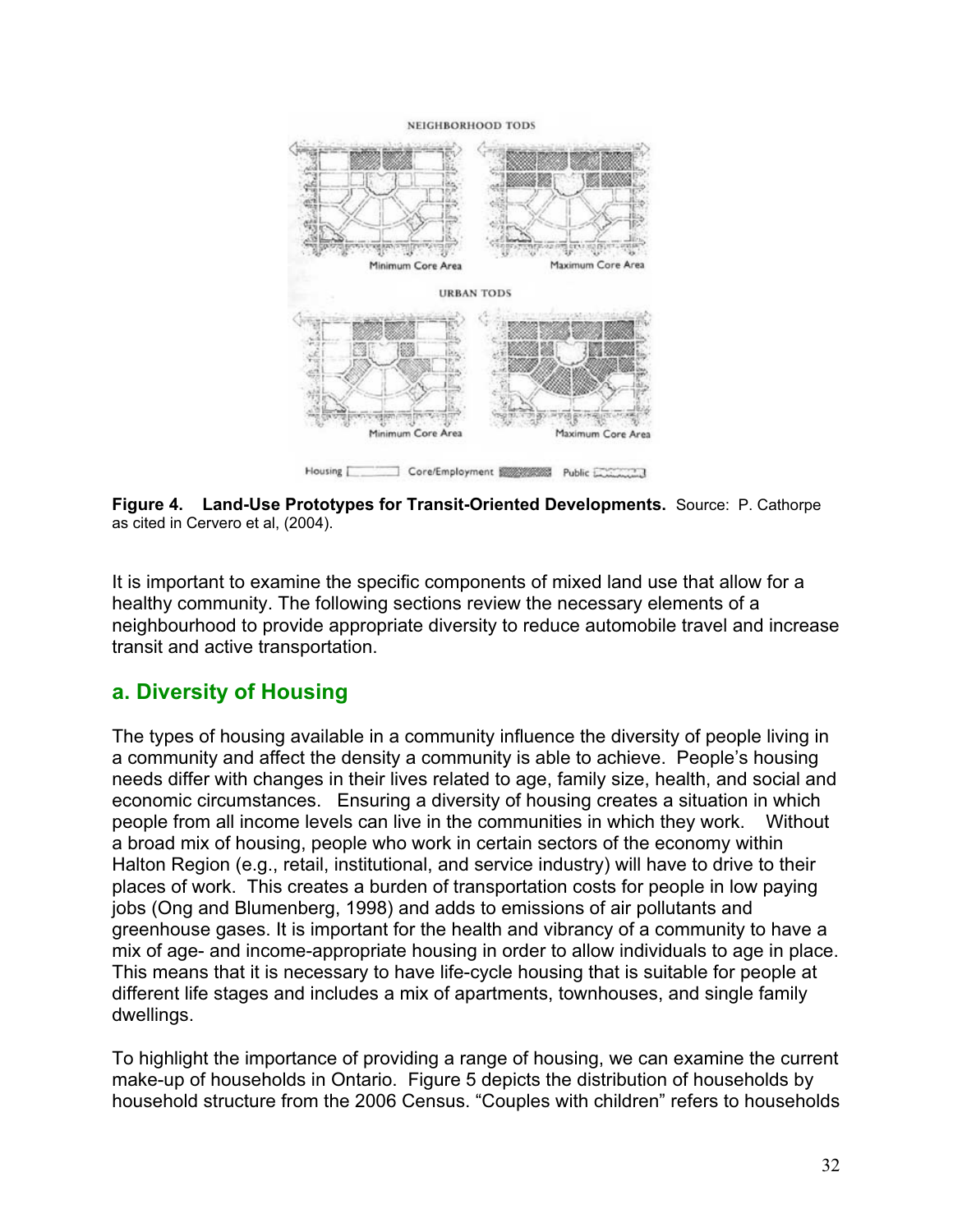that include a couple with at least one child aged 24 and under at home. "Couples without children" refers to households that include a couple without children as well as couples with children aged 25 and over at home. "Other" includes lone-parent households, multiple-family households, and non-family households other than oneperson households.



**Figure 5. Distribution of Households by household structure, Ontario, 2006.** Source: Statistics Canada, Census of Population, 2006.

Figure 5 shows that couples with children represent approximately 31 percent of all households. It is realistic to think that people in the other household categories, which represent 69 percent of the population, would have housing needs that are different from people who are couples with children.

However, Halton does not currently have a mix of age and income appropriate housing. The *Halton Region 2007 Annual Housing Report* monitors housing activity and issues such as new residential development, housing prices, the supply and demand for assisted and affordable housing, special needs housing and the extent of homelessness in Halton. Figure 6 depicts the housing continuum with the "Assisted" and "Affordable" housing cost/income thresholds and the current gap in availability of certain housing.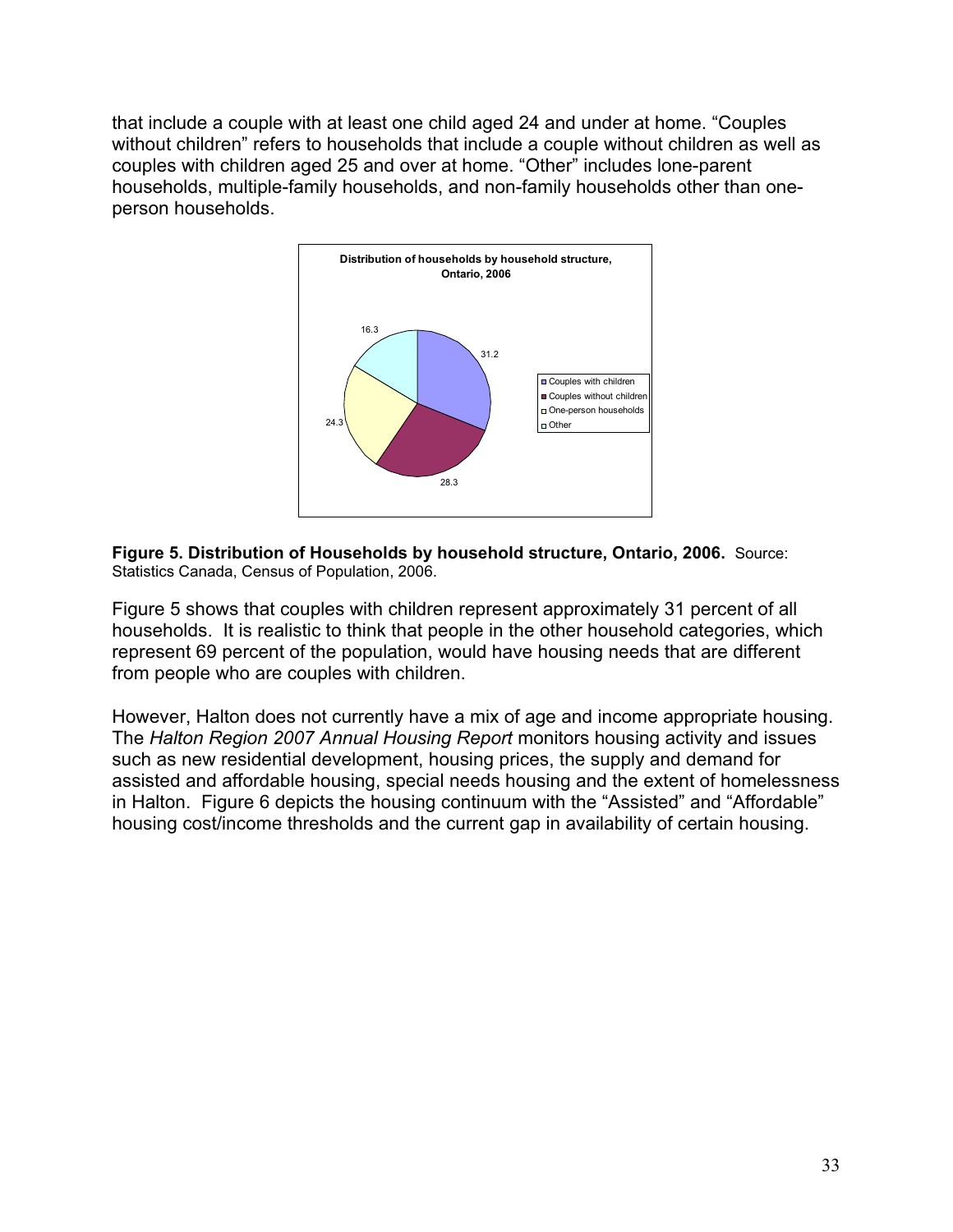

**Figure 6. The Housing "Gaps" in Halton Region's Housing Continuum for 2006.** Source: Halton Region, 2008.

The 2007 report found that the Region's housing demand model identified a gap for assisted housing and for affordable housing. The report also found that while the assisted gap remained similar to the gap from 2006, the affordable housing gap almost doubled.

The 2006-2015+ "*A Comprehensive Housing Strategy for Halton Region (CHS)*" recognizes the important role that an adequate range and mix of housing in supporting and sustaining healthy communities. The *CHS* outlines many important actions that need to be taken in Halton in order to support the creation of a healthy range and mix of housing. To specifically address the issue of housing type and form, the *CHS* includes the following action:

*1.3 Require a percentage of each type of housing form (i.e. singles, semis, townhouses, and apartments) within each community (secondary plan area) to support the development of a variety of affordable housing types and meet the intensification targets of the proposed Provincial Growth Plan* 

The purpose of this action is to assist in meeting the overall housing mix set out in Halton's Municipal Housing Statement, which has established an overall housing mix target of:

- Low density  $-50$  percent (single detached)
- $\bullet$  Medium density 30 percent (semi-detached houses and row houses) and
- $\bullet$  High density 20 percent (apartment)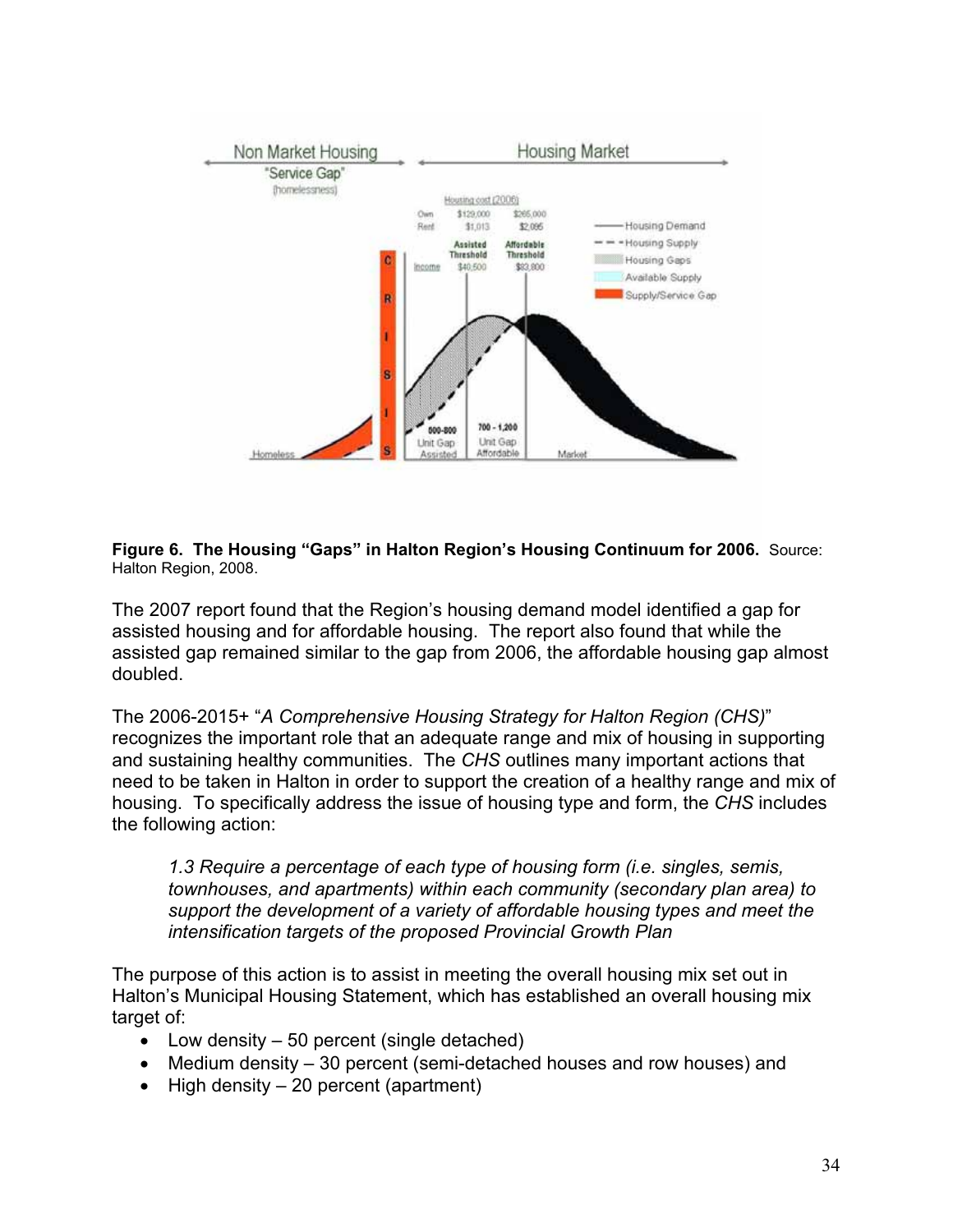In addition, individual targets were set for each of the Local Municipalities to assist the Region in achieving its overall housing targets. The targets were established to provide choices for a wider income range of individuals and families and to provide the type of housing needed to accommodate Halton's maturing population. This will allow more people to remain in their own communities as they age.

The *Halton Region 2007 Annual Housing Report* found that low density housing has continued to dominate the Region's housing market. Low density housing, which is typically intended for families with children, accounts for 58 percent of all completions in Halton. However, couples with children represent approximately 31 percent of all households in Ontario. Medium density housing has accounted for one-third of all completions since 2001, which surpasses the 30 percent target, and apartments have only accounted for eight percent of all completions since 2001. These findings speak directly to the need to provide a diversity of housing in Halton.

There is increasing evidence that residents are accepting of higher density housing. A recent survey examined the acceptability of different housing types in the Greater Toronto Area (GTA) and found that although many home owners continue to regard the single detached and semi-detached house as the most acceptable, there is considerable support for high density housing types such as apartments and townhouses (Sustainable Urban Development Association, 2008). The survey also found that there were no significant differences between respondents living in the City of Toronto and respondents living in the neighbouring municipalities in the degree of acceptability for condominium apartments and townhouses. The survey found that over 50 percent of respondents would accept or could accept living in a condominium apartment, which suggests that there is room within the housing mix for higher density housing (SUDA, 2008).

One method to measure the variety of housing sizes and types in a neighbourhood is to use the Simpson Diversity Index score (U.S. Green Building Council, 2007). This score measures the total number of dwellings in a single category to the total number of dwellings in all categories:

Simpson Diversity Index Score =  $1 - \sum (n/N)^2$ where  $n=$  the total number of dwellings in a single category and  $N=$  the total number of dwellings in all categories.

At this time, the Simpson Diversity Index Score is not used by any Halton municipality to measure the diversity of housing in a neighbourhood. However, the Leadership in Energy and Environmental Design for Neighbourhood Developments (LEED-ND) rating system uses the score as a way of determining if there is a sufficient variety of housing sizes and types and outlines 16 different housing type and size categories. The greater the mix of sizes and types, the higher the score the development receives. The measure used is as follows: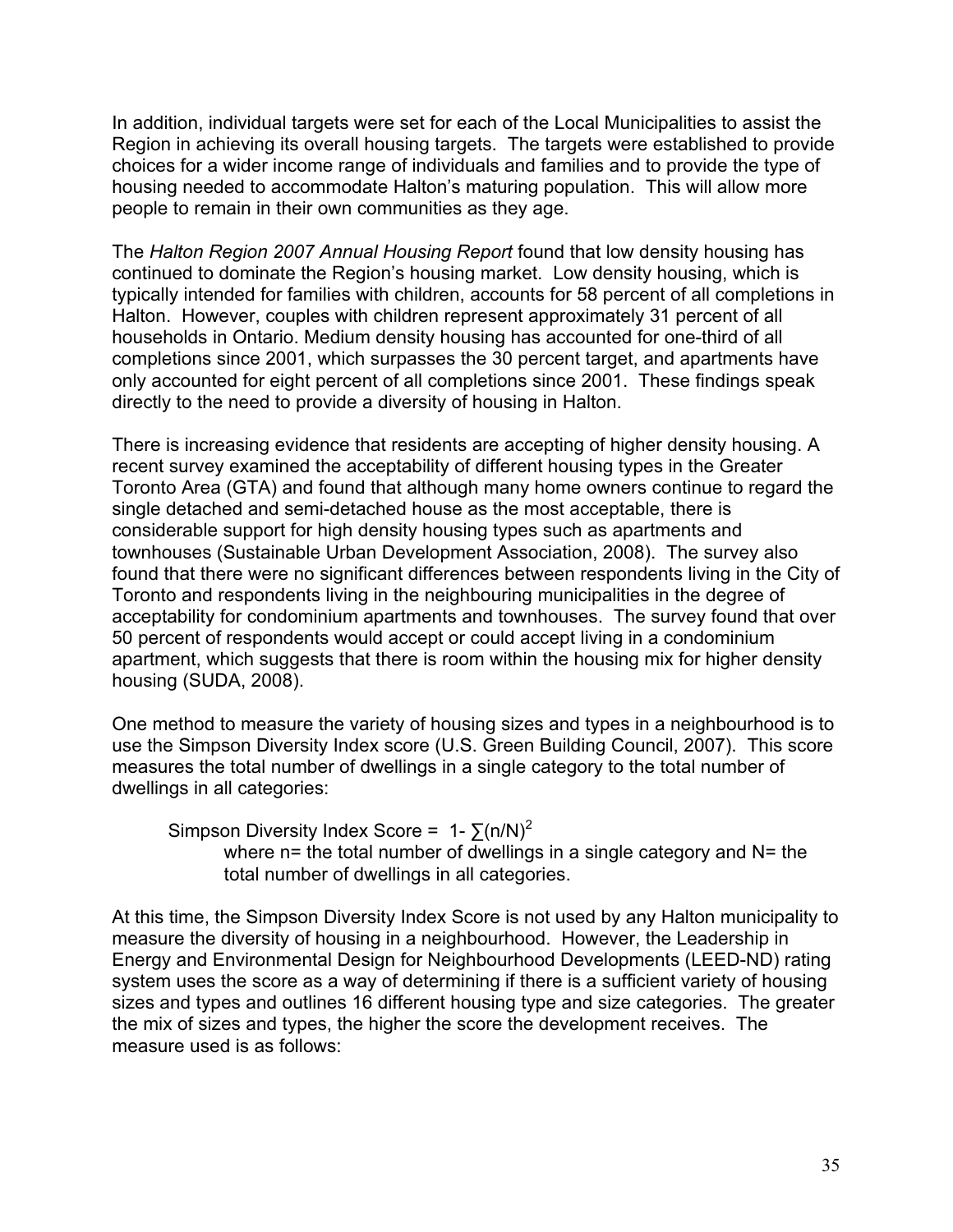Include a sufficient variety of housing sizes and types in the neighbourhood such that the total variety of housing within the project or within a  $\frac{1}{4}$  mile of the centre, achieves at least 0.5 corresponding to the Simpson Diversity Index Score.

A score of 0.5, however, is too low to provide a rich mix of housing. Although this measure may be useful to consider in the future, more needs to be understood about the measure and the appropriate score in order for it to be practically implemented.

The most common method for determining housing mix is to address the issue by setting housing mix targets in a manner similar to *Comprehensive Housing Strategy*. The City of Pickering, for example, has established criteria that a new neighbourhood provides for a diversity of housing types and densities (low, medium, high) such that no single residential density comprises more than 65 percent of the total. However, using this method requires an understanding of what "low", "medium" and "high" density housing refers to. The official plan of each municipality within Halton Region defines those three terms differently and within each municipality there may be a different definition depending on what area of the city or town is being referred to. Table 4 describes the definitions of "low", "medium", and "high" density by municipalities within Halton.

| <b>Municipality</b> | <b>Density Type</b>      | Density Range (net hectare) <sup>12</sup> |
|---------------------|--------------------------|-------------------------------------------|
| <b>Burlington</b>   | Low                      | Maximum 25 upha                           |
|                     |                          | Maximum 35 upha - Orchard community       |
|                     |                          | Maximum 30 upha - Alton community         |
|                     | Medium                   | 26 to 50 upha                             |
|                     | High                     | 51 to 185 upha                            |
|                     | Low                      | Maximum 20 upha                           |
| <b>Halton Hills</b> | Medium                   | 21 to $50$ upha                           |
|                     | High                     | 51 to 100 upha                            |
| Milton              | Low Density              | Maximum 20 upha                           |
|                     | <b>Medium Density I</b>  | Maximum 35 upha                           |
|                     | <b>Medium Density II</b> | Maximum 70 upha                           |
|                     | <b>High Density</b>      | 70 to 125 upha                            |
| Oakville            | Low Density I            | 6 to 17 upha                              |
|                     | Low Density II           | 20 to 29 upha                             |
|                     | <b>Medium Density I</b>  | 25 to 35 upha                             |
|                     | <b>Medium Density II</b> | 31 to 50 upha                             |
|                     | <b>High Density I</b>    | 51 to 100 upha                            |
|                     | <b>High Density II</b>   | 101 to 185 upha                           |

**Table 4: Definitions of Density by Municipality and Type.** Source: City of Burlington (2008), Town of Halton Hills (2008), Town of Milton (2001), Town of Oakville (2006).

12 The Local Municipalities' Official Plans use different definitions to define net density.

In addition to these ranges, each municipality defines what types of housing should occur in the range. So, low density typically refers to single and semi-detached dwellings, medium density typically refers to townhouses and row houses and high density typically refers to apartments.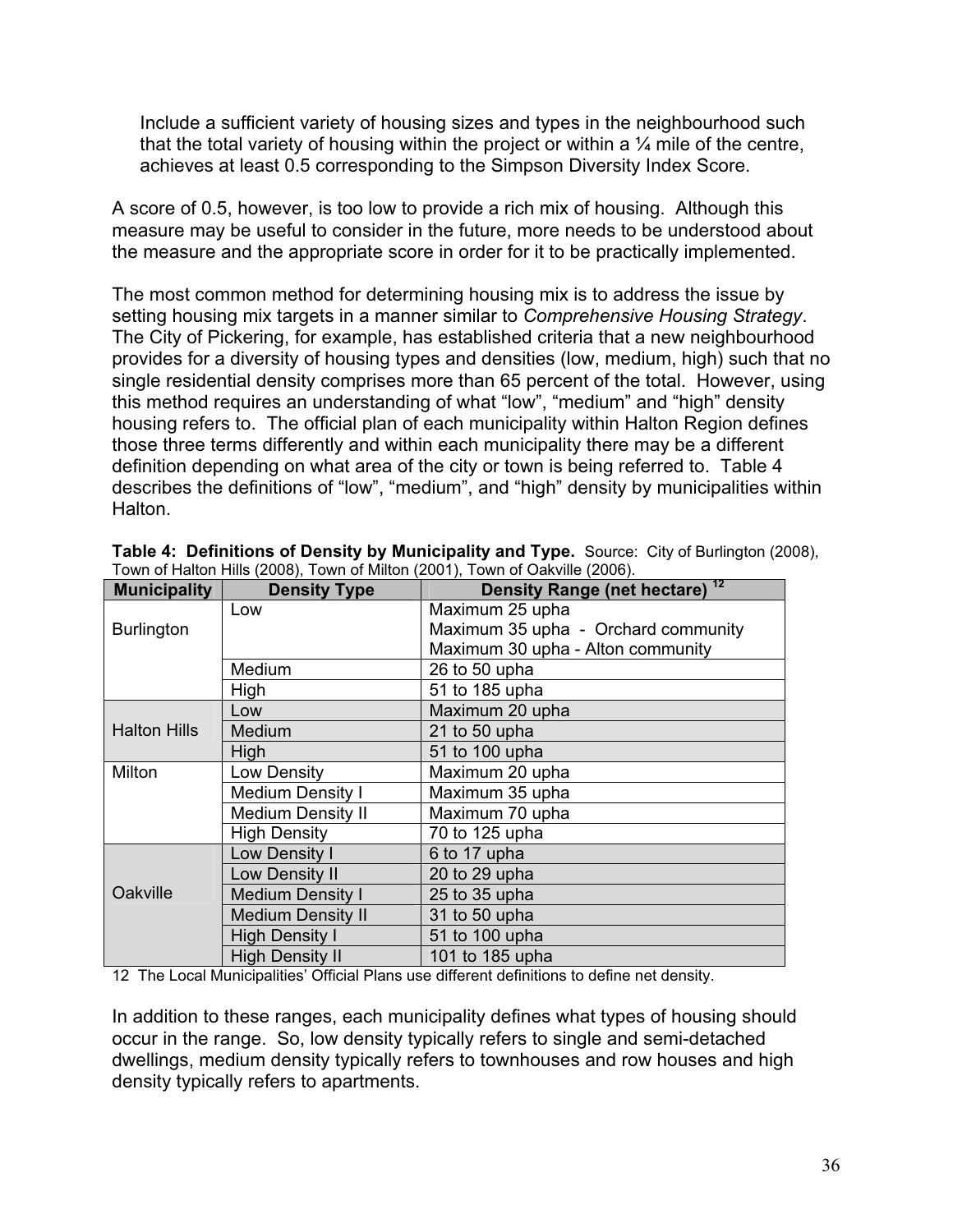The housing mix will be determined, in part, by the density targets in a given area. For

example, by averaging the highest density ranges in Table 5, we get approximately 25 units per net hectare for low density, 55 units for medium density and 149 units for high density<sup>12</sup>. Applying the *Comprehensive Housing Strategy* targets of 50 percent, 30 percent and 20 percent for the three densities will give an overall

 $12$  Because the municipalities define net density differently, the average calculations are an approximation only.

density of 37 units per net hectare, which can support good bus service (as defined in Table 1). Assuming an average household size of 2.7 and a mix of one retail service job for every 10 person, 37 units per net hectare achieves 62 people and jobs per gross hectare. This exceeds the *Growth Plan* targets and comes close to achieving the density target for transitional zones. However, this housing mix will not achieve the density ranges necessary for activity nodes, transit nodes and activity corridors. These areas will require a greater amount of medium and high density housing in order to achieve their overall densities.

Finally, the Health Department has observed that subdivision applications often come in at the lower end of the density range, which compromises the ability of a municipality to achieve a built environment that supports efficient public transit. This experience, along with the fact that the density ranges within the municipalities are varying, suggests municipalities should closely monitor the average density of new housing to ensure that the density targets have been achieved.

**Given the important role that housing diversity plays in creating complete communities that support transit, reduce emissions of air pollutants and greenhouses gases, and provide for people at different life stages and incomes, it is important to create an adequate range and mix of housing . The housing mix should be aligned with the density targets of activity nodes, transit nodes, and activity corridors. It is important to monitor the average density of new housing for each housing type yearly to ensure that the overall density targets have been achieved.**

# **b. Proximity to Diverse Uses**

Having a variety of diverse establishments within a five to 10 minute walk or 400 m to 800 m of one's place of residence or place of work allows individuals to accomplish major trip purposes, such shopping trips, by walking. This is particularly important given that non-work trips account for between 70 percent and 83 percent of all trips taken (Pulleyblank-Patrick et al., 2006). A study conducted by King County (2005) found that the land uses most strongly correlated with the percentage of household walking trips were educational facilities, commercial office buildings, restaurants, and neighbourhood-scale retail establishments. Civic uses and grocery stores were also correlated with walking. Krizek (2003) cited research that found the most desirable uses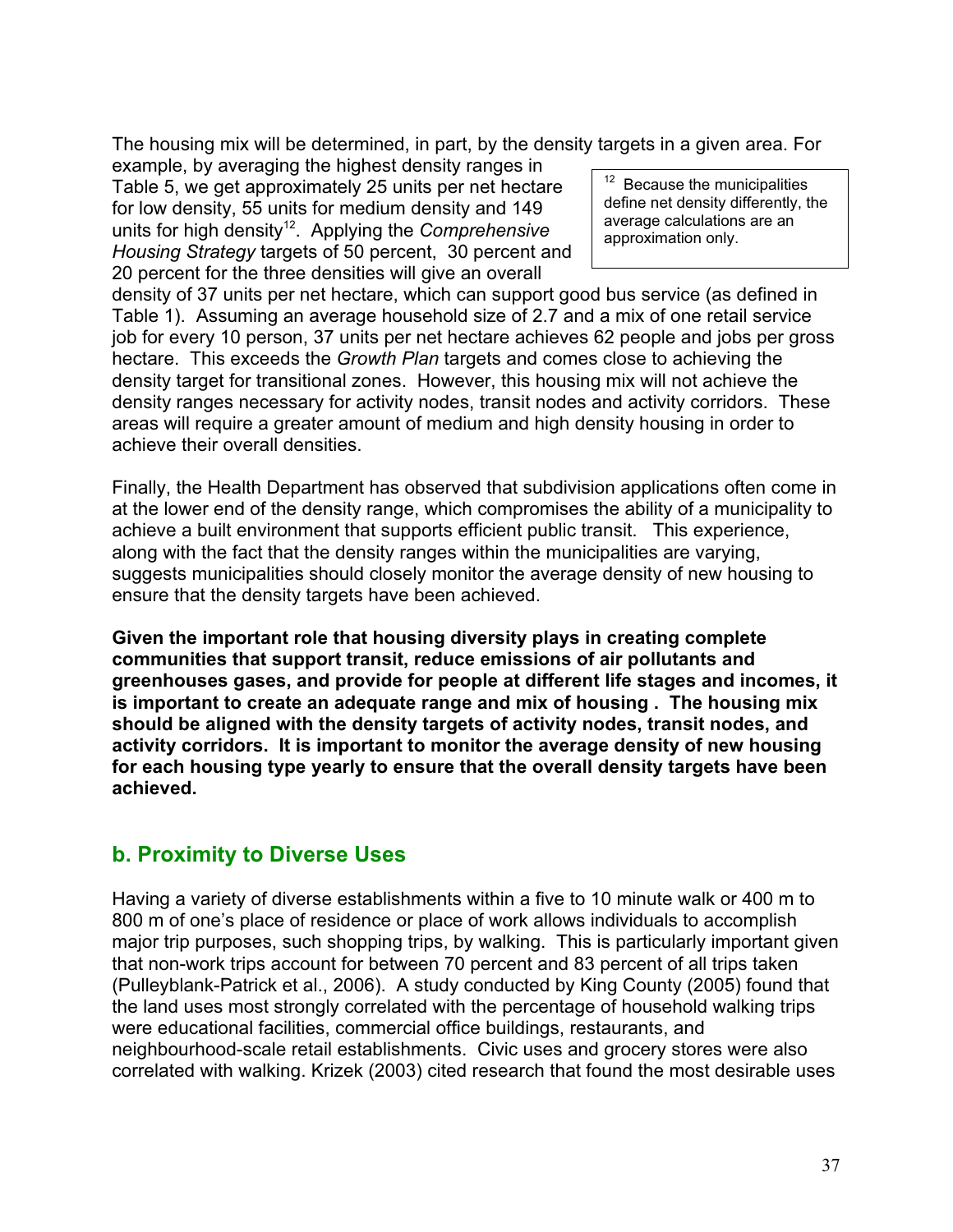for residents included a drug store, food market, post office, specialty food store, and bank.

King County (2005) also found that the number of attractions by use was an important diversity variable for understanding walking trips. This research found that the number of attractions within a five to 10 minute walk or 400 m to 800 m of one's home had more impact on the decision to walk than the size or quality of an attraction. The study demonstrated that big-box stores, despite their size, had weaker correlations with walking than did the smaller retail establishments.

A recent study by McCormack et al. (2008) found that an increased mix of destinations in a neighbourhood encourages otherwise sedentary individuals to walk for transport, while encouraging higher levels of transport-related physical activity among already active individuals. Each additional type of destination in the neighbourhood was associated with approximately ten minutes more of transport-related walking per twoweek period per person. The authors concluded that increasing the diversity of destinations should be considered highly important in the development of new neighbourhoods and for retrofitting existing neighbourhoods.

A study conducted by Handy (1996) found that residents with a supermarket within close proximity were more likely to walk than those that had a grocery store farther away. Distance to grocery stores is particularly important to low-income families that may not be able to afford their own vehicles. Research over the past few decades has documented the shortage of retail and service establishments in low-income urban communities, which results in reliance on options such as convenience stores. Convenience stores often supply goods at higher prices and offer fewer healthy options (Clifton, 2004). Low-income households often have limited flexibility and personal control over their schedules and expend time connecting with existing transport opportunities, arranging for new ones, or compensating for the uncertainty in their transportation (Clifton, 2004). Increasing retail and services, including supermarkets, in areas local to low-income households would be one policy measure that would alleviate some of the economic pressure and stresses experienced by low-income families (Clifton, 2004).

Within Halton municipalities, the support for creating diverse uses within walking distance can be found within the official and secondary plans through provisions that establish neighbourhood activity nodes within a five-minute walk of all residents. This is now common practice in Halton municipalities and is supported by provincial policy. However, it appears that specifying the number or types of diverse uses that should be available to residents within walking distance is not a common practice among municipalities. This is, in part, because the municipality has little control over the actual businesses that will locate within an activity node. That said, there is value in specifying that the overall mix of a community should include retail and services to meet people's daily needs.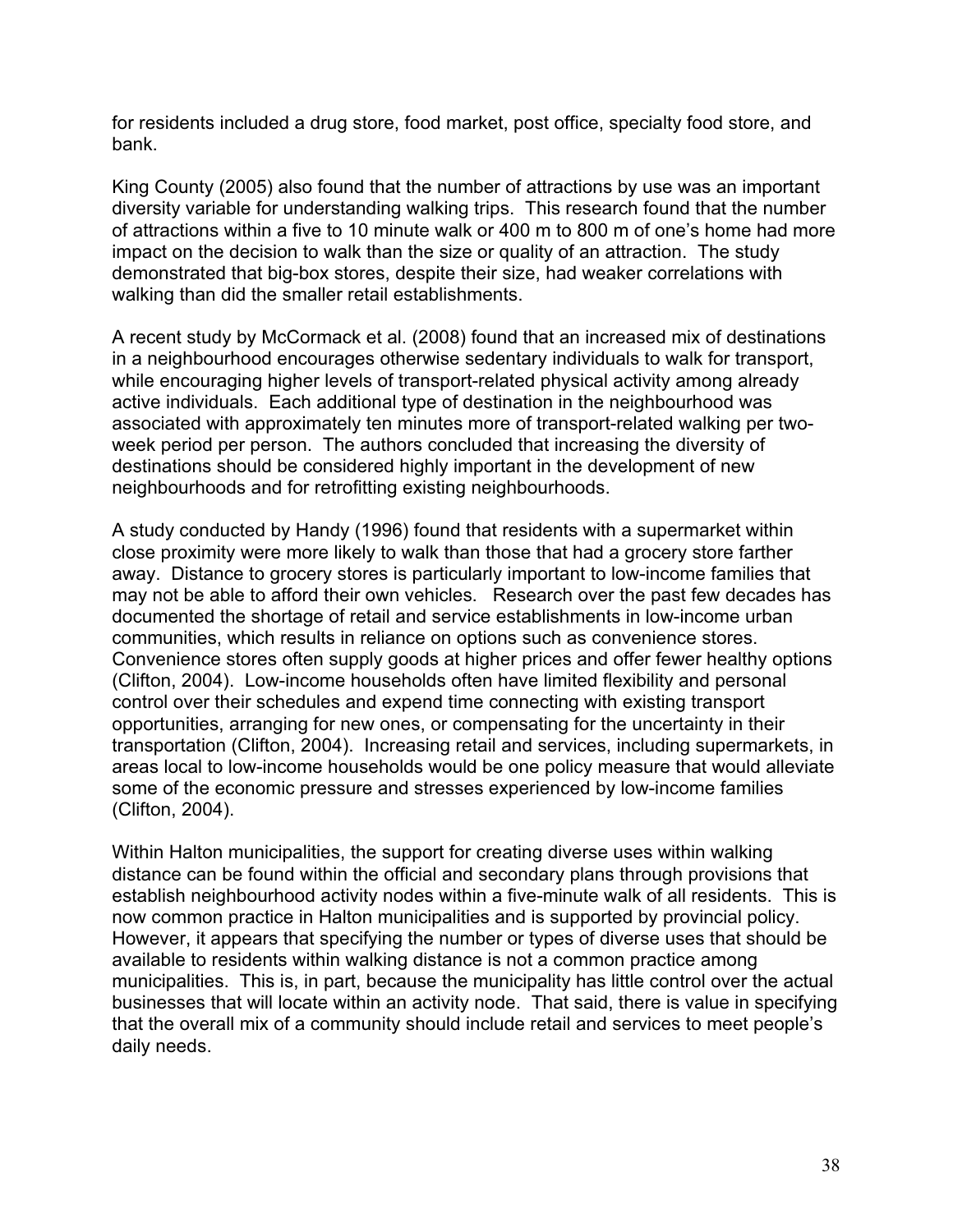The research findings suggest that the diversity of choices within a neighbourhood is an important component of a community's overall mix and can encourage walking and reduce automobile travel. The research also indicates that it is the number of diverse uses that plays an important role in encouraging active transportation. Currently, no research studies have defined the actual number of uses that need to exist in a community in order to encourage walking. However, LEED-ND, a certification program that is used to promote environmental neighbourhood design, specifies that residents should be within 400 m of six diverse uses. LEED-ND further goes on to specify the types of diverse uses.

The San Francisco Department of Public Health (SFDPH, 2007) developed the *Healthy Development Measurement Tool*, which is intended to determine the health impacts of land-use development applications. The SFDPH uses a "Neighbourhood Completeness Indicator" to measure the proximity of residents to daily goods and services within their neighbourhoods using 800 m as the radius. Included in the Neighbourhood Completeness Indicator are 11 key public and 12 key retail services that are considered necessary for meeting the daily needs of residents. The *Measurement Tool* assesses the proportion of residents that have access to eight out of 11 common public services within 800 m of residents, including childcare, community gardens, hospital and health clinic, library, post office, schools, public spaces and public art. The *Measurement Tool* assesses the proportion of residents that have access to nine out of 12 common retail services within 800 m such as beauty salon/barber shop, dry cleaner, eating establishments, gym/fitness centre, hardware store, laundromat, pharmacy, and entertainment. Finally, the *Measurement Tool* highlights the important role that retail food markets (supermarket, grocery store, and produce store) and a bank or credit union play in the health of a community and assesses the proportion of residents within 800 m of these important retail services as a separate measure in the index.

**Given the important role that proximity to diverse land uses plays in creating complete communities that encourage active transportation and reduce emissions of air pollutants and greenhouses gases, it is important to ensure that residents have access to a variety of services and retail opportunities. The literature and best practices review suggest that in walkable communities, residents live within 400 m of six diverse land uses and within 800 m of 17 diverse land uses. Because of the important role that access to retail food markets plays in creating complete communities and ensuring access to healthy foods, the best practices literature suggests that food is accessible, from a proximity perspective, when residents live within 800 m of a planned or existing retail food market such as a supermarket, grocery store, or produce store.** 

## **c. Proximity to Schools**

Because elementary school children are typically assigned to the school closest to their homes, the presence of nearby educational facilities appears to reduce household VKT by reducing the distance that children need to travel. King County (2005) found that the number of educational facilities in a community consistently proved to be associated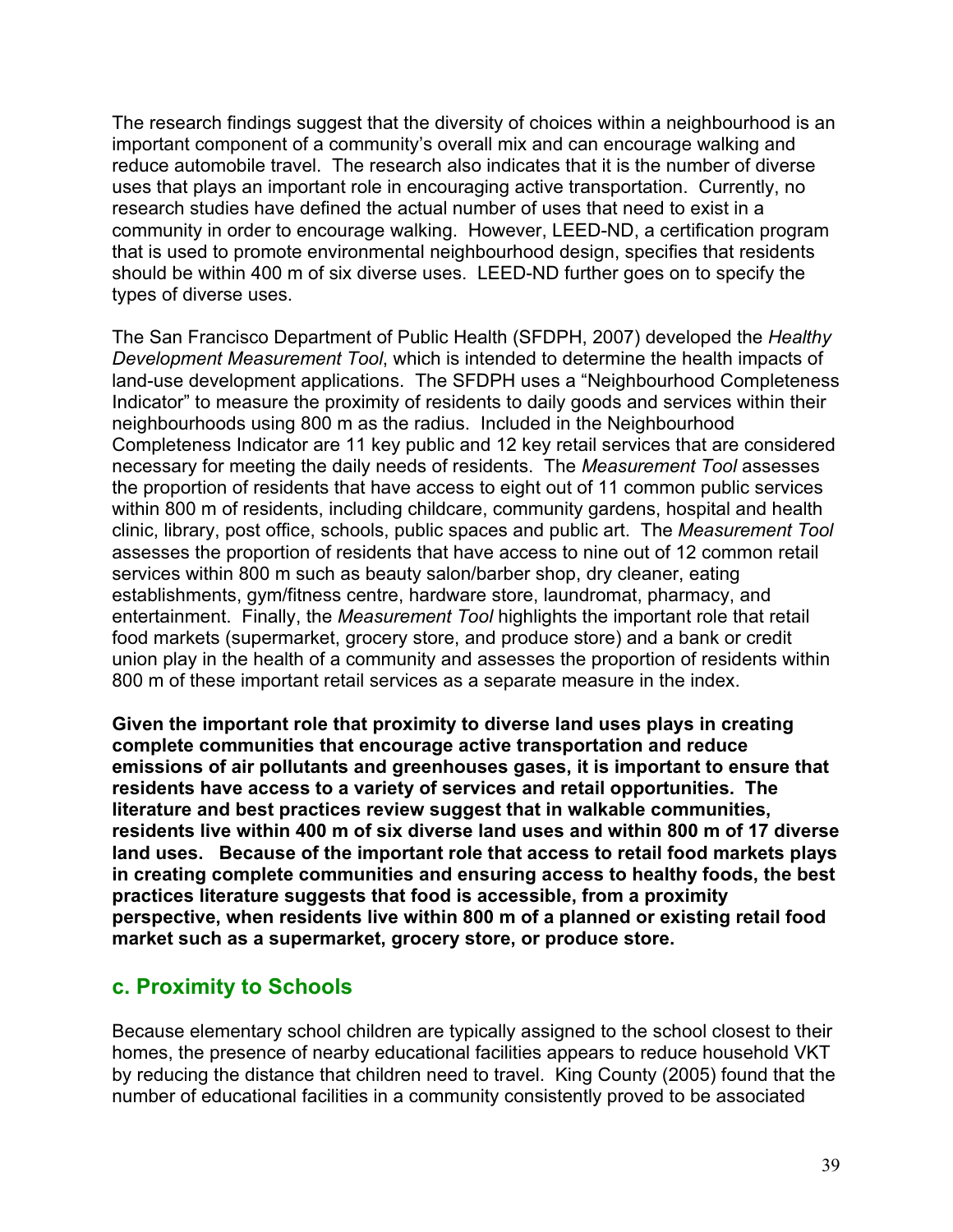with household walking trips. This makes sense given that if a number of educational facilities exist in a given area, it is more likely that children will be able to walk or cycle to them. Larger but fewer schools will result in a greater number of children being bussed or driven to school because of the distances children must travel. This has implications for air quality, the climate, physical activity and injury prevention.

Research indicates that distance affects parents' decisions about their children's travel to school (McMillan, 2005). The physical distance between home and school limits the transportation options available to a household and was a strong determinant in a parent's decision about how children travel to school. There has been an increasing trend away from neighbourhood schools, which has, in part, resulted in increasing numbers of children being driven to school (Schlossberg, Greene, Phillips, Johnson and Parker, 2006). In their study of trips to school, Schlossberg et al. (2006) found that those children who live within 1500 m to school were the most likely to walk, followed by those living between 1500 m and 2500 m. They found that fewer than four percent of children who lived over 2500 m from school walked to school.

It is also important for schools to be within close proximity to residents because of the important role schools can play in being the hub of the neighbourhood. The school as hub can provide space for preschool, after school care, and a place for teens on evenings and weekends. The school can act as a base for parents to learn skills such as language training for new Canadians. The school can also serve as the locale for community events and celebrations. Halton's Our Kids Network uses a "school as hub" approach to provide services and programs to ensure that all children thrive and reach their full potential.

Currently, the distances that determine eligibility for home to school bus transportation by the Halton District School Board are:

- Grades JK to  $5 -$  distance of more than 1600 m
- Grade 6 to  $8 -$  distance of more than 3200 m
- Grades 9 to 12 distance of more than 4800 m

The average time it takes to walk 500 m is approximately seven minutes for adults. It would take an adult approximately 20 minutes to walk 1600 m, 40 minutes to walk 3200 m and 60 minutes to walk 4800 m. It is realistic to think that children will walk slower than adults so these walking times would increase for children and youth. A 40 to 60 minute walk in the morning for children and youth would be outside the range of what is considered a comfortable walking distance. This seems to be reflected in the number of children being driven to school in the morning.

The proximity of elementary schools to residents differs from the proximity that is practical for secondary schools to residents because of the fewer number of students attending secondary school overall and the larger enrolment at each individual school. For example, the Halton District School Board has 77 elementary schools serving 34,591 students and 16 secondary schools serving 16,456 students. As a result, it is not practical to treat the placement of secondary schools the same as the placement of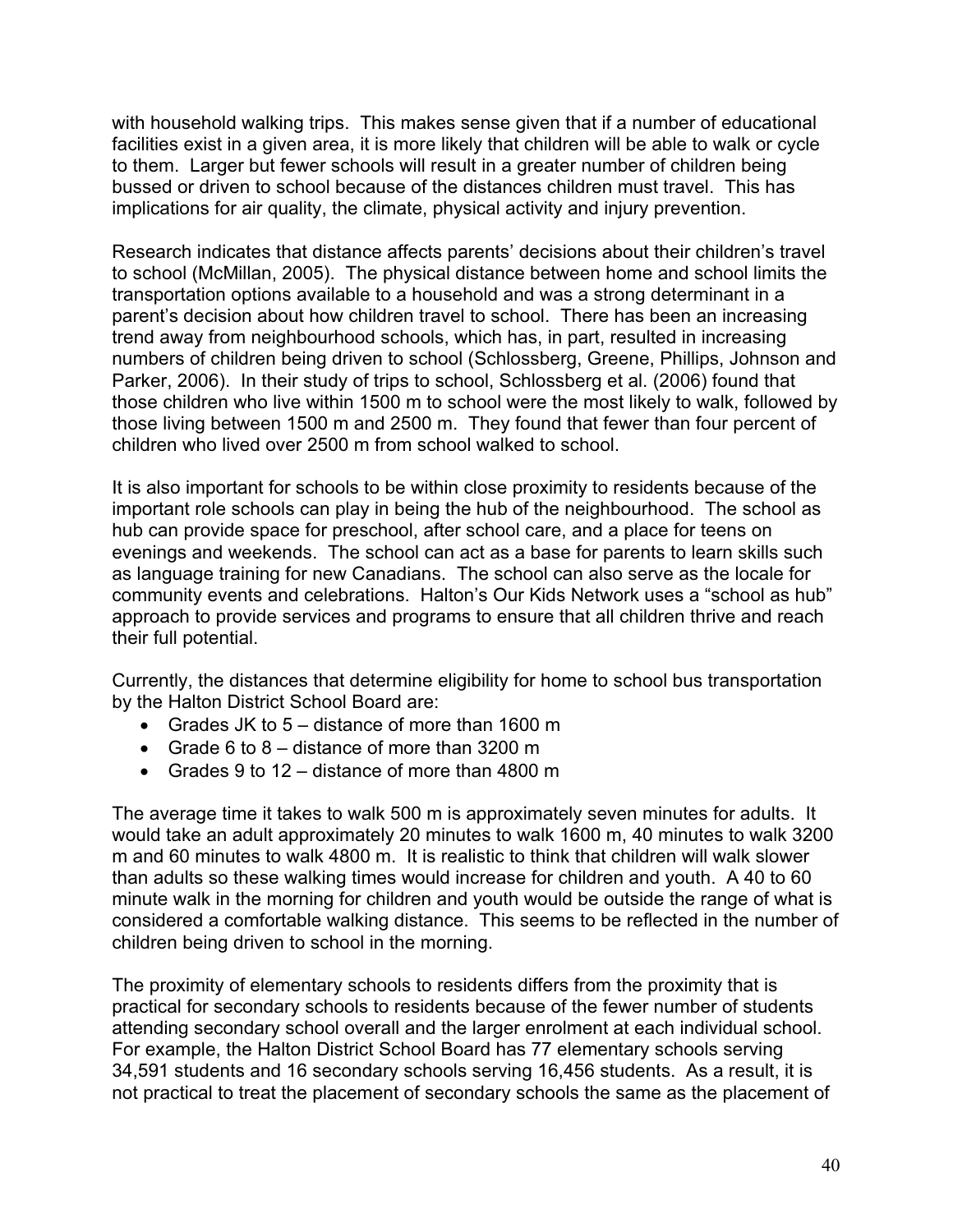elementary schools. In addition, youth attending secondary school would have greater capacity to use public transit if available. Therefore, residential proximity and school proximity to convenient public transit is also an important factor when considering the placement of secondary schools.

**Given the important role that schools play in creating complete communities that support active modes of transportation and provide a neighbourhood hub it is important to ensure that residents have access to schools within their neighbourhoods. The literature and best practices review suggests: the land set aside for elementary schools should be located within 1500 m of residents to maximize the numbers of students walking; and, the land set aside for secondary schools should be within 3000 m of residents and should be located on local transit routes. Lands declared surplus by the school boards in Halton have public value and consideration should be given to purchasing these lands for public use.** 

# **d. Proximity to Transit**

Public transit is an important part of a walkable community because it allows people to visit destinations outside of their immediate neighbourhood including shopping, entertainment, schools and employment without the necessity of a car. Public transit is particularly important if we are encouraging people to move away from using a car more often in favour of active transportation. For people walking to transit, short distances are crucial. The LUTAQH study found that for every 400 m increase in distance from a transit stop to home, the odds of taking a transit trip to work decreased by 16 percent. It found that a 400 m increase in the distance of transit from one's workplace reduced the likelihood of taking transit to work by 32 percent (King County ORTP, 2005).

The extent to which the number of vehicles on the road and the number of VKT is reduced depends, in part, on the efficiency of alternative modes of transportation such as public transit. An efficient public transportation network includes local transit systems, intra-regional transit systems, and inter-regional transit systems. Such a transportation network would allow residents of Halton to access amenities and services in their own local community as well as those in neighbouring communities. Interregional transit is particularly important in Halton because only 36 percent of the people in Halton Region work within their own communities. Individuals must be able to access transit near their home location, and must also be able to conveniently access their destination via transit. Ensuring that an intra-regional and inter-regional transit system is efficiently and effectively connected to a local transit system is important.

The extent to which the number of vehicles on the road is reduced also depends on the speed with which a transit system is introduced into a community. The Town of Oakville has adopted a "transit-first" policy for the NOESP to ensure that transit opportunities will be promoted through community design by encouraging development to proceed in a manner that will be supportive of the early provision of service. The "transit-first"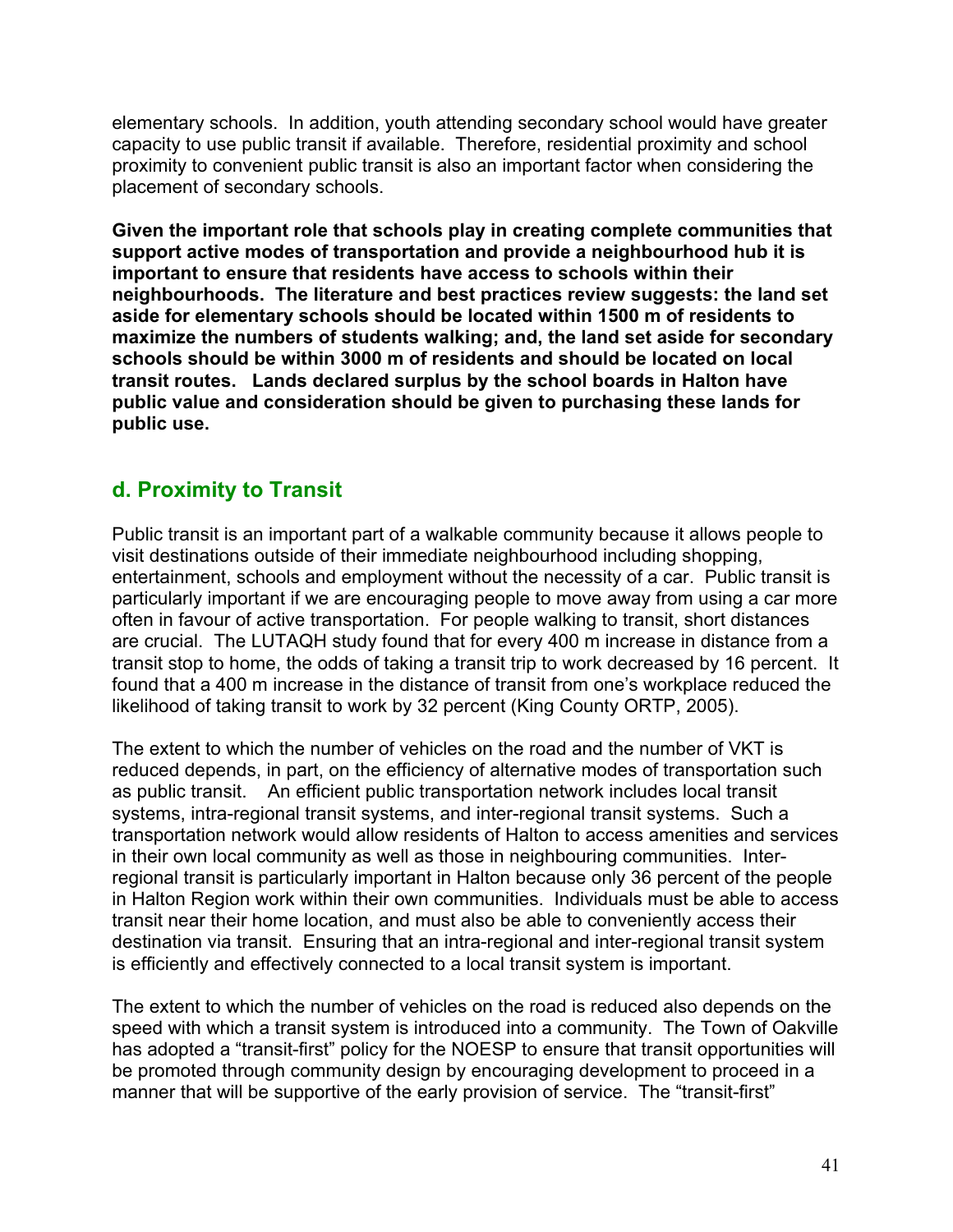principle is based on the idea that if transit is not offered when someone moves into an area and they must drive to access their day-to-day amenities, it may be difficult to change their travelling behaviour at a later date. Offering convenient and reliable transit service early in development may make it easier to convince residents to use this service.

All of the Region's local municipalities have policies in their official plans that support transit. Currently, Halton Hills is the only municipality that does not have regular local transit servicing the community. However, Halton Hills does offer a dial-up transit service. Halton is also served by GO Transit. GO Transit is an inter-regional transit system that allows residents to access downtown Toronto and other areas via the Toronto hub. Ensuring access to this inter-regional transit system via local transit is an important component in the creation of an efficient transit system. Milton, for example, has established an 8-minute travel time to the GO Station using express local transit to make local transit to the GO Station a viable choice. At this time, GO Transit offers an intra-regional transit connection between Oakville and Milton. However, there is no other intra-regional transit system that connects north and south that would allow residents to visit the various municipalities in Halton.

Seniors in Halton experience difficulties in accessing day-to-day amenities without convenient public transit. The 2007 *Quality of Life for Seniors in Halton* by the Elderly Services Advisory Committee (ESAC) found that up to 30 percent of seniors 65 and older do not drive and approximately 12 percent need help getting to appointments or running errands. In ESAC's 2001 survey of seniors, 36 percent of seniors said that theyfound it difficult to go where they wanted to go and of those who indicated difficulty getting around, 36 percent said it was because there was no public transportation. The 2001 survey also asked seniors what improvements in transportation they would recommend. Seniors responded that regular bus service around the region (58 percent), regular bus service on weekends (42 percent), and regular bus service to larger centres (42 percent) would help seniors in the community. Seniors comments indicated that they were very concerned about the physical accessibility of transportation (ESAC, 2001).

**Given the important role that transit plays in creating complete communities, in reducing emissions of air pollutants and greenhouses gases, and in ensuring all members of the community have access to necessary services and opportunities, it is important to create transit-supportive communities. The literature and best practices review suggests communities designed so that residents are within 400 m of an existing or planned transit stop support transit service and use. In addition, when developing new communities, adopt a "transit-first" principle.** 

## **e. Proximity to Open Space, Parks and Recreation**

Having access to natural areas such as open space and parks has direct effects on physical and mental health. Providing shade, trees and vegetation helps to mitigate the negative impacts associated with climate change by reducing the "urban heat island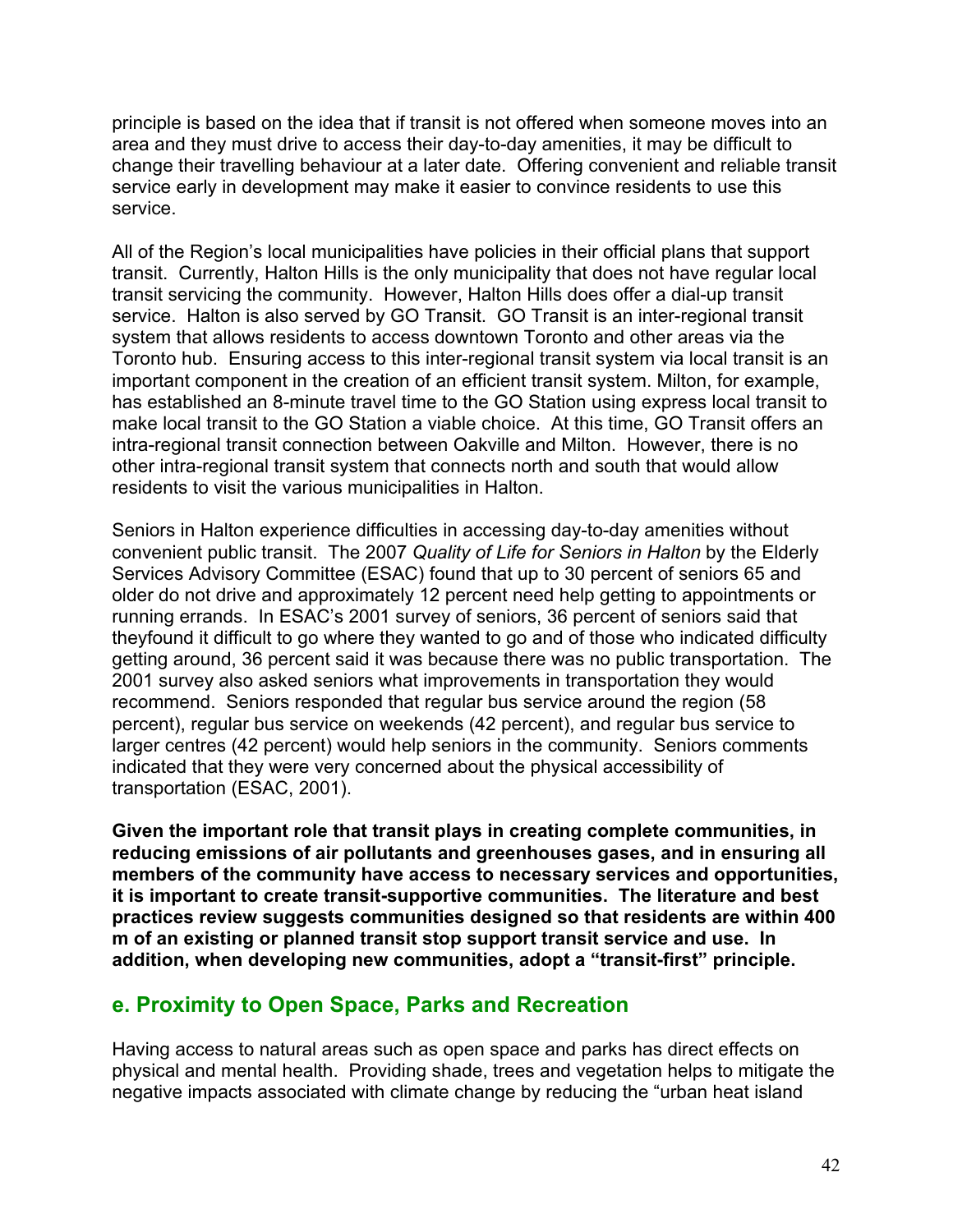effect" that occurs when pavement, concrete, and buildings in urban areas absorb and radiate heat. The presence of green surroundings in urban settings is associated with fewer crime reports (SFDPH, 2006). More generally, living in proximity to green space is associated with better self-rated health, and higher scores on general health questionnaires (SFDPH, 2006). Sallis and Glanz, (2006) referenced a national U.S. survey that found 90 percent supported local government funds for parks and recreation and it was suggested that people support spending for these facilities because they believe open space improves their quality of life.

In addition to the important role that public parks play in encouraging physical activity and quality of life, it is important for the community to have access to recreation facilities such as playgrounds, pools, arenas, and sports fields. Children, in particular, need places where they can be physically active on a regular basis. The most important places for children's activity are outdoors and in the neighbourhood and include both public parks and commercial facilities (Sallis and Glanz, 2006). How accessible facilities are depends on how close they are to children's homes or schools, how costly they are, and how easily they can be reached (Sallis and Glanz, 2006). A study by Frank, Kerr, Chapman, and Sallis (2007) confirms the importance of parks and nearby recreation facilities for youth and suggests it is important to have a choice of destinations near their homes.

Parks and recreational facilities are important places for people to engage in recreational physical activity. However, parks and recreational facilities also act as destinations and can therefore contribute to greater levels of active transportation by providing another diverse use for people to access. There is an important role in the community for both small neighbourhood parks and larger community parks as they provide different recreational opportunities and encourage physical activity in different ways.

Large parks allow for a greater range of uses within the park, which can encourage greater levels of recreational physical activity. Smaller parks, on the other hand, can be used as meeting places and can accommodate a smaller range of needs but in closer proximity to residents' homes. Smaller parks have the potential to address children's and youth's unstructured play needs through the provision of small playgrounds and play areas. Smaller parks in greater quantity, therefore, have greater potential to be accessed using active transportation (Frank et al., 2005). In addition, smaller parks can help create pedestrian-friendly environments by enhancing the streetscape and providing connections between different pedestrian and cyclist routes (Frank et al., 2005). Because the uses within parks vary greatly, residents should have a range of park options that allow a diversity of uses.

Halton municipalities have official plan policies that support residents' access to a wide range of park and open space opportunities. All four municipalities have park hierarchies that outline the different types and sizes of parks. Although each municipality approaches the park hierarchy differently, general themes have emerged: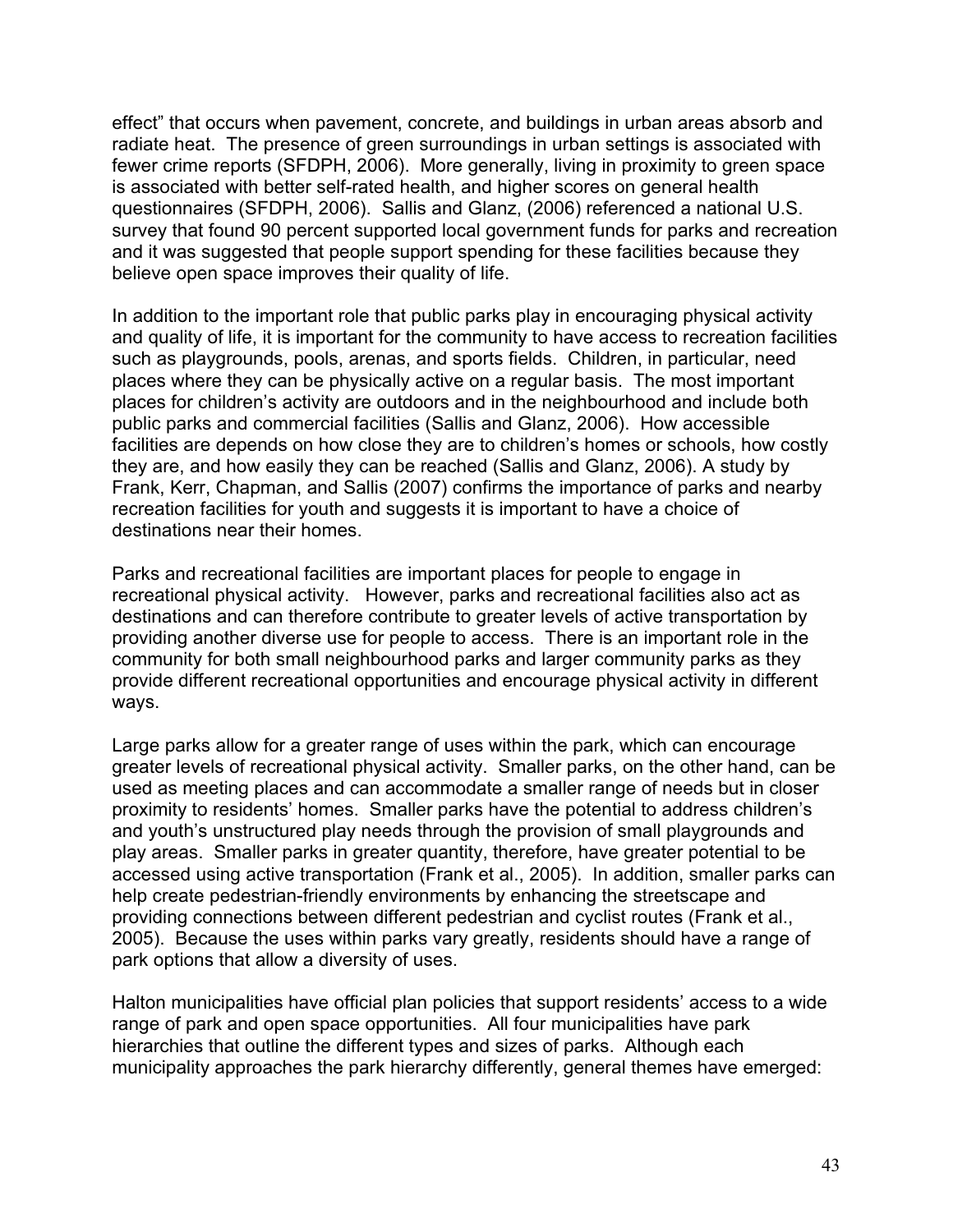### **Town/City Wide Community Parks**

These parks support the entire city or town and have the highest intensity of recreational use and level of facility development. They include parkland, irrigated sports fields and other major public facilities. Suggested sizes in Halton for these parks start at a low of 11 hectares to a high of 50 hectares in size.

### **Community or District Parks**

These parks serve one or more planning areas and provide major sports facilities as well as other passive recreational opportunities. They can be located adjacent to a secondary school or community facility and would be a minimum of six hectares in size.

### **Neighbourhood Parks**

These parks provide a variety of outdoor recreational experiences and can serve one or more neighbourhoods within a five to 10 minute walk or 400 m to 800 m range. They would include sports fields and children's play areas and can be connected to elementary schools to encourage the sharing of indoor and outdoor facilities. Suggested sizes for these parks start at a low of 1.5 hectares to a high of 4.25 hectares.

### **Village Squares/Parkettes**

These are more passive park areas that would include opportunities for children to play. These parks would be located in sub-neighbourhoods and would be within a 200 m to 400 m radius of residents. Suggested sizes for these parks start at a low of 0.2 hectares to a high of 0.6 hectares.

### **Urban Squares**

These squares are intended to provide flexible outdoor spaces for socializing and civic events and would be located in urban core areas.

In addition to the park classification, each municipality has stipulated a target for the amount of parks and open space for the population. The American National Recreation and Parks Association set a national standard of 10 acres of open space per 1000 people (approximately four hectares). This amount would include neighbourhood and community parks as well as more generic open space. Table 5 outlines the different standards set by Halton's municipalities.

**Table 5: Open Space and Parkland Requirements by Municipality.** Source: City of Burlington (2008), Halton Hills (2008), Town of Milton (2001), Town of Oakville (2006).

| <b>Municipality</b> | <b>Open Space and Parkland</b>                     |
|---------------------|----------------------------------------------------|
| <b>Burlington</b>   | 2.5 hectares per 1000 population                   |
| <b>Halton Hills</b> | 3.7 hectares per 1000 population total             |
|                     | 1.2 hectares local parks - Parkettes and           |
|                     | <b>Neighbourhood Parks</b>                         |
|                     | 2.5 hectares non-local parks - Community Parks and |
|                     | <b>Town Wide Parks</b>                             |
| Milton              | 4 hectares per 1000 population                     |
|                     | 1 hectare Town Wide Community Park                 |
|                     | 2 hectares District Parks and Urban squares        |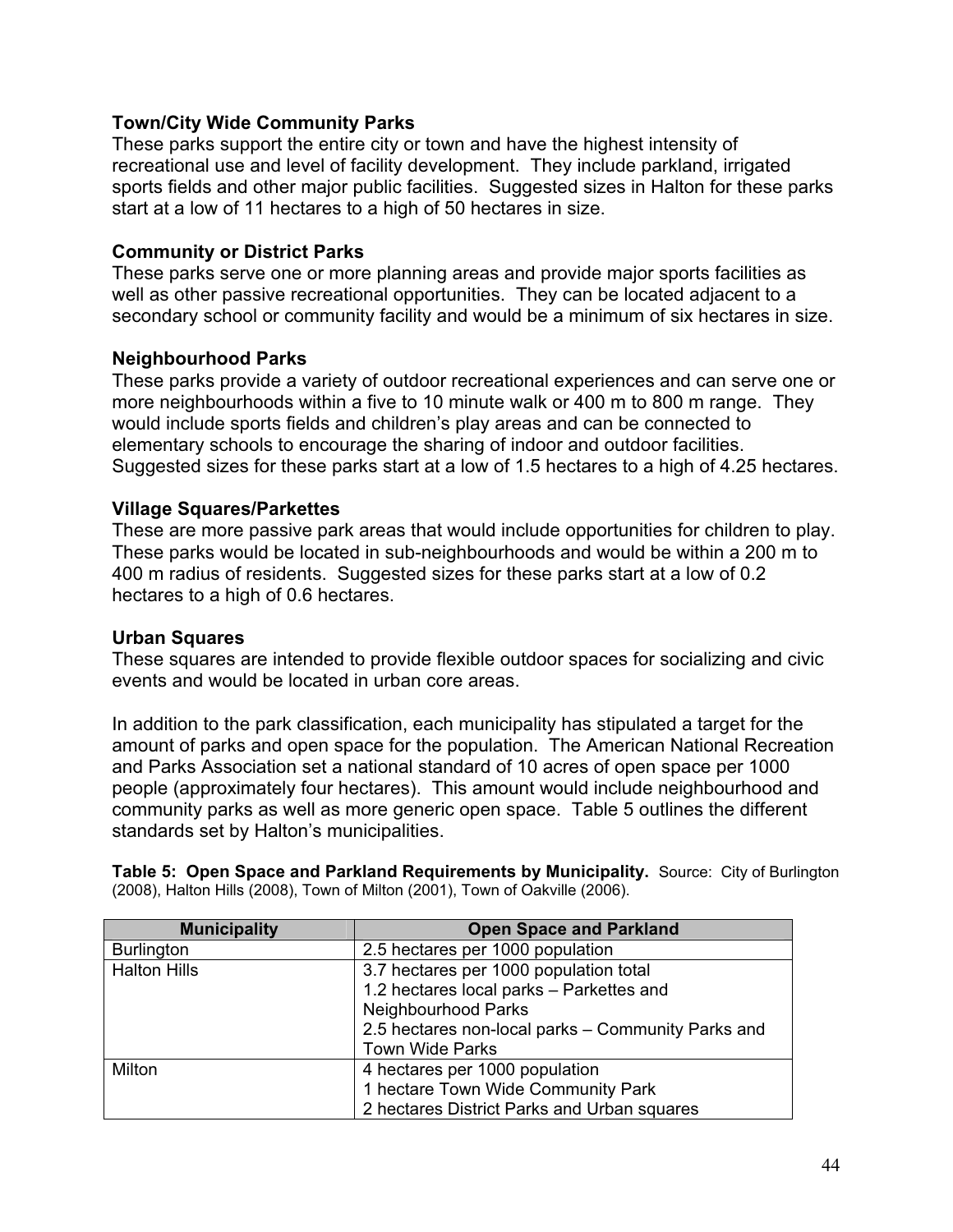|          | 1 hectare Neighbourhood Parks and Village Parks |
|----------|-------------------------------------------------|
| Oakville | 2.2 hectares per 1000 population                |

It is important to caution that large open spaces can work against walkable communities by lowering density and reducing the ability to create compact urban forms. Large parks such as Central Park in New York City and High Park in Toronto are effective because they have high densities surrounding them, while maintaining several entrances to access and enter the park. Given the nature of community and town/city wide parks it is important to ensure that the surrounding neighbourhoods achieve densities that can support public transit. In addition, it is important for the community to have access to recreation facilities such as pools and arenas. Ideally these could be co-located with schools and other community uses such as libraries. Community recreation facilities should be located on public transit routes and in close proximity to shops, schools, and other community infrastructure to ensure maximum accessibility.

**Given the important role that parks play in supporting physical activity, residents should have access to a full range of parks described in the parkland hierarchy. Physical activity is supported when residents live within 400 m of a village square/parkette and within 800 m of a neighbourhood park, and when community parks, town/city wide parks and recreational facilities are located on local transit routes.**

It is important to note, that there are environmental benefits to ensuring that we preserve a healthy natural environment. However, these benefits are beyond the scope of this paper. This paper is only focused on the amount of open space needed to support physical activity and positive mental health and well-being. Ensuring biodiversity within the natural system is an equally important goal and may require much greater amounts of green space to be preserved.

# **f. Implementation Issues**

An important implementation issue that is directly related to the ability of a community to support mixed-use is the amount of time between when residents move into a community and when amenities and services are available to residents. Creating complete communities requires that people live in areas that have a mix of housing, a mix of retail, schools, parks and recreational facilities. However, experience suggests that it is difficult to create complete communities all at once. It is not uncommon for all of the low density housing to be built first, followed by the medium density and then followed by the high density. This has implications for who will be able to live in the community and it has implications for the amount of retail and other services that are available. If only low density housing is built at the beginning of a project, it is unlikely that there will be sufficient levels of population to support a variety of retail options, schools, recreational facilities, or public transit. The ability to support alternative modes of transportation depends, in part, on the speed with which a community is built.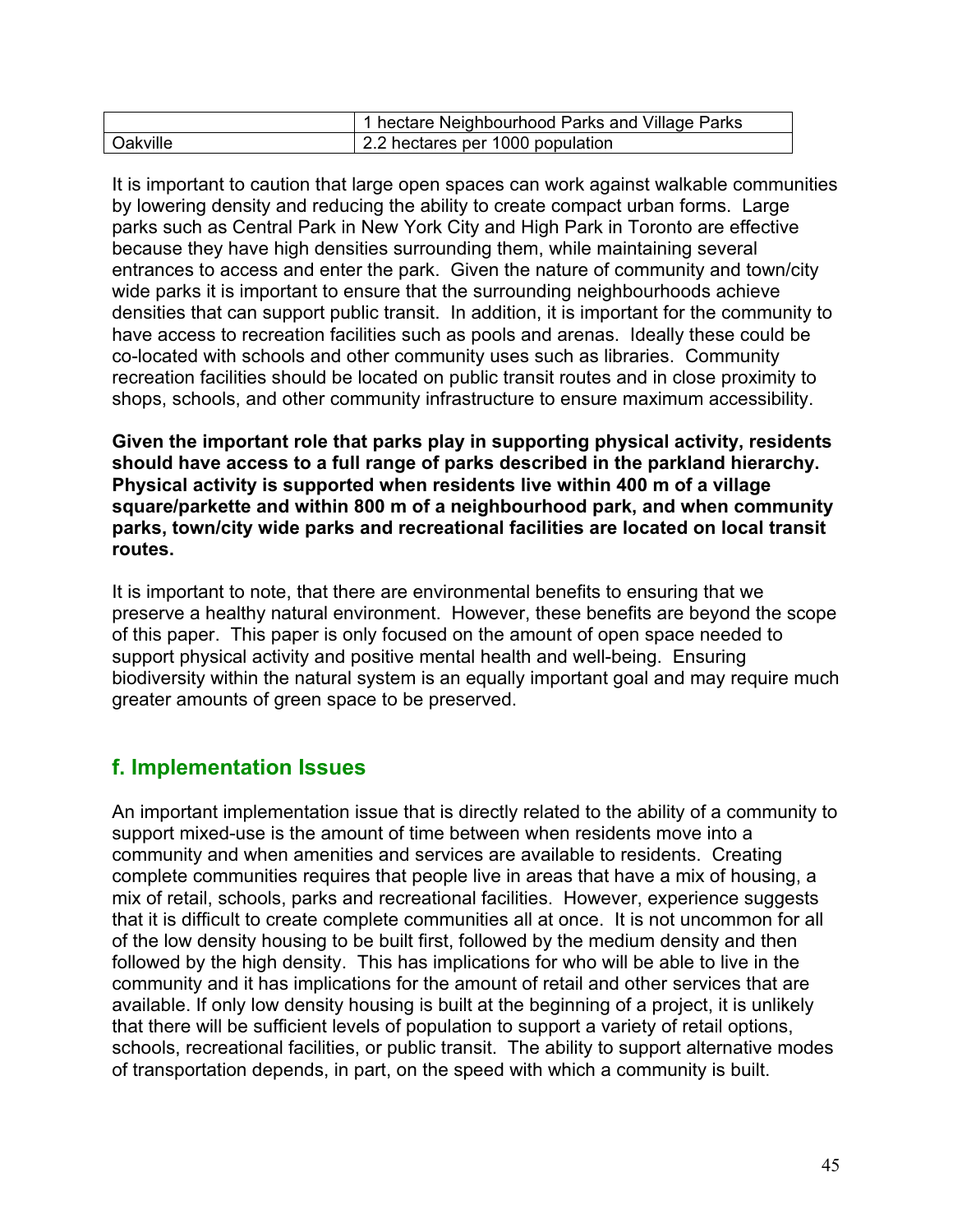In order to deal with this issue, Oakville, for example, has stipulated in its Official Plan that although they will not require the achievement of the housing mix on a yearly basis, they shall monitor the housing mix to ensure compliance with the policies. LEED-ND also includes provisions for ensuring that the community develops so that amenities and services are available to residents quickly. Specifically, LEED-ND states that "the phasing of residential and non-residential development should occur at the same time and the non-residential component consists of additional neighbourhood amenities provided in mixed-use focal nodes or corridors".

In addition, the ability of the Region and Local Municipalities to ensure proximity to many of the diverse uses suggested above remains, in some cases, limited. Municipalities, for example, can designate land for school use but cannot dictate that a school will actually be built there. The Ministry of Education has certain requirements in terms of school size and if the population of school-aged children does not support a school, the school boards will not locate schools in the area set aside. This can, in part, be dealt with by ensuring that residential densities are high enough to support schools in neighbourhoods. However, the issue of school size and the Ministry of Education's direction to move towards larger schools poses a challenge for ensuring that elementary schools are located within walking distance of residents.

In addition to schools, most services and amenities may not realistically be located in every community. Community libraries, for example, need a certain number of people in order to be viable as do grocery stores, theatres and most retail businesses. It is unlikely, therefore, that each activity node would be able to accommodate all of the daily needs of each person. Looking for opportunities to co-locate certain services and amenities may help deal with this issue. For example, many municipalities combine recreation centres with libraries. There could also be a possibility of combining a community library with a school library. In addition, the provision of efficient public transit ensures that people are able to access amenities and services without the need of a car.

Finally, the ability of the Local Municipalities to provide efficient public transit relies on financing. Currently, Halton region does not have an intra-regional transit system and not all municipalities have the financial capacity to provide local public transit. The financial implications associated with transit service are an important implementation issue.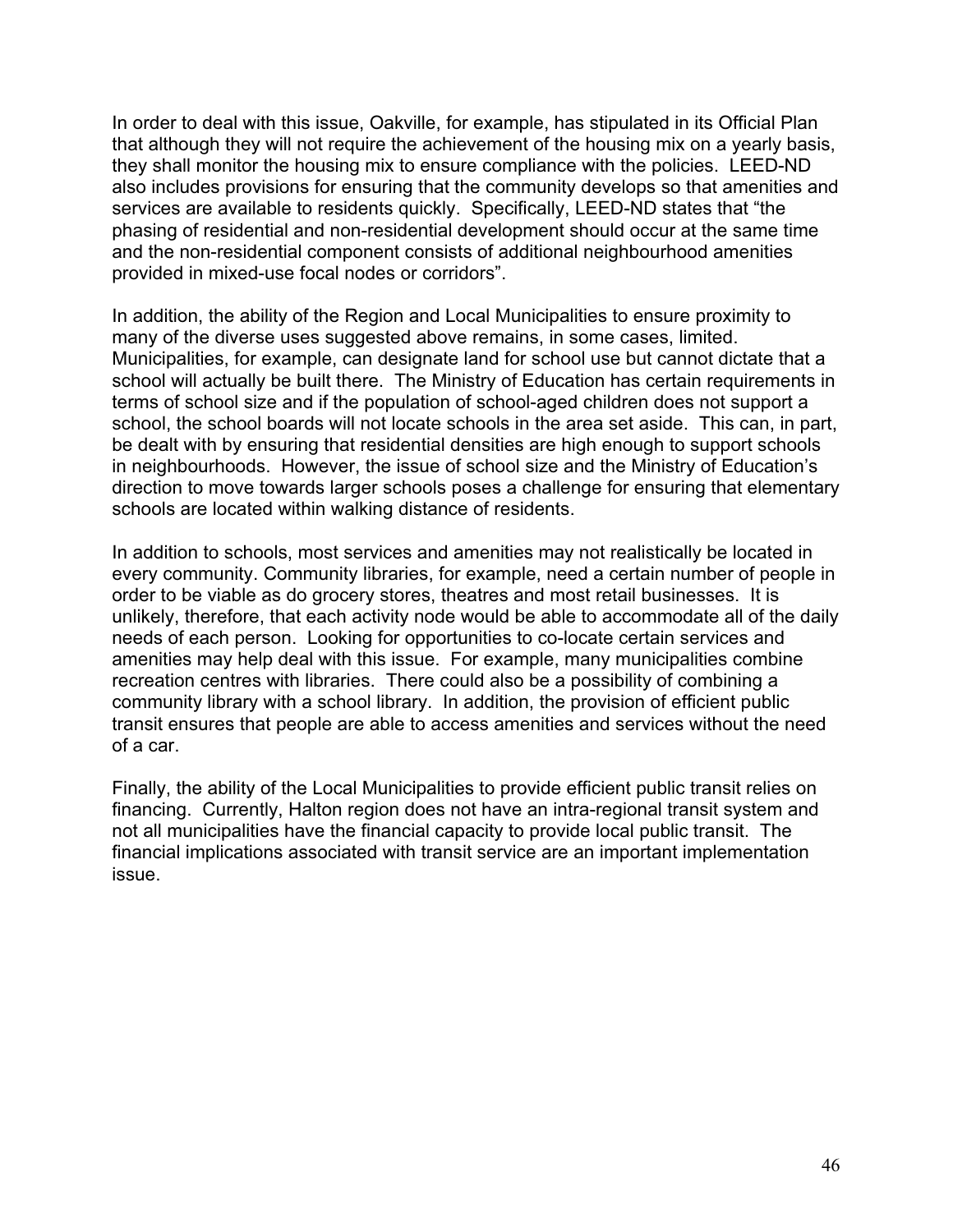# **5. Design**

 "Density" and "mixed-use" are built environment elements that are focused on making walking and cycling possible options by ensuring that there are places to walk. The "design" aspect of the built environment, however, focuses on creating environments that actually encourage walking and cycling by establishing direct and varied routes that are safe and aesthetically appealing. Design encompasses those aspects of the built environment that influence how a person perceives a place (Frank and Engelke, 2005). Design has the potential to increase the desirability of walking and cycling as an option by enhancing the quality of the pedestrian and cyclist experience.

Walking and bicycling almost always occurs on publicly provided streets and trails so it is important to consider how this infrastructure supports active transportation. Communities that are built with the idea that the movement of cars is the priority have negative impacts on transit, bicycling and walking because these communities are typically built with wider streets, large parking lots, increased traffic volumes and higher traffic speeds (Frank, Kavage and Litman, 2006). On the other hand, communities that have sidewalks, on-street parking, buildings set close to the sidewalk and attractive features such as art, trees and benches appear to improve the perception of an area's safety and walkability (Frank et al., 2006). Focusing efforts on ensuring the design of the community supports active transportation has the potential to increase pedestrians' positive perception of their environment.

Generally, research has shown that street design can increase walking, cycling and public transit use and reduce potential conflicts with vehicles that are related to traffic volume and speeds. The LUTAQH study examined subjective measures of the built environment such as ease of street crossing, sidewalk continuity, street connectivity, and topography. This study found that an increase in the quality of the pedestrian environment can result in a 10 percent reduction in VKT in the neighbourhood (King County, 2005). This decrease can be attributed, in part, to the differences in average travel speed found on different street layouts. Areas with increased street connectivity have closer-spaced intersections which results in lower motor vehicle speed profiles, while suburban environments with large arterials and widely spaced intersections have higher motor vehicle speed profiles (Frank and Engelke, 2005). This has implications not only for VKT but also for injuries and fatalities related to motorized traffic for pedestrians and bicyclists.

Community design is believed to be an important determinant of active transportation because the travel speeds at which pedestrians and cyclists travel are considerably lower than for automobiles. This slower rate of travel allows pedestrians and cyclists to perceive a lot more detail in their surroundings. Motorists can only process a fraction of the details that a pedestrian or cyclist is able to process because of the speed at which they are moving (Frank and Engelke, 2005) and the attention required to operate a motor vehicle. This is the difference between "pedestrian-scale" and "automobilescale". Therefore, an important consideration in creating positive pedestrian and cyclist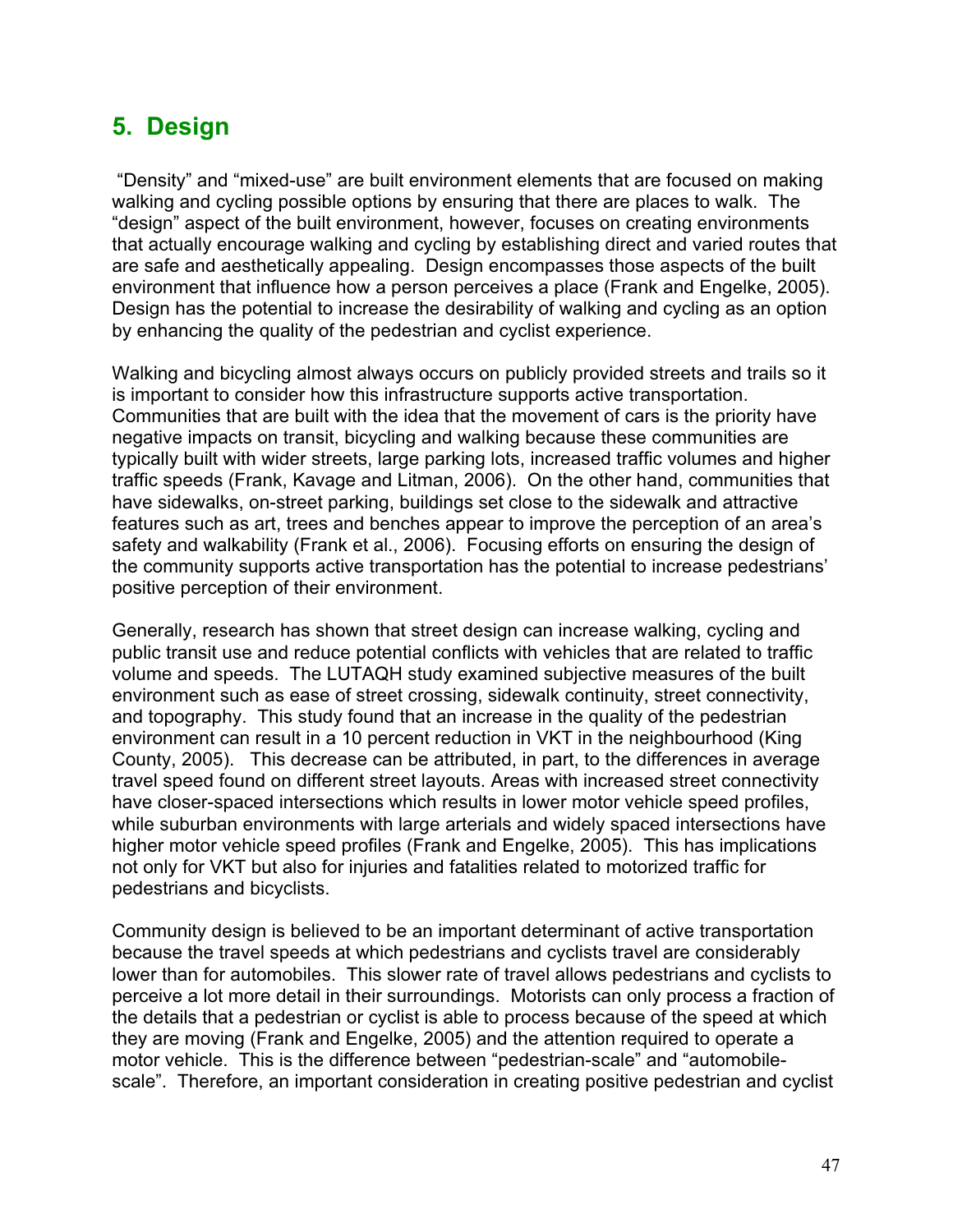environments is to ensure that there are lots of interesting design details that can capture an individual's interest.

Neighbourhood streets have the potential to serve two physical activity purposes. They can be destinations for recreational physical activity, such as walking or jogging, and they can be routes to support getting to other destinations (Lee & Moudon, 2004). In terms of transportation related physical activity, Saelens et al. (2003) reviewed a number of studies and found that facilities that support walking, such as sidewalks that are well connected, were related to higher numbers of people walking to commercial centres even when other factors, such as density and land-use mix, were constant. It is therefore important to ensure that neighbourhoods are designed to support alternative modes of transportation by providing connectivity, appropriate facilities and a quality urban environment.

# **a. Street Design**

Streets serve many purposes. They are part of a transportation network that moves pedestrians, cyclists, transit and motorists from an origin to a destination. Streets are also places in themselves where social activity occurs. These two, sometimes opposing purposes, make street design a challenge because it requires balancing the needs of many different users. Balancing travel time, safety and community character along with the needs of pedestrians, cyclists, transit, motorists, emergency service providers, and local business people is complicated. However, efforts to create streets as places, as well as links to destinations, are particularly important in an urban setting and for walkability. Road design can help determine speed and helps to determine the context of a particular place in much the same way as the adjacent land uses and buildings do (Institute of Transportation Engineers, 2006). Conventional road design that emphasizes vehicular capacity and automobile access may have the negative effect of making the roadways and adjacent uses less attractive to pedestrians due to safety and aesthetic reasons.

The primary measure of road user safety in Ontario is the number of fatalities for every 10,000 licensed drivers on our roads. In 2005, Ontario had a vehicle-related fatality rate of 0.87 per 10,000 licensed drivers (Ministry of Transportation, 2005). In addition, unintentional injury ranks fourth among the leading causes of death and it is estimated that these injuries cost nearly \$3 billion in direct health care costs and indirect social and economic costs due to loss of productivity. In 2003-2004, about 11 percent of injury-related hospitalizations and seven percent injury-related deaths in Ontario were due to vehicle collisions (Canadian Institute for Health Information, 2006). This indicator suggests that there are significant human health and economic costs associated with motor vehicle collisions, in terms of lives lost, pain and suffering, and the impact on Ontario's healthcare system.

Safety is also an important issue for vulnerable users such as pedestrians and cyclists. In the United States, studies show that pedestrians are 20 times more likely to be killed on a per-mile-travelled basis than are motorists (Dumbaugh, 2008). In the United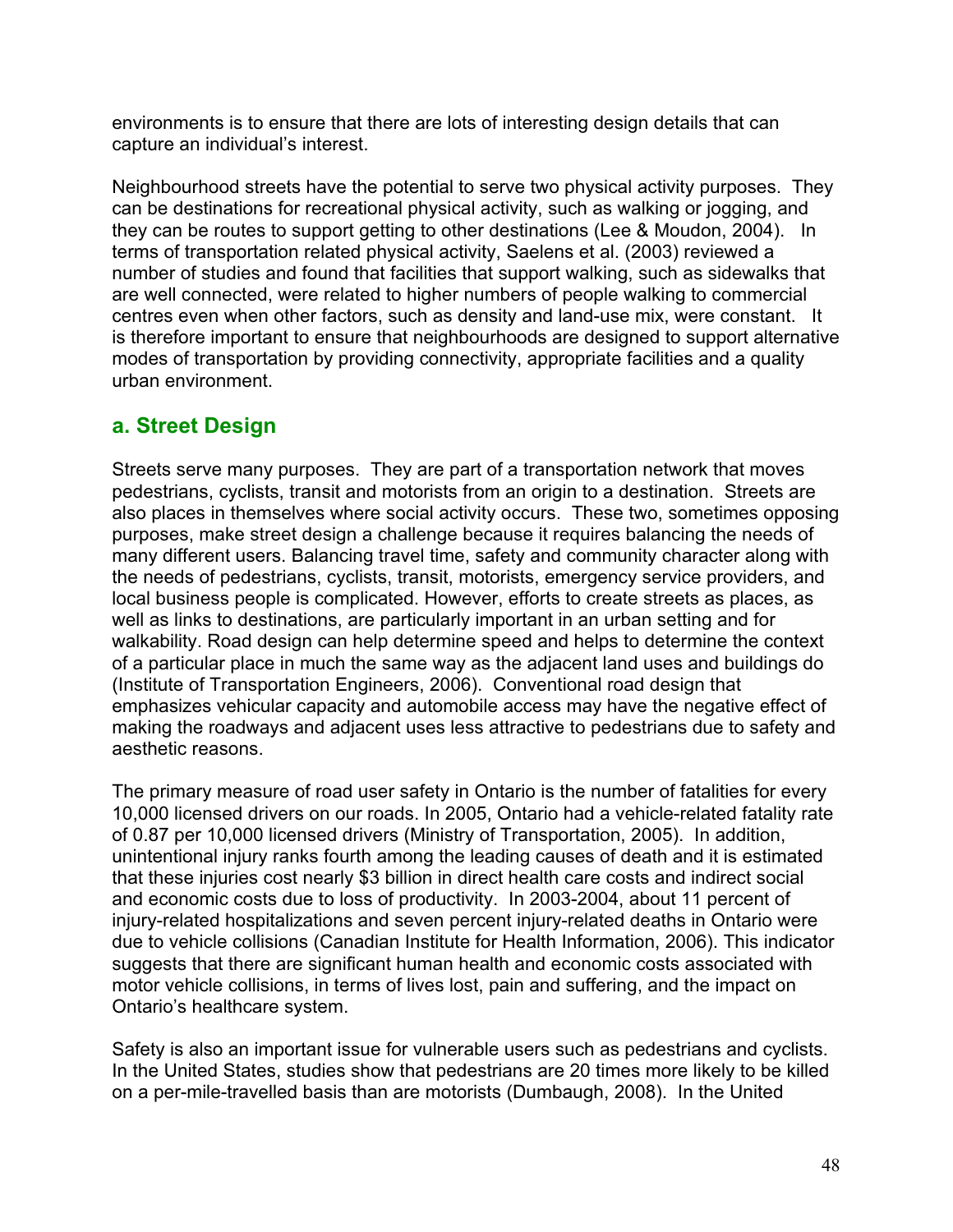States, adults aged eighty and older are roughly seven times more likely to be killed in a traffic collision than are individuals aged 25 to 70 and pedestrians older than 65 are twice as likely to be killed as are members of the population as a whole (Dumbaugh, 2008). This finding is particularly important as the number of older adults is expected to rise with our changing demographic.

A study by Garder (2004) developed a model to predict the number pedestrian collisions by road and then compared the model results to the actual reported number of collisions. The study found that higher vehicle speeds were associated with higher rates of pedestrian crashes. Low speed roadways, defined as those roads that have operating speeds under 32 km/h (20 mph) reported roughly half the number of crashes as predicted by the models. Moderate speed roadways that have operating speeds of 32–40 km/h (20-25 mph) reported three times as many crashes as predicted, and high speed roadways over 40 km/h (25 mph) reported five times as many crashes as predicted. The author found that, in general, low-speed, "main-street"-type designs reported the lowest rates of vehicle-pedestrian collisions, while areas with wide travel lanes and higher operating speeds reported the highest rates. A further study from Dumbaugh (2008) found that street networks that have multiple lanes of higher speed, through-traffic are the conditions in which older adults are most likely to be involved in a crash.

The design of our roads typically follows a road classification system. A road classification system is a policy designed to help manage street systems as a network by designating how individual street segments should prioritize moving vehicles along them versus how they should provide vehicle access to properties adjoining them (Hess & Milroy, 2006). Five broad road categories are commonly used for roads in Canada: freeways, expressways, arterials, collectors, and local streets. Halton Region's Official Plan outlines the following function of major transportation facilities:

| <b>Facility Type</b>       | <b>Function</b>                                                         |
|----------------------------|-------------------------------------------------------------------------|
| <b>Provincial Freeways</b> | Serve mainly inter-regional travel demands                              |
|                            | Accommodate truck traffic                                               |
|                            | Accommodate rapid transit services and high occupancy-<br>vehicle lanes |
|                            | Carry high volumes of traffic                                           |
|                            | Connect urban areas or Nodes in different regions                       |
| <b>Provincial Highways</b> | Serve mainly inter-regional travel demands                              |
|                            | Accommodate truck traffic                                               |
|                            | Accommodate rapid transit services and high occupancy<br>vehicle lanes  |
|                            | Carry high volumes of traffic                                           |
|                            | Connect urban areas or Nodes in different regions                       |
| <b>Major Arterials</b>     | Serve mainly inter-regional and regional travel demands                 |
|                            | Accommodate truck traffic                                               |

**Table 6: Function of Major Transportation Facilities.** Source: Modified from Halton Region, 2006.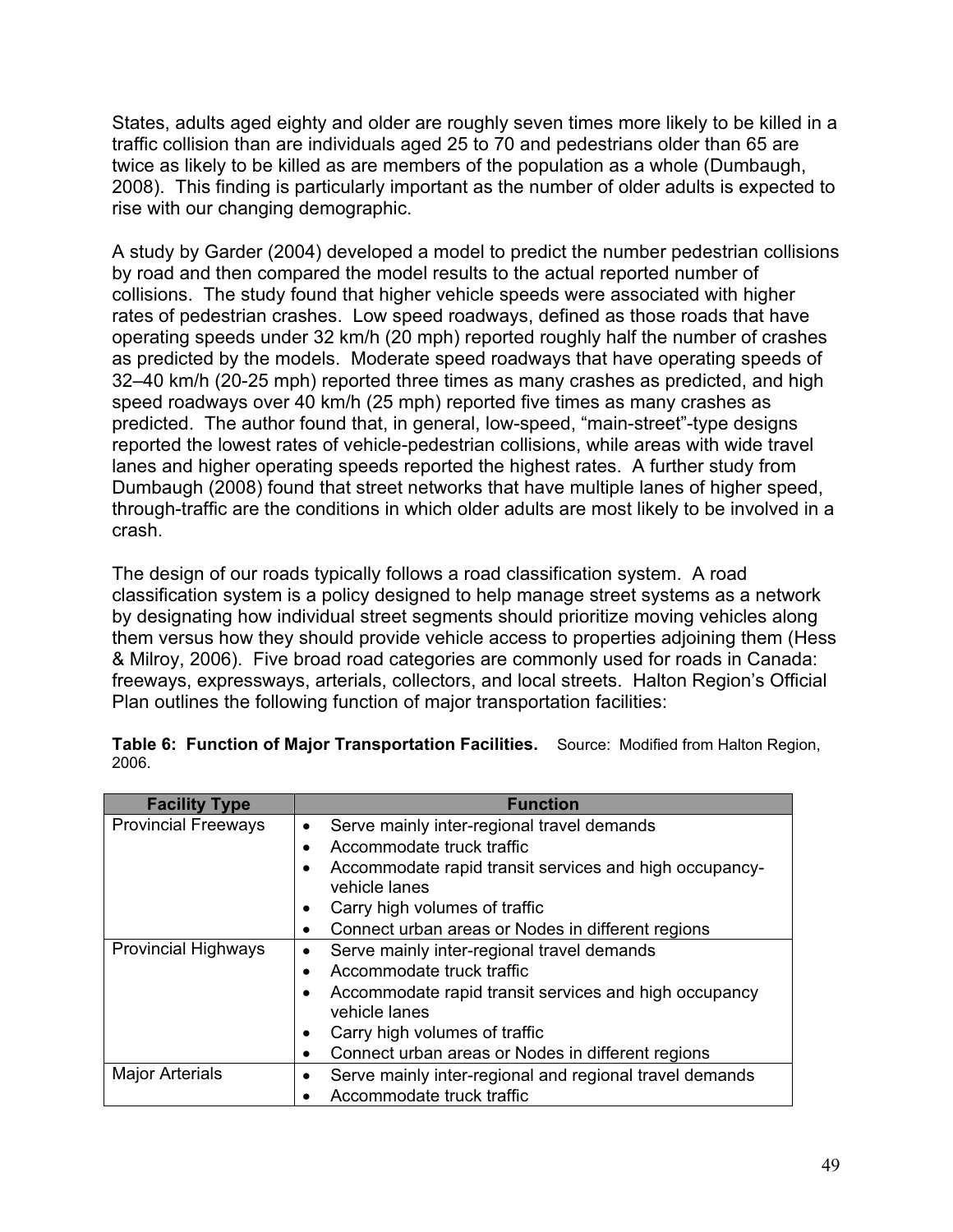|                                | Accommodate rapid transit services and high occupancy<br>vehicle lanes<br>Connect urban areas or Nodes in different municipalities<br>$\bullet$<br>Carry high volumes of traffic<br>Distribute traffic to and from Provincial Freeways and<br>$\bullet$<br>Highways                                                                                               |
|--------------------------------|-------------------------------------------------------------------------------------------------------------------------------------------------------------------------------------------------------------------------------------------------------------------------------------------------------------------------------------------------------------------|
| <b>Multi-Purpose Arterials</b> | Serve a mix of functions of Major Arterials and Minor<br>$\bullet$<br>Arterials<br>Typically connects Major Arterials through urban areas or<br>$\bullet$<br><b>Nodes</b>                                                                                                                                                                                         |
| <b>Minor Arterials</b>         | Serve mainly local travel demands<br>$\bullet$<br>Accommodate local truck traffic<br>$\bullet$<br>Accommodate local transit services<br>$\bullet$<br>Connect urban areas or Nodes within the same<br>municipalities<br>Carry moderate to high volumes of traffic<br>$\bullet$<br>Distribute traffic to and from Major and Multi-Purpose<br>$\bullet$<br>Arterials |

Freeways themselves are of limited utility for pedestrians and cyclists as those uses are not permitted on these roads. However, the overpasses over these freeways can prove to be important barriers for pedestrian and cycling activity (MO-55-07). In the case of Halton's municipalities, major expressways such as the Queen Elizabeth Way (QEW), and the 401 cut through communities creating connectivity barriers.

The classification of arterials, collectors, and local roads is typically based on the road's role in moving people from an origin to a destination or its role in providing access to a larger street network (Hess and Milroy, 2006). Movement and access are seen as inversely related. This means that as movement increases, access decreases and vice versa because many access points on a street result in an increased number of intersections. This results in a greater frequency of lights and stop signs, which leads to slower speeds. Arterial roads are typically intended to move moderate to high levels of traffic to and from urban areas. Access to these arterials is limited. Local roads, on the other hand, are intended to provide high levels of access. These roads provide access to residential homes, which means there are a number of access points along the street. However, these roads do not provide high levels of movement. Collector roads bridge the two types of roads by connecting local streets to arterials. These roads also often provide access to local business opportunities.

Hess and Milroy (2006) note that the road classification system that is used to identify and select the preferred road alternative ignores the types of street users and the activities that take place on the streets found in cities and towns because of its focus on vehicles. The Institute of Transportation Engineers (2006) in the United States also suggests that the conventional road design process emphasizes vehicular capacity and automobile access but does not consider the surrounding context. It is suggested that this can be a source of conflict with the community because the design may not be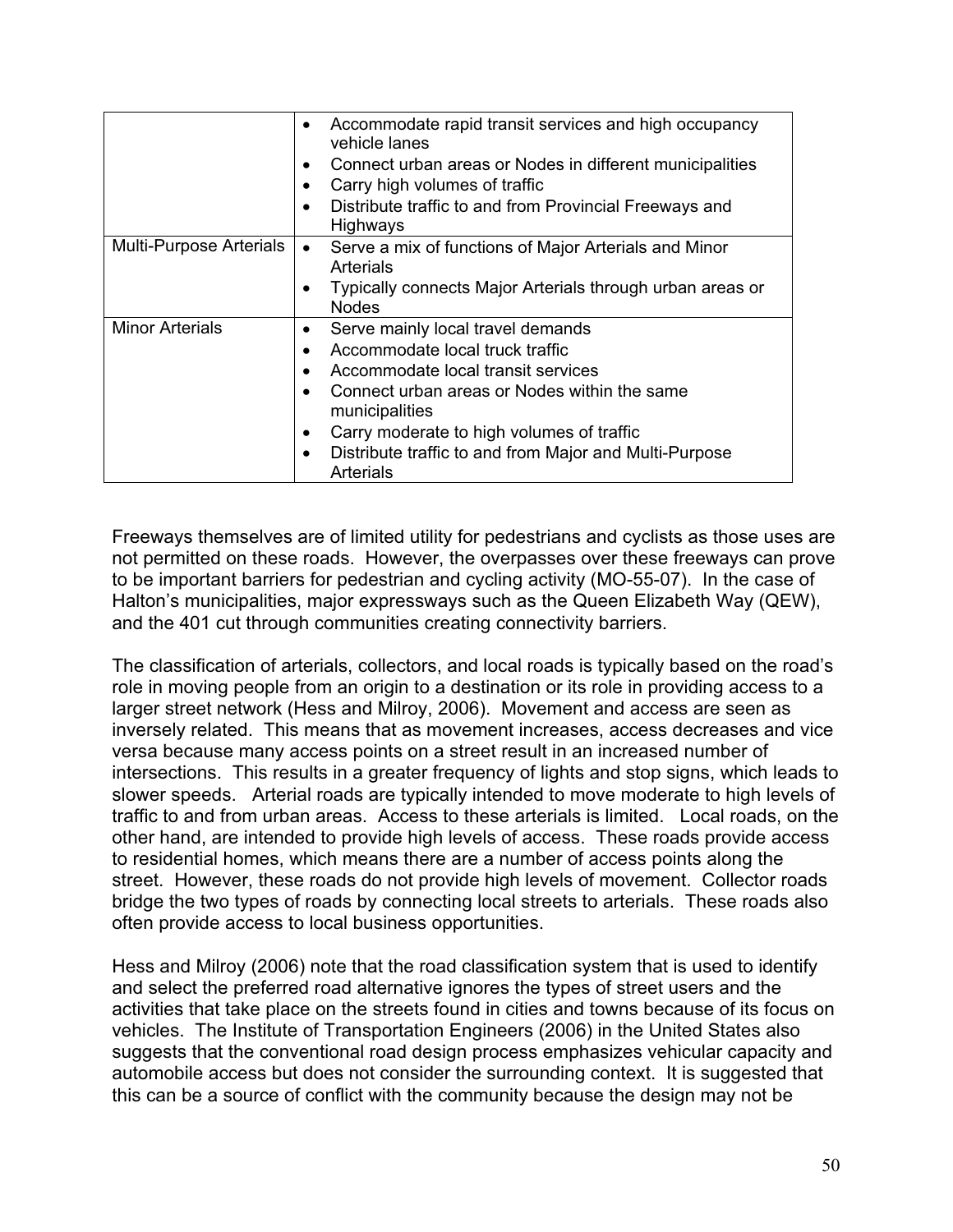compatible with its surroundings or may fail to address community concerns or interests.

Two alternative models for designing roads have been suggested in the literature that can accommodate both the importance of a road as a link and as a place. The Institute of Transportation Engineers (2006) in the United States has developed a handbook entitled "*Context Sensitive Solutions in Designing Major Urban Thoroughfares for Walkable Communities"*. It was developed to provide guidance and information on the design of major urban thoroughfares such as arterials and collectors and introduces a new classification system that uses both functional class (such as arterial, collector and local) and thoroughfare type (such as boulevard, avenue and street) to describe the role of a thoroughfare in the circulation network and its design character. The document further describes features of thoroughfare types and context zones that result in compatibility.

A European research project name Arterial Streets Towards Sustainability (ARTISTS) (Svensson, 2005) examined the road classification system as it relates to arterial roads and developed a new model that would help ensure arterials meet the needs of current users of the street system without compromising the ability of future users to meet their own needs. The researchers found that the conventional road classification system is not ideal for promoting sustainability because it disallows the combination of circulation and access implied by an arterial road. They also make it clear that the intent is not to convert all streets to pedestrian streets or local streets. To do so would be to create a non-functioning city or town. However, more attention needs to be placed on the road's function as an urban place and how this role interacts with its ability to act as a link.

The researchers for ARTISTS suggest a new classification system to identify a range of street types that reflects the different functions of different kinds of streets in the overall street system. The classification relies on both measures of the importance of the road based on its role as a link and its role in providing a sense of place.

### *Link status*

Link status refers to the role a street section plays as a link in the network. A road's designation will be determined by its role in the network structure, for example, local access street, district distributor, city arterial. In a people oriented perspective it is important to not only regard link in terms of motorised traffic but in terms of cyclists and pedestrians as well.

### *Place status*

Place status refers to the role a street section plays as an urban place in the whole urban area. There is no direct equivalent to place status in conventional street classifications or road hierarchies. Whereas the link status of a route will tend to stay constant over the length of a particular street, place status will vary along a street, and could be different in principle for each locale. Street sections can be defined by changes in place status along a given street, as well as by changes in link status.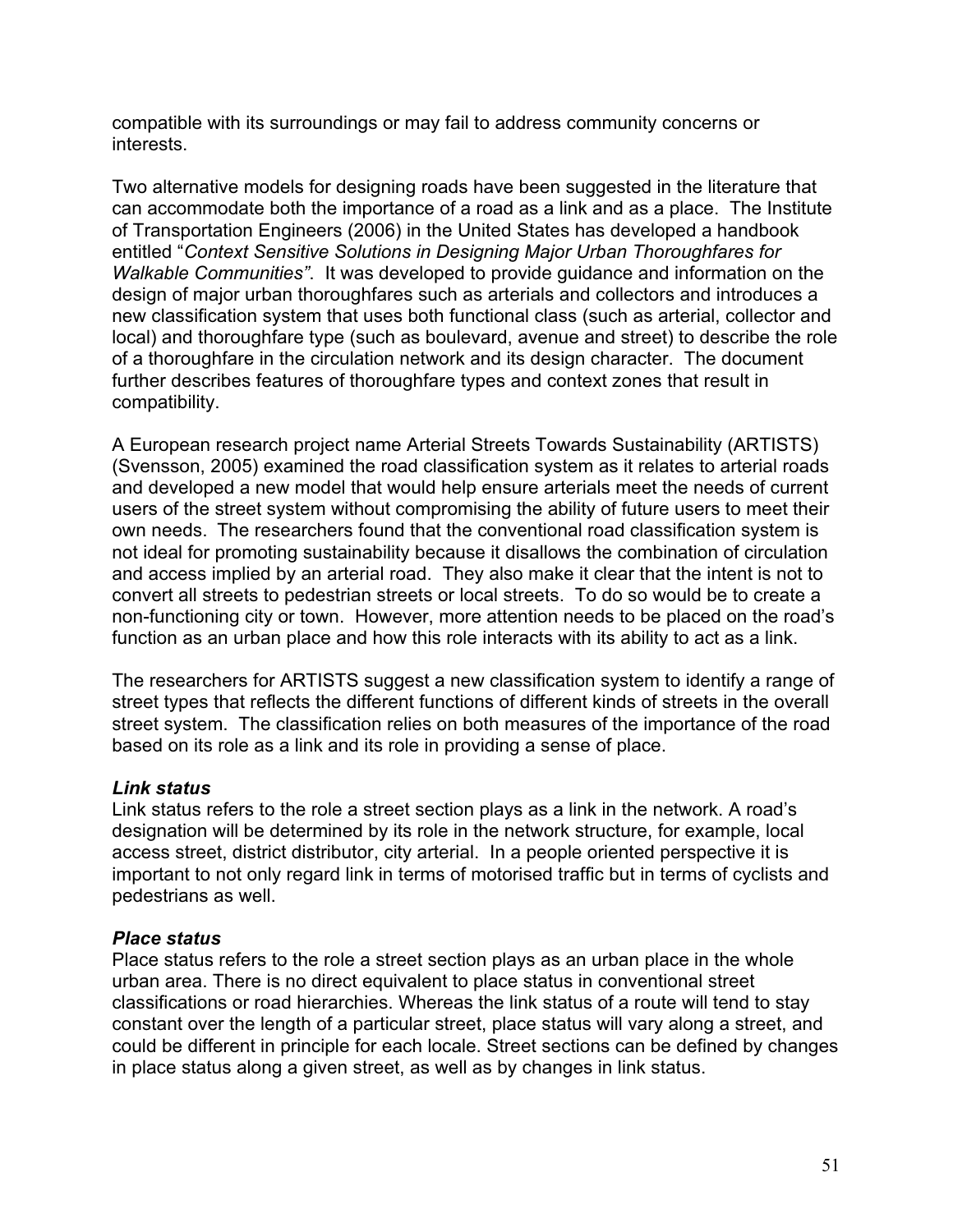According to ARTISTS, there is a balance or trade-off to be struck between the impacts on the immediate locality of the street and the wider urban area. The researchers suggest that the trade-off of the street space in a particular location will be affected not only by the immediate demands placed on that location, but its strategic significance relative to the wider city context.

Using this system, streets can be classified by their place status and by the conventional road classification system based on their role in a larger movement network. This is important because it begins to take into account the role that a road plays in the pedestrian realm. Roads that serve as major links but are also important local places should have lower speeds (and therefore enhanced safety) in order to accommodate pedestrians.

Halton Region is responsible for planning, maintaining and operating Major Arterials. An example of a Major Arterial is Guelph Line north of the QEW. The local municipalities are responsible for Multi-Purpose and Minor Arterials as well as collector and local streets.

The Regional Road network is planned through the Halton Transportation Master Plan, which is a transportation strategy that considers all modes of travel to meet the needs of residents and businesses to the year 2021. When Halton Region proposes changes to a section of a Regional Road, a Class Environmental Assessment Study (EA) as per the Municipal Class Environmental Assessment process (2000, as amended 2007) is undertaken. The expectation is that the EA process should provide a solution that is suitable for a healthy, sustainable environment. A "sense of place" is an important element when developing and examining the design concepts, which occurs in Phase 3 of the EA process. After the preferred solution has been identified, consideration is further given to the overall feel of a community so that the design developed creates the overall experience that the community is trying to achieve.

When considering the road network in Halton Region, it is important to ensure that the road's sense of place features are considered equally with its role as a link between origins and destinations at the stage in the process where solutions are being identified and selected. This is particularly important for roads that serve as major arterials but are also important destinations for pedestrians and cyclists. It is also important to note that one road may be a rural road in one section, an arterial in another section and a main street in another section. Major Regional arterials, for example, often have these multiple roles.

**Given the important role that road design plays in creating a desirable walking and cycling environment, the research and best practice literature suggest it is important to consider "sense of place" when identifying and selecting preferred road solutions.**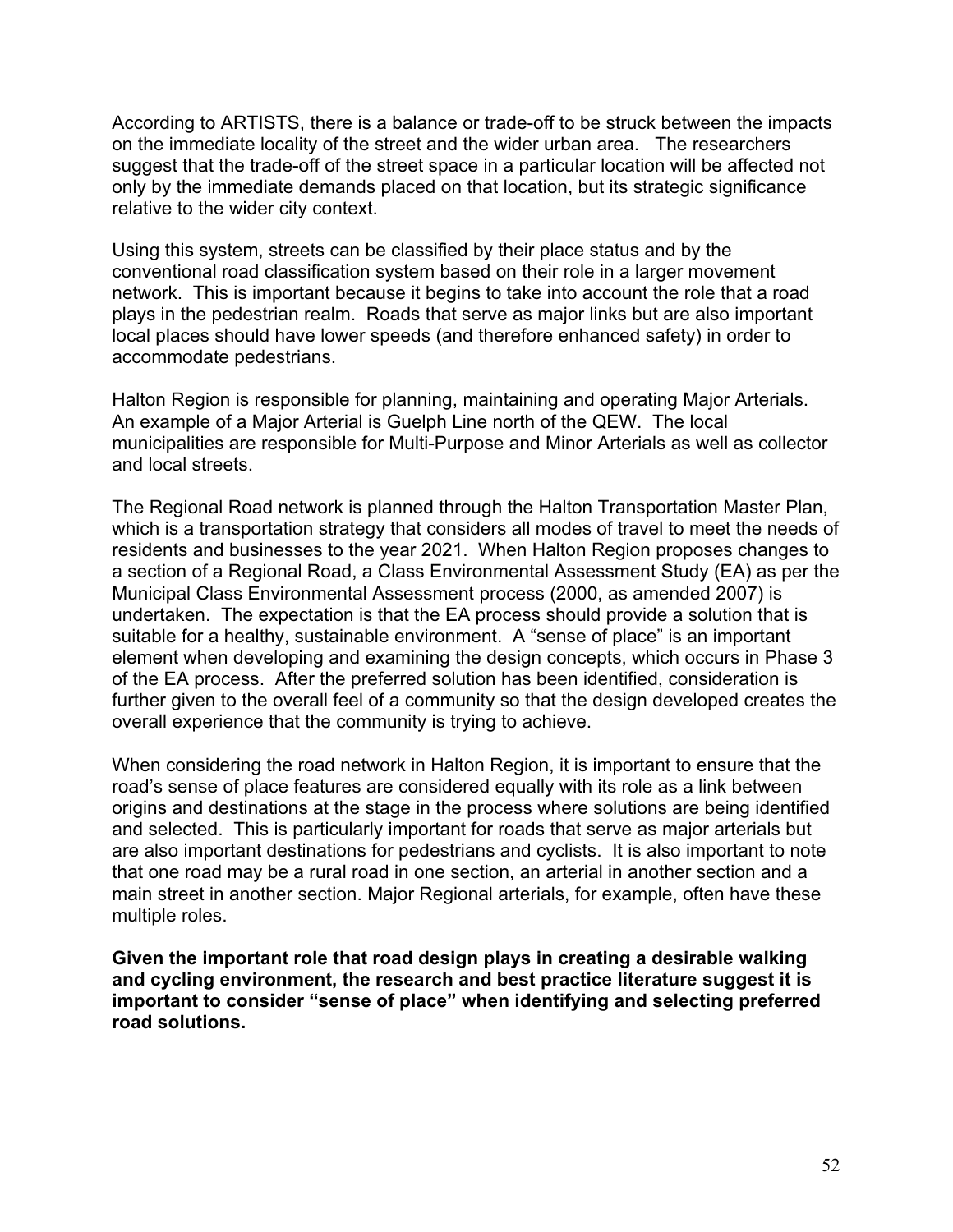# **b. Pedestrian Connectivity**

Pedestrian connectivity refers to the directness or availability of alternative walking routes from one point to another within a neighbourhood. A highly connected street network allows people many possible routes between destinations (Handy et al., 2002). When streets are not connected and the route to get someplace is very indirect, it is less conducive to walking because the distances that must be travelled will be much greater. Well connected walking and cycling networks are crucial to encouraging active transportation (Frank et al., 2006).

Cul-de-sac networks and greater roadway widths make walking and cycling more difficult. Cul-de-sacs reduce the number of intersections, which reduces the number of direct routes that pedestrians can take. Wider roadways make it difficult for pedestrians, especially children and seniors, to cross. On the other hand, a connected road system designed in a more grid-like fashion, allows more direct travel between destinations, offers more route options, and makes active transportation more feasible (Frank et al., 2006). The LUTAQH study found that the odds of someone reporting that they walked for non-work purposes rose by 14 percent for each 25 percent increase in the level of street connectivity where they lived (King County, 2005). Studies suggest that intersection density needs to reach around 50 intersections per square kilometre before pedestrian travel becomes more commonplace (Frank et al., 2006).

A qualitative study by Ahlport et al. (2008) looked at the barriers and facilitators to walking and bicycling to schools. The participants of this study cited lack of adequate sidewalks as a barrier for allowing children to walk to school. Both parents and children perceived the lack of continuous sidewalks as a problem because it required children to cross over streets continually in order to stay on sidewalks. Schlossberg et al. (2006) also found that intersection density, a common measure of connectivity, was a strong predictor of whether or not children walked to and from school. Highly connected areas had more children walking.

Sidewalk and path availability and block size are the two main elements of connectivity that are most directly related to pedestrian activity. The presence and design of sidewalks and paths is one measure for pedestrian connectivity. Block size is also a measure of connectivity as it reflects the distance that a pedestrian must travel before reaching an intersection.

Requiring, as a general rule, sidewalks on both sides of residential streets with a minimum width of 1.5 metres seems to be common practice among municipalities. In addition, some municipalities outline specific requirements for commercial areas. The Regional Municipality of Niagara requires sidewalks in commercial areas to be a minimum of 3.5 metres wide with a 1.5 metre walkway and a 2.0 metre wide boulevard. The NOESP specifies that sidewalks in the commercial areas be 4.0 metres wide to accommodate pedestrian traffic and street furniture. The City of Burlington establishes guidelines for sidewalk widths in the downtown to be 4.0 to 5.0 metres whereever possible.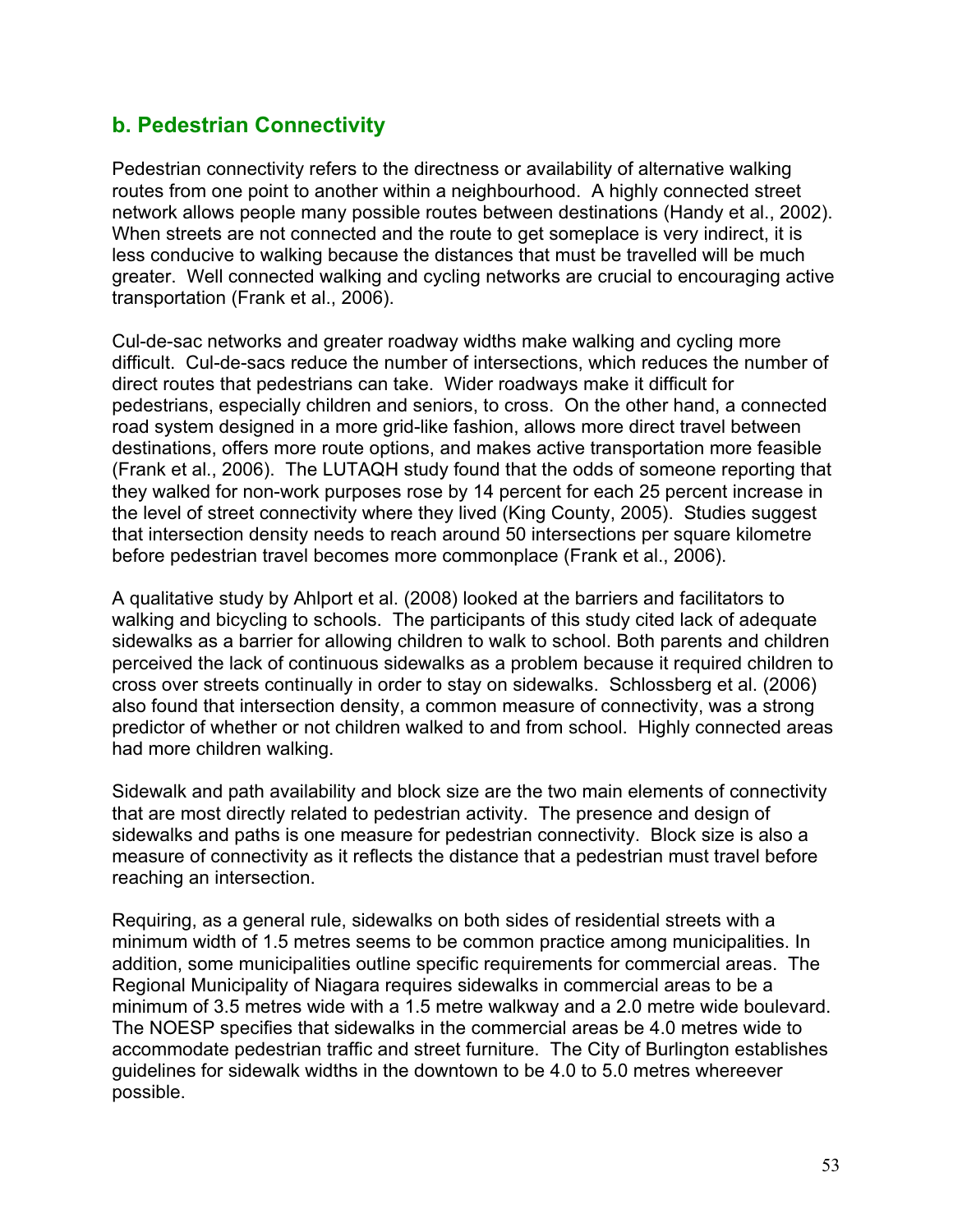Block size guidelines differ depending on the municipality. The City of Pickering, for example, requires a pedestrian linkage when the block size exceeds 550 metres, which is more than a five-minute walk. This is too far to ensure connectivity. Both the Regional Municipality of Niagara and the NOESP, on the other hand, have established 250-metre blocks as the norm. All three municipalities have established grid-designed street layouts for all future development.

It is important to consider how to address connectivity in existing neighbourhoods that have not been developed on a grid pattern. It is highly impractical, and in some cases impossible, to attempt to change the street pattern of neighbourhoods already built. However, creating connectivity in already existing neighbourhoods is important in ensuring that current residents of Halton have the same active transportation and public transit opportunities as future residents. For these neighbourhoods, it will be important to look for opportunities to create pedestrian linkages through communities by developing pathways through residential housing connecting to arterial and collector roads.

**Given the important role that walking plays in reducing emissions of air pollutants and greenhouses gases, and fostering good health directly, it is important to create pedestrian connectivity that has the potential to create a desirable walking environment. The research and best practices literature suggests that active modes of transportation are supported when:**

- x **Residents have access to continuous sidewalks or equivalent provisions for walking along both sides of all streets; new sidewalks in residential areas are at least 1.5 metres wide; and footpaths are at least 1.5 metres wide**
- x **Commercial areas have continuous sidewalks or equivalent provisions for walking along both sides of all streets, and new sidewalks in commercial areas are at least 4.0 metres wide;**
- Streets are designed on the basis of medium to short block lengths with a **maximum block perimeter that does not exceed 250 metres. Where block perimeter exceeds 250 metres, a through block pedestrian linkage is provided.**
- x **Neighbourhoods have a linked open space system that interconnects allowing pedestrian, bicycle and other recreational activities continuously throughout the community.**
- x **Neighbourhoods built on a cul-de-sac street pattern system are connected to arterial and collector roads by looking for direct pathways that link residents to these areas.**

**In order to support the inclusion of these elements in the development of Halton's communities, it would be helpful to incorporate a** *walking and cycling review* **for pedestrian connectivity and safety for planning applications.**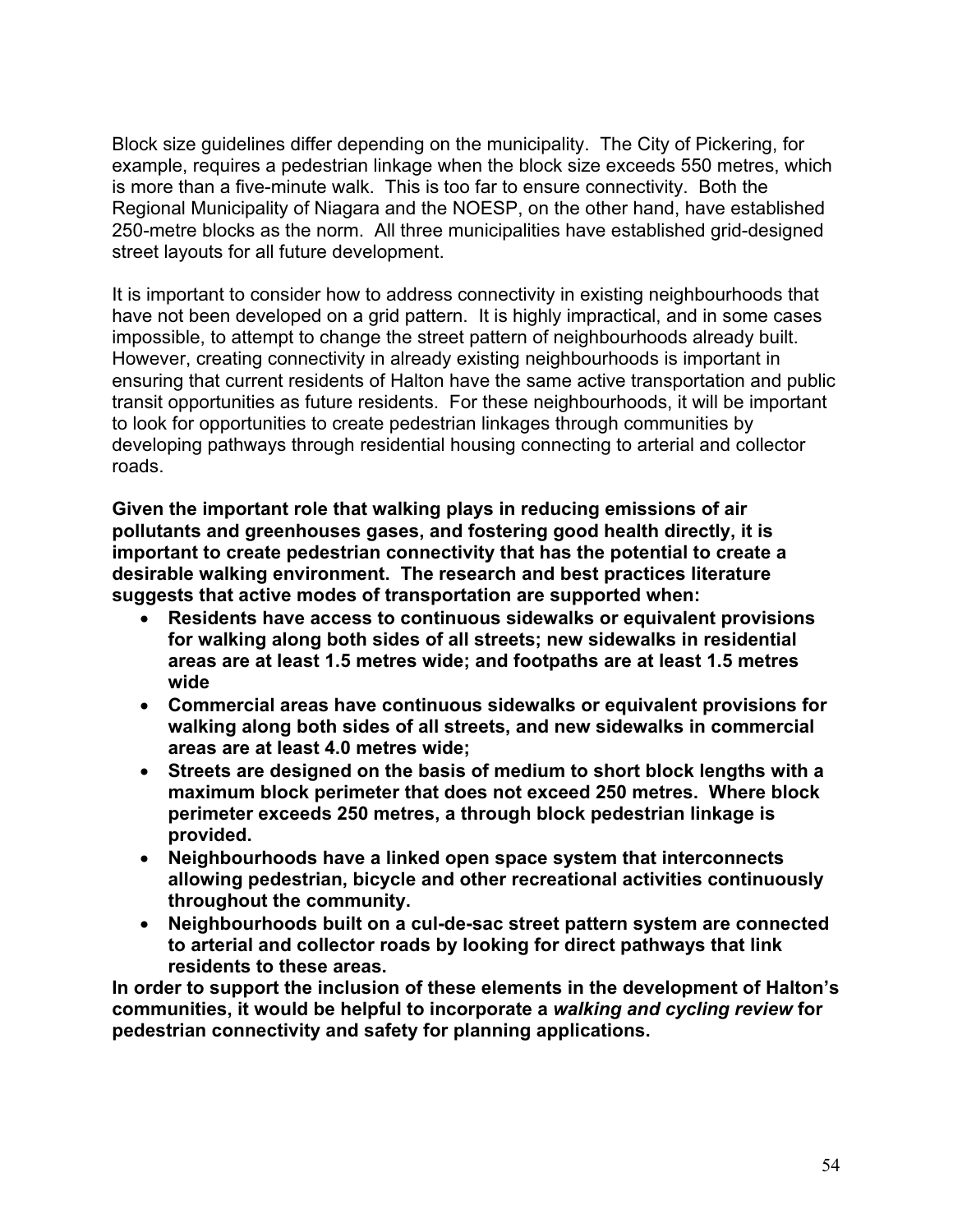## **c. Bicycling Connectivity**

Bicycles allow an individual to cover a larger geographic area than can be covered by walking. Studies have shown that higher levels of bicycle infrastructure, such as bicycle lanes and paths, along with grid street patterns are associated with higher rates of bicycle commuting (Nelson & Allen, 1997; Dill & Carr, 2003; Moudon et al., 2005). Cities with higher levels of bicycle commuting have 70 percent more bikeways per roadway mile and six times more bike lanes per arterial mile than cities with low levels of bicycle commuting (Pulleyblank-Patrick et al, 2006). Just as with sidewalks, bicycle lanes and paths need to connect popular origins with destinations if the lanes and paths are going to be used for commuter or utilitarian purposes.

Cycling rates in Europe far exceed cycling rates in North America, despite equally high levels of car ownership. Europe has high and growing levels of cycling in virtually all segments of society regardless of age or sex (Pucher and Buehler, 2008). In countries with low rates of cycling and high rates of car use, traffic safety concerns have been identified as a major constraint on cycling (Garrard, Rose, Lo, 2007). To increase the number of cyclists, it is necessary to deal with both actual and perceived safety. Surveys tell us that the perceived traffic danger of cycling is an important deterrent particularly for women, individuals who currently don't cycle, and those who are beginner or infrequent cyclists (Pucher and Buehler, 2008; Garrard et al., 2007).

Cyclists have a variety of infrastructure needs related to the different types of facilities necessary for the travel portion of the bicycle trip and end of trip facilities. End of trip facilities include infrastructure such as close, secure parking that protects the bicycle from weather and theft and change rooms with showers and lockers. In addition, different cycling facilities are needed depending on whether the cyclist is a recreational or commuter cyclist and depending on whether the cyclist is experienced or a novice. Beginner cyclists or infrequent cyclists often prefer to be separated from the road because they perceive this to be safer. This is especially the case for parents' perception of safety for their children. On the other hand, experienced cyclists often prefer to be part of the road structure as this permits them to go faster, for example, by not having to cross driveways. Therefore, it is important when considering the infrastructure needs for cyclists to keep in mind the different types of cyclists.

Bicycle facilities along traffic routes, especially facilities that are off-road or adjacent to the road, are perceived by cyclists to diminish risk (Parken, Wardman, Page, 2006). An examination of bicycle-friendly environments in the Netherlands, Denmark and Germany found that the higher level of safety in these countries is the most important reason for higher levels of cycling especially among women, children and the elderly (Garrard et al., 2007). Cycling is over five times as safe in the Netherlands as in the U.S. (Pucher and Buehler, 2008). The provision of separate cycling facilities is considered a critical policy that has resulted in making cycling safe and attractive because they are designed to feel safe, comfortable and convenient for every user and for all levels of cycling ability.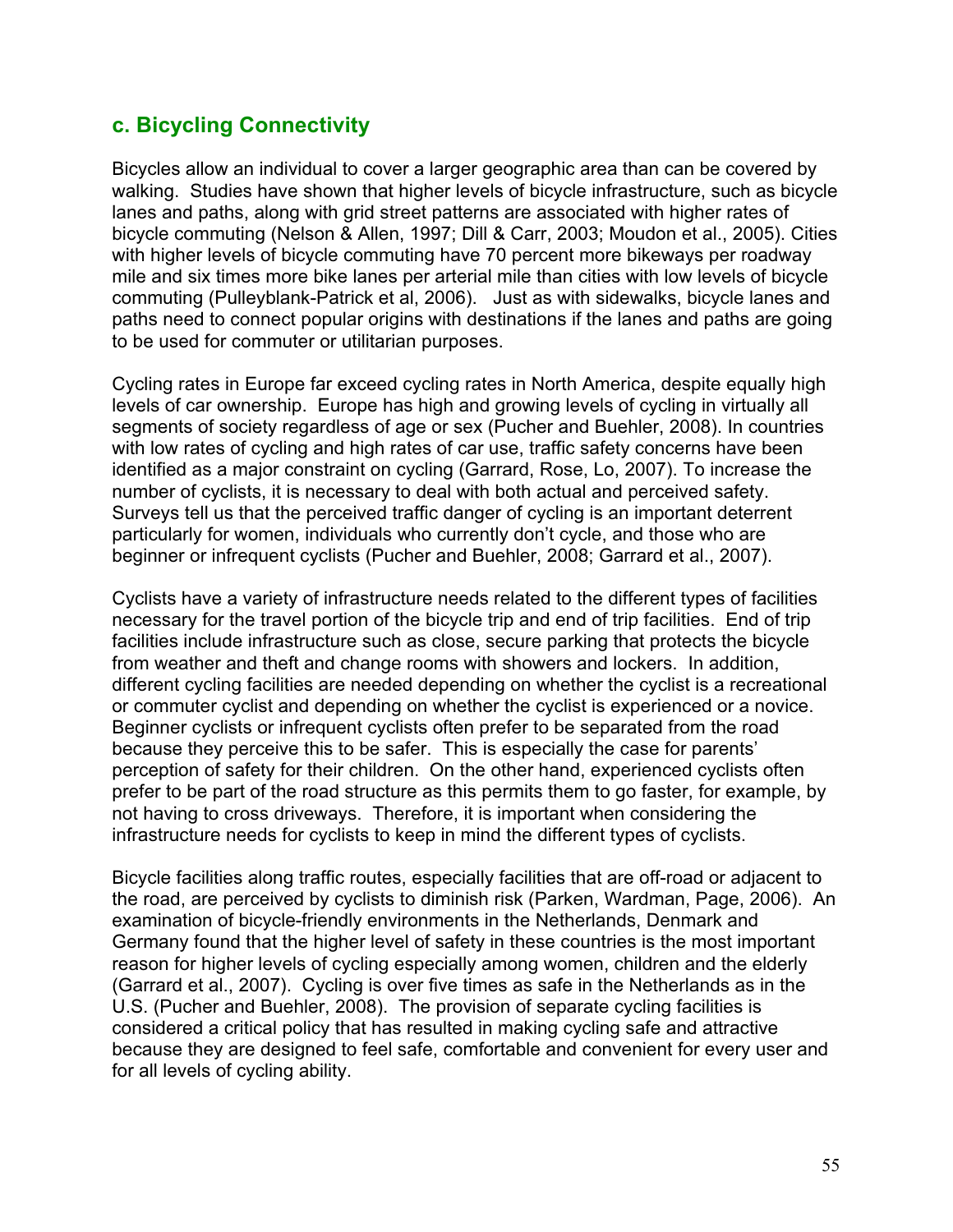There are three types of facilities for bicycles that address the issue of safety by providing space and direction for the cyclists:

- $\bullet$  On-road bicycle routes these are routes that are designated for bicycles but the routes themselves are shared with vehicular traffic. These routes can include wide curb lanes (WCL) that provide space in the lane nearest to the curb so that the lane may be shared with vehicles and cyclists.
- On-road bicycle lanes these are lanes designed specifically for bicycles and are either marked lanes delineated from the adjacent motor vehicle lane or lanes that are entirely separated from traffic.
- $\bullet$  Off-Road Paths these are paths that are typically multi-use and shared with other activities such as walking or in-line skating. These paths are most common in parks and other greenspace.

There is a long-standing debate within the bicycling community about which cycling treatment is the most appropriate. Parents prefer their children to cycle on separated bike lanes. However, these lanes are often designed in a manner similar to a sidewalk. Driveways often cross the lane and intersection crossings are problematic because of the potential for increased vehicle/bicycle conflict. Cyclists must stop or slow far more often than on the road, this being particularly disadvantageous for the commuter cyclist. In Europe, where separated bicycle lanes are more common, such problems are avoided because these lanes are typically part of the road infrastructure (and not the sidewalk infrastructure), while still being separated from the road by some physical barrier.

Many beginner cyclists report feeling safer when they ride on bicycle lanes. These lanes are typically delineated on the road by a stripe. However, it has been suggested that bicycle lanes make it difficult for cyclists to handle turning manoeuvres at intersections, especially left hand turns. This is because the design of the bicycle lane typically leads the cyclist to the edge of the curb lane, making it difficult to enter traffic to make a left turn. This is an important issue because intersection-related collisions account for 50 to 70 percent of bicycle-motor vehicle crashes (FHWA, 1999). There are several suggested treatment options to assist in making the intersection safer including grade separation, coloured bicycle crossings, and advanced stop lines or bike boxes (FHWA, 1999).

Bicycle lanes that are separated from motor vehicle traffic by road markings also tend to accumulate debris that is knocked there by the tires of motor vehicles. Such debris can be dangerous (sand and gravel can cause loss of traction; glass shards can cause tire punctures; large objects can cause loss of control or damage the bicycle) and often causes the cyclist to have to move into the adjacent car lane. The solution is a commitment to frequent sweeping by the responsible municipality.

Many experienced cyclists prefer wide curb lanes as they encourage cyclists to operate more like motor vehicles leading to more correct manoeuvring at intersections. However, because wide curb lanes have no markings, vehicles may not be clear that they should be keeping to the left in the lanes, especially at intersections and when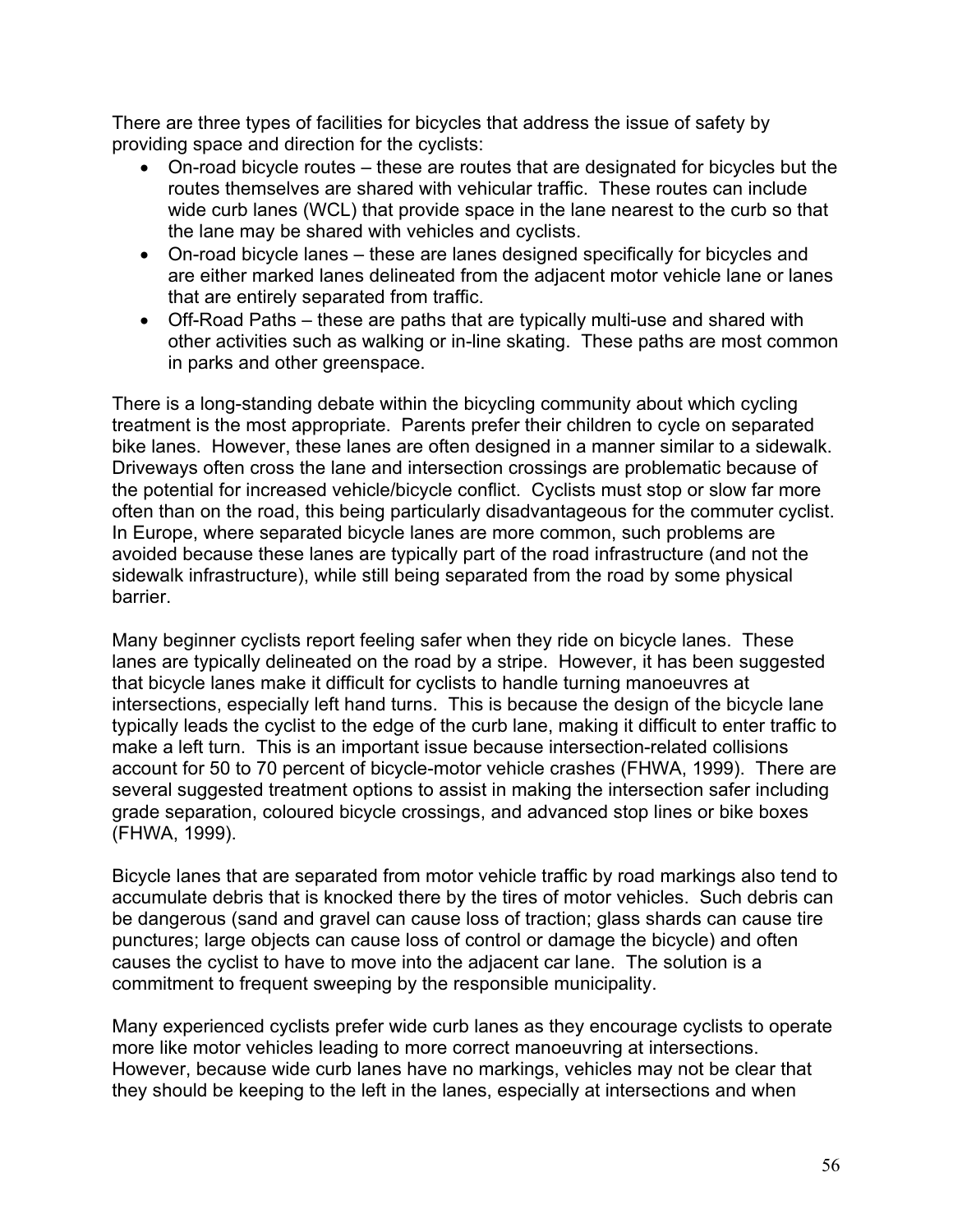motor vehicle traffic has slowed or stopped due to congestion. This has the potential to prevent the cyclist from being able to pass on the right, making the ride less efficient by negating the ability to keep moving while cars are stuck in traffic jams. Signs that remind drivers to stay to the left or bicycle symbols painted on the right side of the lane at regular intervals may be effective to increase safety. Wide curb lanes also require more frequent sweeping and, like bicycle lanes, must not have their right margins marred by steel gratings, potholes, or other obstacles that would cause a cyclist to have to move to the left.

The U.S. Federal Highway Administration (FHWA) concluded in its 1999 study of both bike lanes and wide curb lanes that both wide curb lanes and bike lanes work reasonably well. However, they also concluded that bike lanes are more likely to increase the amount of bicycling than wide curb lanes due to the perception of greater safety.

Providing a highly connected bicycle network that includes both off-road and on-road bicycling facilities has the potential to accommodate the greatest number of beginner and experienced cyclists (Dekoster, Schollaert, 1999). The bicycle networks in the Netherlands, Denmark and Germany are focused on enabling bicyclists to take the most direct possible route from origin to destination, which results in a wide range of facilities that create a complete, integrated system.

It is important to emphasize that bicycles are formally recognized as vehicles by the Province of Ontario, as outlined in the Highway Traffic Act, R.S.O., 1990. Bicycles, therefore, are legally entitled to share all classes of roadways, including arterial roads, collectors and local streets, with the exception of freeways. This means that "every road is a cycling road." All roadways in a community should be ideally designed, updated and maintained in a way that provides a safe environment for bicycle use. No matter how extensive the off-road bikeway or trail facilities, some cyclists, especially commuters, will choose to ride on the road. They have that right, and accordingly, should feel safe and comfortable in doing so.

The local municipalities each have policies and design guidelines intended to develop integrated, connected bicycling systems that have a mix of designs including multi-use pathways, and on-road treatments. These policies and guidelines apply to roads under municipal jurisdiction. To provide connections between municipalities, leadership is taken by Halton Region as regional roads typically connect the municipalities. The Halton Region Transportation Master Plan currently specifies that all new urban arterial and collector roadways, as well as urban arterial and collector roadways that are to be rebuilt, should be reconfigured to have a minimum 4.2 m wide outside lane. A delineated cycling lane in an urban traffic setting should be an option for those roadways that are likely to have high cycling traffic, provided it is a prudent/beneficial measure to cyclists and conforms to industry design standards. However, this seems inadequate given the speeds travelled on regional roads, the volume of traffic, and the type of traffic, which is more likely to include trucks and tractor-trailer units. It is unlikely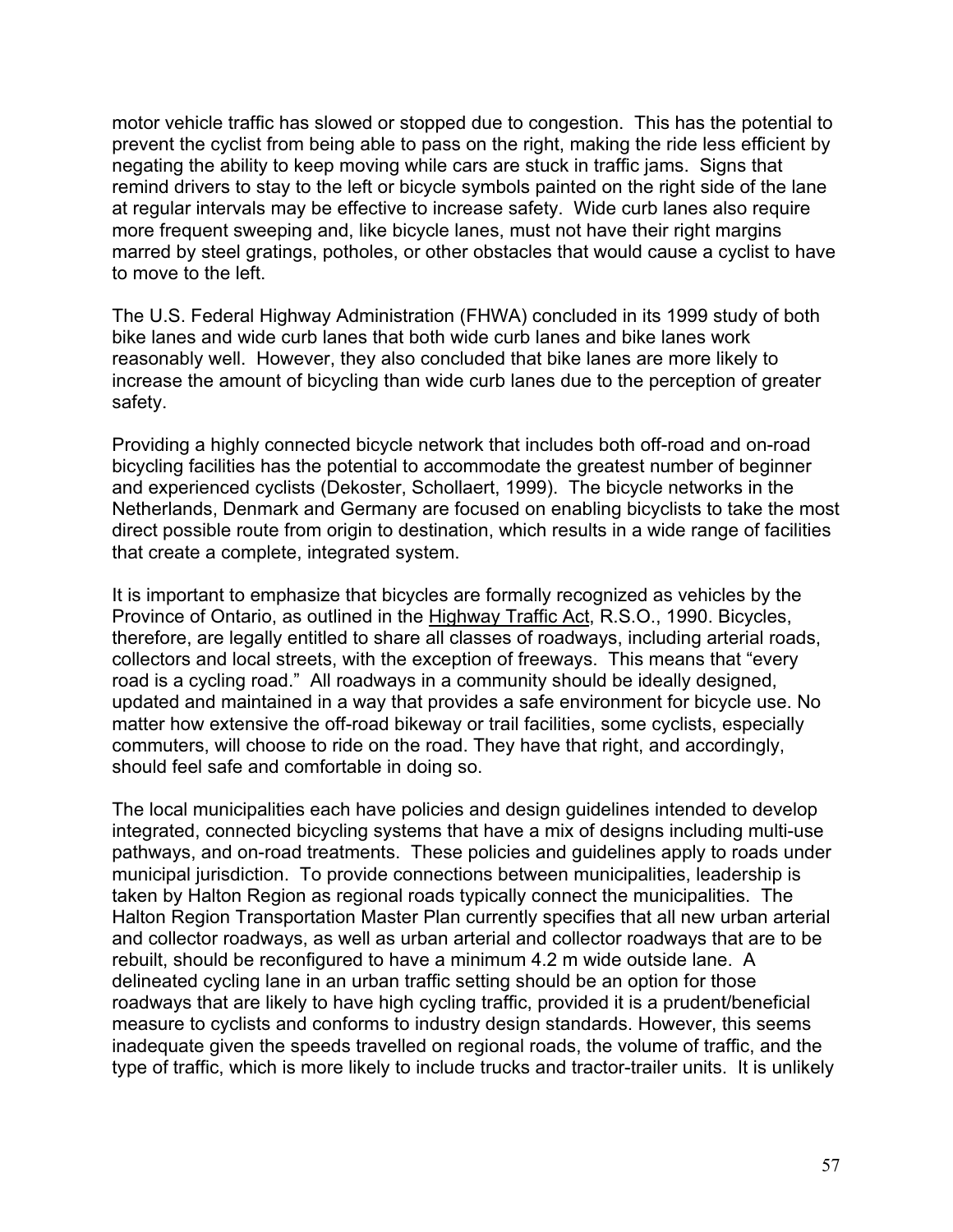that a 4.2 m wide lane, or even a delineated cycling lane, would encourage greater numbers of beginner or infrequent cyclists.

Standard design templates for bicycle facilities should be applied, wherever possible, to promote consistency across the region. However, it is apparent that such templates cannot be applied across the board to achieve standard or desired bicyclist movements because of the issues related to retrofitting existing roads that may not have the necessary rights-of-way. Without flexibility, achieving an integrated connected network through Halton would be difficult. Instead, each road should be considered individually to determine the most appropriate treatment, just as is done with roads for motor vehicles. When the treatment options are being planned all users from beginner to expert, from infrequent to daily users, from slow to fast riders, should be considered. In addition, the maintenance of the bicycle facilities needs to be addressed to ensure that obstacles such as potholes, storm water grates, bumps and debris are eliminated from bicycle routes.

**Given the important role that cycling plays in reducing emissions of air pollutants and greenhouses gases, and fostering good health directly, it is important to create bicycle connectivity that has the potential to create a desirable cycling environment. The literature and best practices review suggests that the number of beginner or infrequent cyclists increases when:** 

- **Example 2 Neighbourhoods and communities accommodate a cycling network that includes bike lanes and off-road cycling or multi-use trails**
- Roads with speeds over 60 km/h have separated lanes that are part of **the road, not sidewalk, infrastructure**
- x **Roads with speeds between 50-60 km/h have marked bicycle lanes**
- x **Roads with speeds under 40 km/h are shared**
- **•** Priority is given to cyclists in intersections
- **Overly frequent stops or places where reduced cycling speeds are necessary are reduced**
- **EXERENDER IS Residents have access to trip end facilities such as secure long-term bicycle parking (e.g., lockers), secure short-term bicycle parking (e.g., bicycle racks), and showers in commercial buildings**
- x **All streets, roadways, and designated bike routes are maintained to be free of deterrents to bicycling (such as potholes, debris, and overgrown landscaping)**

**In order to support the inclusion of these elements in the development of Halton's communities, it would be helpful to incorporate a** *walking and cycling review* **for cycling connectivity and safety for planning applications.**

# **d. Pedestrian and Cycling Environment**

Subjectively measured variables, such as the perception of enjoyable scenery, are found to influence physical activity (Lee & Moudon, 2004). Amenities and aesthetic features are shown to increase the use of local parks, and the perception of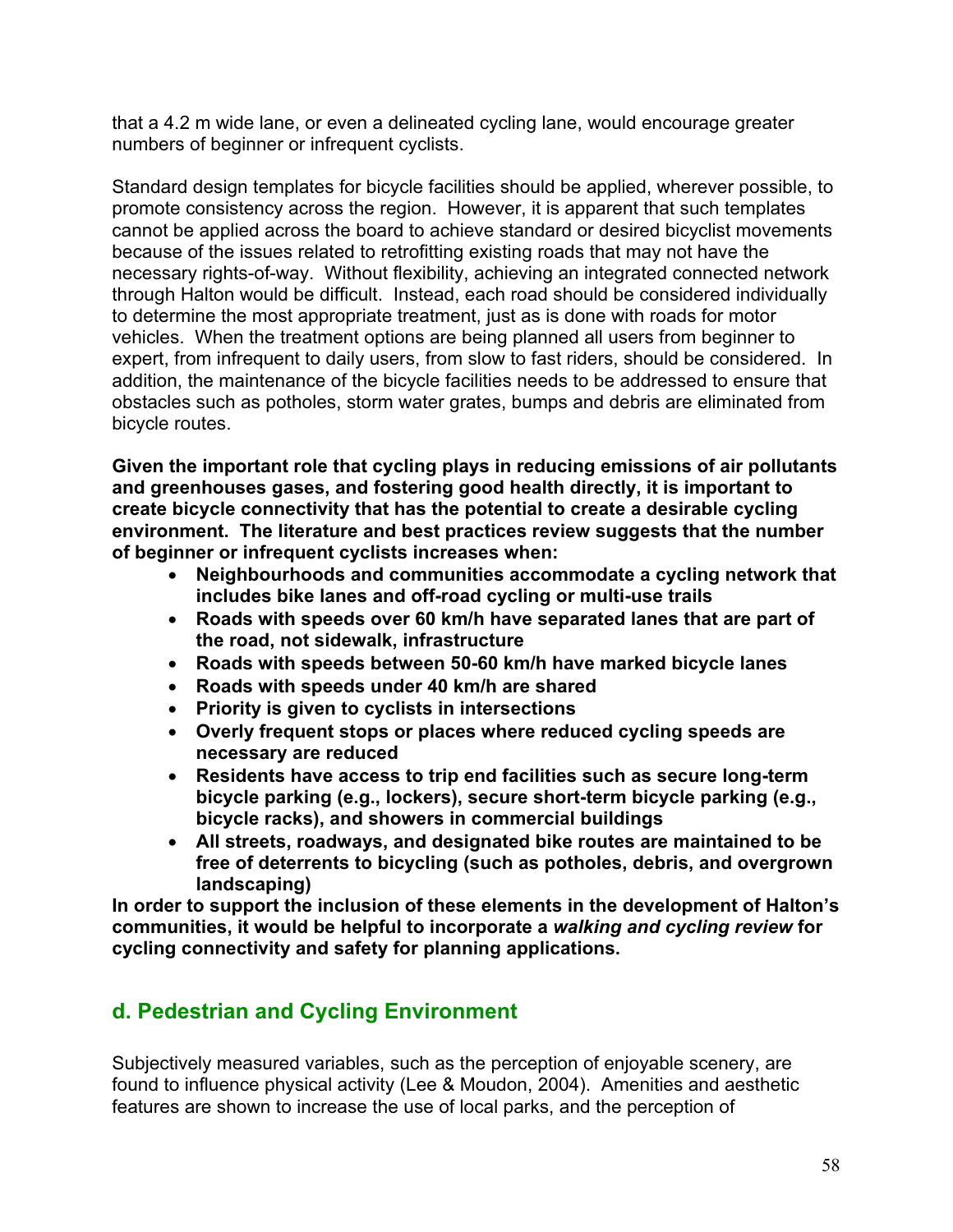environmental aesthetics and convenience are associated with increased level of walking for exercise (Lee & Moudon, 2004). The pedestrian and cycling environment refers to the qualities that contribute to the attractiveness and the appeal of an area such as:

- building design,
- size of windows,
- location of the entrance doors,
- $\bullet$  landscaping,
- $\bullet$  lighting,
- $\bullet$  benches,
- $\bullet$  bicycle storage,
- showers.

The appeal of an area is subjective and different people will have different feelings about what makes something attractive. However, a review of the cited research from a visual preference survey in the U.S. found there is an almost universal *negative* reaction to the visual appearance of commercial strip sprawl and an almost universal *positive* reaction to traditional town-like communities of the past (Urban Land Institute, 2005).

The scale of the street is an important aesthetic factor that influences the appeal of an area. This refers to the space along a street as bounded by buildings or other features and can include ratios of building heights and street widths or the setbacks of buildings (Handy et al., 2002). Scale can often be described by terms such as "pedestrian-scale" or "automobile-scale". The rate of travel speed determines the amount of the built environment that the brain is capable of processing. Motorists can process only a fraction of the detail that exists in the built environment compared with a pedestrian or a cyclist (Frank & Engelke, 2005). The pedestrian and the cyclist are more sensitive to urban design features of the built environment than the motorist. Walking and cycling travel is much slower than automobile travel, which allows the traveller to notice differences in landscape. A visually rich pedestrian environment has streets that change abruptly, are irregular and complex as these factors maintain the pedestrian's interest (Frank & Engelke, 2001).

An important component of providing this variety is ensuring that buildings are located close to the sidewalk with windows and entrances accessible from the sidewalk. Pedestrians should be able to access a building directly from the sidewalk without having to walk around to the other side of the building. In addition, windows facing the sidewalk that are free of visual barriers are important as they provide not only interest but "eyes on the street". There has been a recent move by retailers to locate buildings close to the sidewalk and have windows facing the sidewalk, as is required in the design guidelines of the municipalities. However, the windows along the sidewalk are then covered and the pedestrian must access the building by walking around to the other side and through the parking lot. This is less convenient for the pedestrian and potentially decreases aesthetics and pedestrian safety.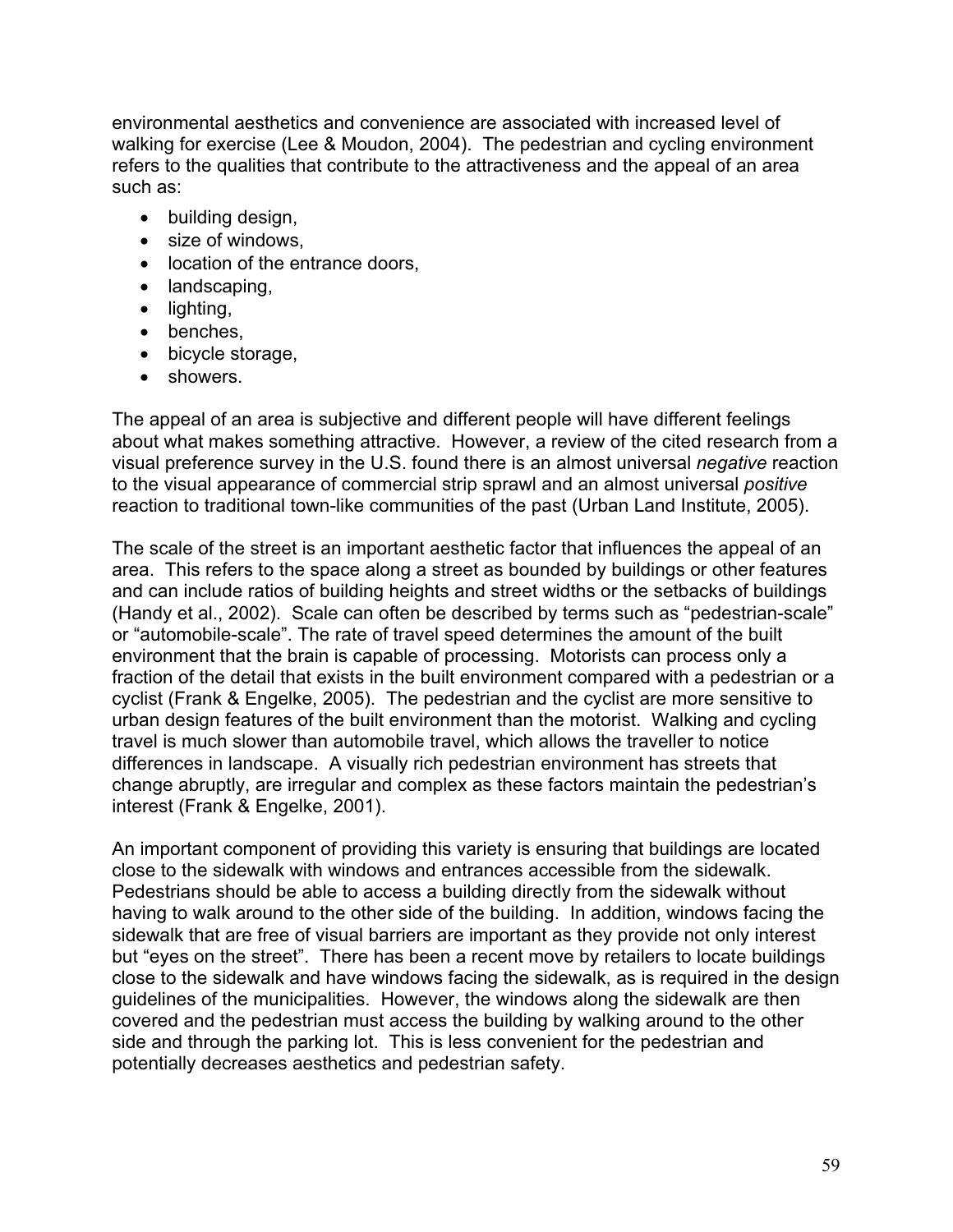Availability and location of parking is also an important component of the pedestrian and cycling environment. Parking can enhance or detract from the appeal of an area through both the design and the placement of parking areas. Pedestrians and cyclists are usually given low priority in parking lots and may be left to navigate between parked cars and across wide driveways. In addition, conventional surface parking lots also contribute to the urban heat island effect, which raises local air temperature, elevates smog, and in turn, increases energy demand for summer cooling (Aniello, Morgan, Busbey & Newland, 1995). Traditional parking lot surfaces prevent rainwater and snowmelt from being absorbed into the soil to replenish groundwater (Toronto City Planning, 2007). One way to minimize the urban heat island effect is to plant healthy trees and vegetation. Trees provide shade for pedestrians, are visually appealing and can increase the aesthetic appeal of a pedestrian street.

Availability of street parking can be pedestrian-friendly as it provides a buffer between the pedestrian and moving traffic. When street parking is considered, special attention needs to be given to how the parking interacts with bicycle movement, as opening car doors are a hazard to the cyclist. In addition, placement of larger parking areas should be minimized and located in behind buildings. The buildings themselves should be situated close to the sidewalk and the entrances should be from the sidewalk along the road. It is important when considering parking to ensure that pedestrian movement is given priority.

An often forgotten element of creating pedestrian-friendly spaces is the provision of appropriately sheltered public transit stops. Public transit stops should be designed for maximum appeal and be covered so as to provide shelter to passengers who may be waiting in rainy or snowy conditions. Provision for sitting should be provided and the transit stop should be directly connected to the sidewalk but should be placed in a way that does not impede pedestrian traffic.

A final important design element is ensuring everyone, including people with wheelchairs and other mobility devices, have the same access to all that our communities provide as people without these devices. The *Ontarians with Disabilities Act, 2001* sets out requirements for accessibility standards that are intended to create communities that allow everyone to fully participate in community life. The Ministry of Municipal Affairs and Housing has developed a toolkit for municipalities to assist them in creating universally accessible communities. This toolkit identifies universal design options including:

- ensuring that the slope of curb cuts and entrance ramps are gradual and non-slip surface
- ensuring that traffic signals are long enough for slow-moving persons to cross safely and that push buttons or sensor controls for traffic signals are low enough for wheelchair height
- $\bullet$  the use of audible traffic signals to assist people with limited vision
- ensuring walkways are clear of obstructions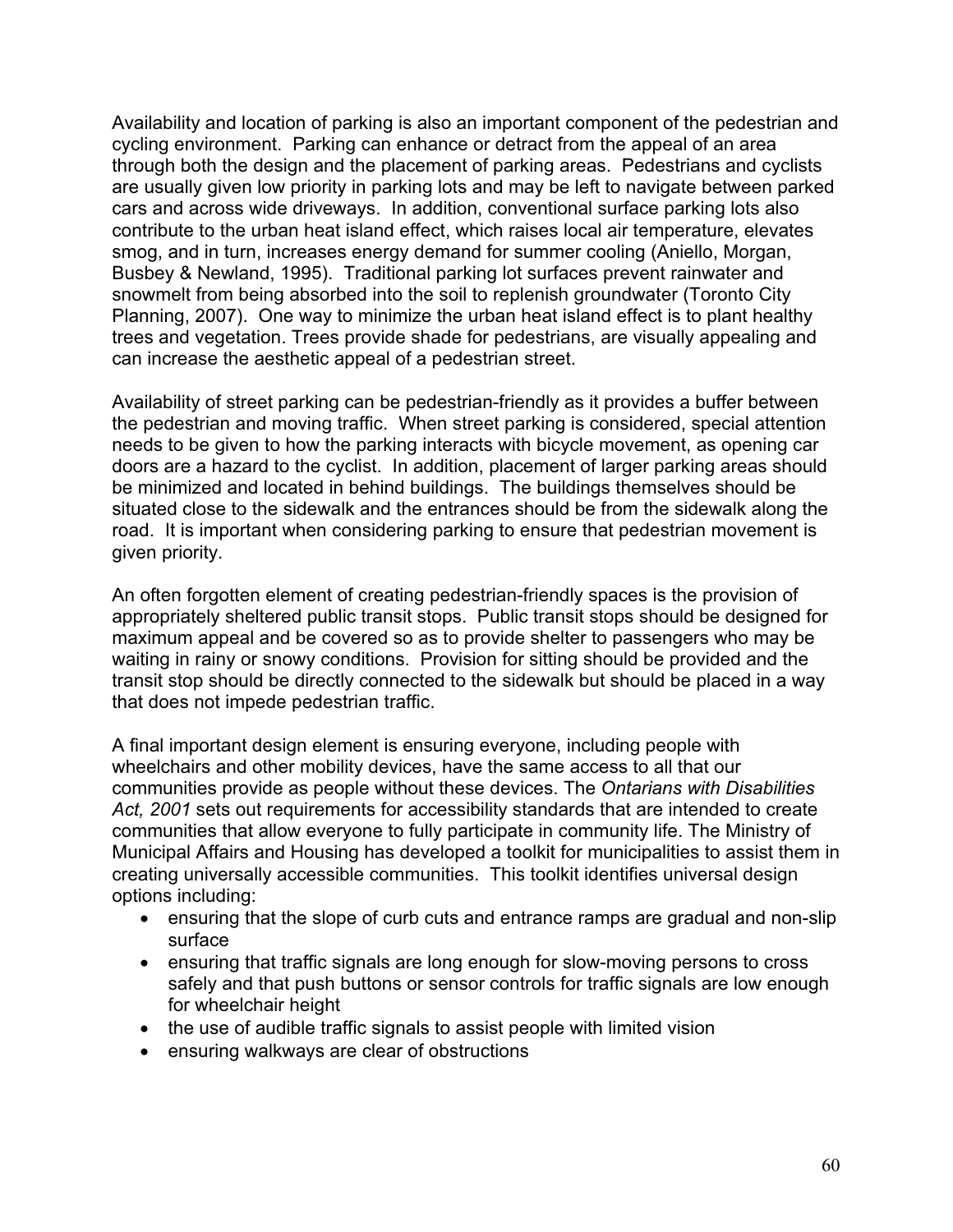A barrier-free municipality is one that successfully strives to prevent and remove all obstacles in order to promote equal opportunity and participation by residents and visitors with disabilities.

Municipalities address the issues related to aesthetics by developing urban design guidelines. These guidelines outline all of the issues related to the design of a community including the public art that will be provided, the provision of street trees, the location and design of buildings and the location of parking. The City of Toronto, for example, has produced "Design Guidelines for 'Greening' Surface Parking Lots" and includes policies related to improving the public realm, enhancing pedestrian safety and comfort, increasing shade, and promoting the use of sustainable materials.

Burlington, Halton Hills, Oakville and Milton have all developed Urban Design Guidelines. It is beyond the scope of this paper to cover the level of detail in each of those guideline documents. It is also important that each municipality be able to define and maintain the character of each community. However, there are specific elements that should be considered in developing guidelines that are supported by the research and that could be included in a walkability review.

**Given the important role that walking and cycling plays in reducing emissions of air pollutants and greenhouses gases, and in fostering good health directly, it is important to create environments that are inviting to pedestrians and cyclists. The literature and best practices review suggests walking and cycling can be encouraged when:** 

- x **Building frontages that positively address the street, with active uses at ground and first floors**
- All ground level non-residential interior spaces that face a public space **have transparent glass on the ground level façade**
- x **Length of blank walls (without doors or windows) along sidewalks are reduced**
- x **Commercial buildings are designed and built so that each building has a front façade and at least one entrance that faces a publicly accessible area such as a street, square or plaza**
- x **On-street parking is provided on selected streets**
- All off-street parking facilities are located at the side or rear of buildings, **leaving building frontages and streetscapes free of parking facilities**
- **Each transit stop provides at least one bench and where appropriate is sufficiently sheltered**
- x **Sidewalks are connected directly to transit shelters**
- x **Transit shelters are placed in such a way that they do not impede pedestrian traffic**
- **Street trees are planted between the vehicle travel way and sidewalk**
- x **Universal design options are addressed**

**In order to support the inclusion of these elements in the development of Halton's communities, it would be helpful to incorporate a** *walking and cycling review* **for pedestrian and cycling supportive environments for planning applications.**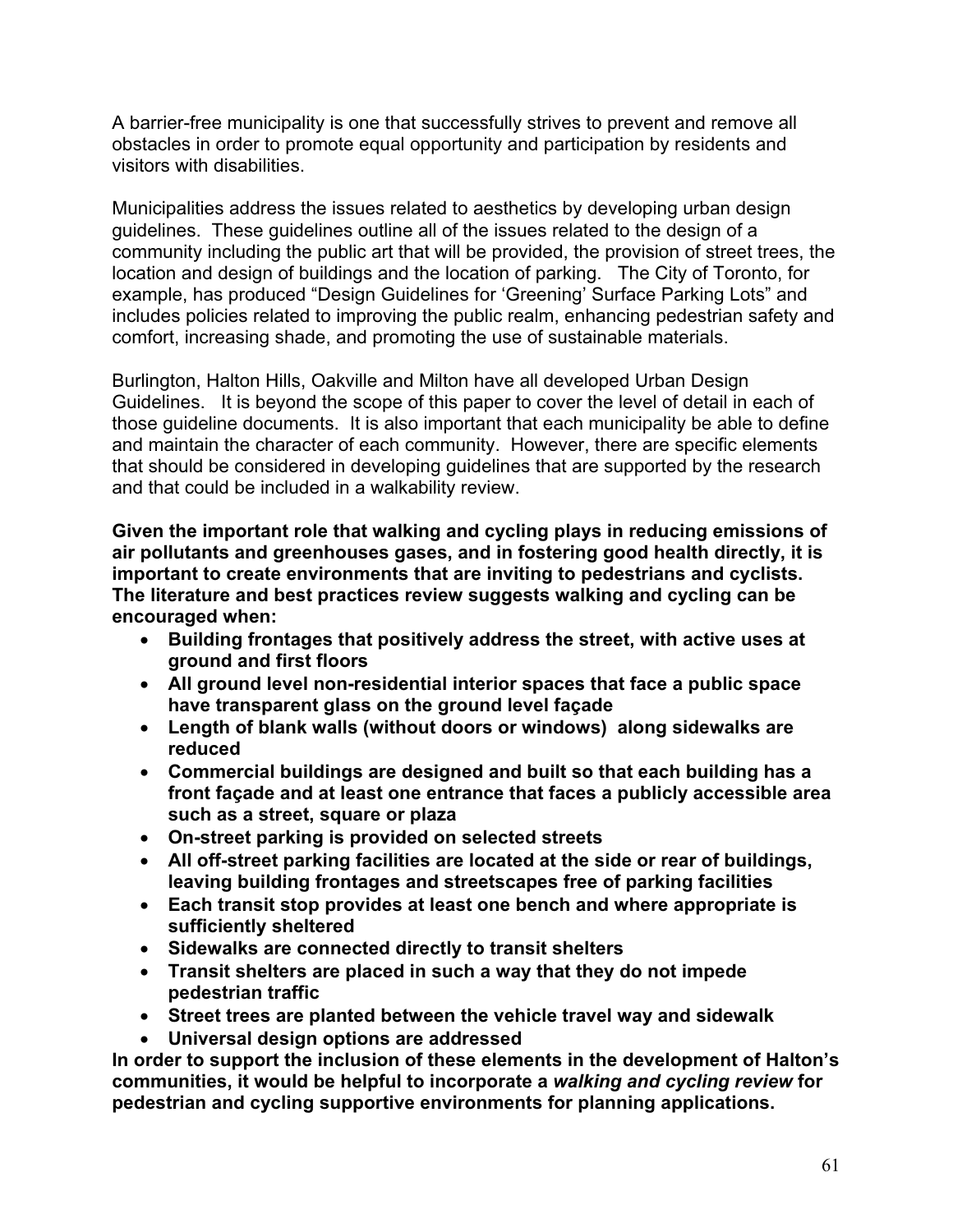## **e. Implementation Issues**

The implementation issues related to design occur most predominantly in the already existing urban areas. Most new communities are currently being built to support greater pedestrian and cycling connectivity through the development of grid street networks. However, older communities were not built with this level of connectivity in mind. Therefore, achieving these connections may be difficult.

As outlined in the Bicycle Connectivity section, some existing roads may be difficult to retro-fit to include bicycle lanes. This highlights the need for ensuring flexibility and to treat each road individually. An additional challenge with ensuring bicycle connectivity is that many motor vehicles simply do not expect to encounter cyclists on the road. As cycling increases, this will change eventually and lead to reduced motor vehicle collisions, as has been the case in Europe. However, in the transition years, various strategies will need to be undertaken to remind drivers that they may encounter cyclists at any time. Although beyond the scope of this paper, those strategies could include using media, ensuring road-side signage and symbols painted on the road, and enforcement of traffic laws. The Health Department could play a supporting role in increasing community awareness and support.

A final implementation issue is the provision of parking and the community support for alternative measures related to both parking and the provision of pedestrian and cycling facilities. It is not uncommon for both residents and the business community to express concern over lack of parking or complain about measures taken to increase pedestrian, cycling and public transit use at the expense of motor vehicle speeds. However, if we are going to ensure that we see a modal shift in the population and have more people walking, cycling and taking public transit, we will need to take bold steps in ensuring that these options are viable choices. After the infrastructure and facilities are in place, additional measures can be introduced that would act as deterrents to driving. These deterrents could include increased parking costs and increased licensing costs. However, until we have walkable and transit-supportive communities, introducing deterrents would only serve to penalize a population that has no other choice.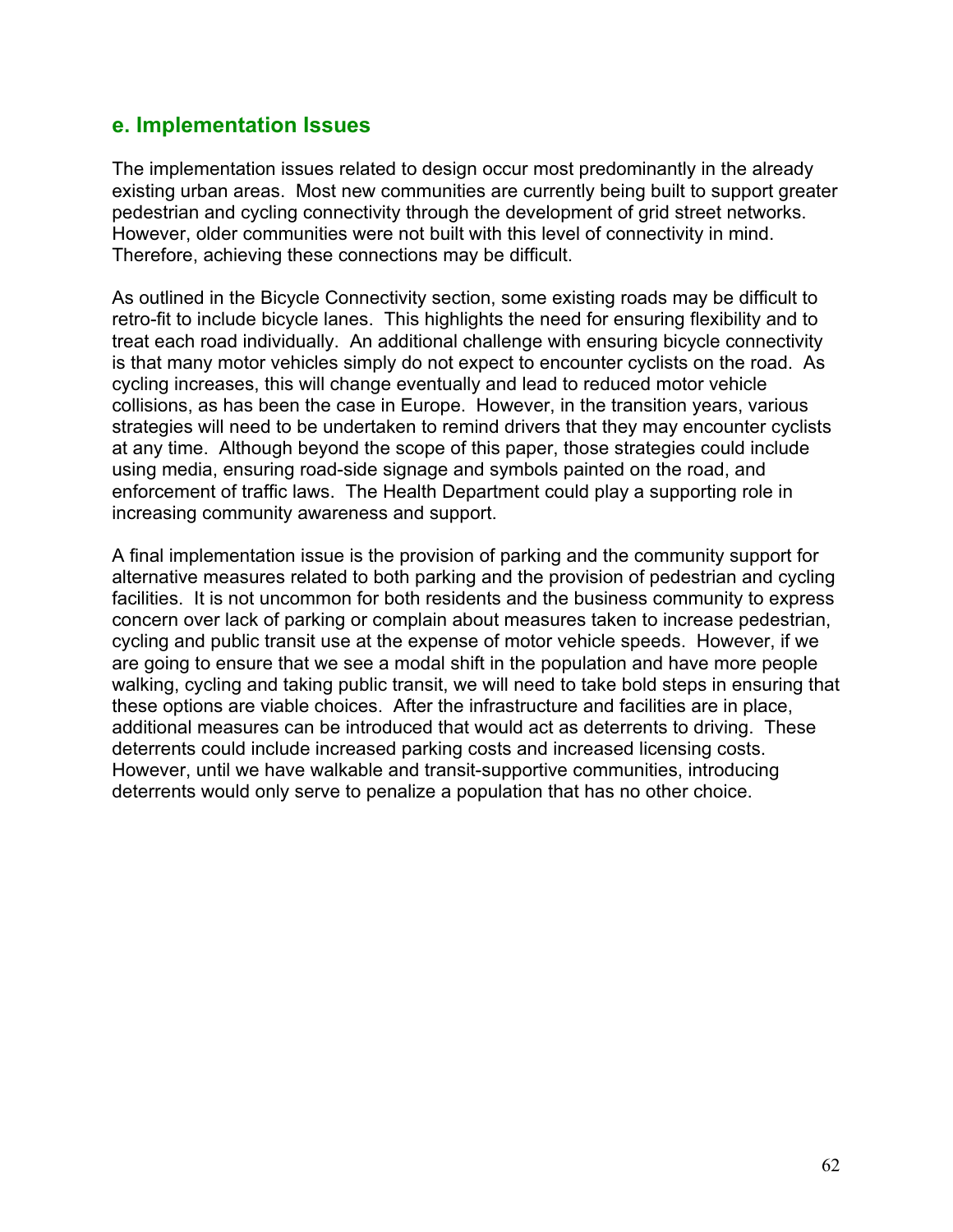# **6. Suggested Directions for Consideration in the Sustainable Halton and Official Plan Review Processes**

There are important opportunities for reducing air pollutants and greenhouse gases that contribute to poor air quality and climate change, and for achieving greater levels of physical activity in Halton by focusing on the land-use planning process. Communities that support physical activity and transit have the potential to increase the number of people who choose alternative modes of transportation. Research has demonstrated that *density, diversity (mixed use)* and *design* elements of the land-use planning process are correlated with physical activity and transit use. Each element plays an important role in encouraging walkable and transit-supportive communities and should be considered together to create an overall framework.

This paper provides the parameters for walkable and transit-supportive communities based on the health and planning research and best practice literature. The paper supports the Provincial *Growth Plan* that encourages the development of complete communities that are well-designed, offer transportation choices, accommodate people at different life stages and have a mix of housing, jobs and amenities to meet daily needs. Given the important role that walking and cycling plays in reducing emissions of air pollutants and greenhouses gases, and in fostering good health directly, it is important to create walkable and transit-supportive communities. On the basis of our review of the health and planning literature and best practices, the Health Department recommends consideration of the following parameters**,** in order to support the development of walkable and transit-friendly communities**,** during the Sustainable Halton and Regional Official Plan Review processes:

- 1. To create transit-supportive densities:
	- Locate neighbourhoods and employment areas within a 400 m to 800 m radius around activity nodes, transit nodes, or activity corridors
	- Activity Nodes, transit nodes and the 400 m radius around them have a minimum of 200 residents and jobs per gross hectare
	- Activity corridors have a minimum of 80 residents and jobs per gross hectare
	- Transitional zones within 800 m of activity nodes and transit nodes in greenfield communities have a minimum 75 residents and jobs per gross hectare
	- Stable communities and employment areas achieve a minimum 50 residents and jobs per gross hectare whenever possible
- 2. To provide appropriate housing for people at all stages of life and income, align the housing mix with the density targets for activity nodes, transit nodes and activity corridors. It is important to monitor the average density of new housing for each housing type yearly to ensure that the overall density targets have been achieved.
- 3. Residents live within 400 m of six diverse uses and within 800 m of 17 diverse uses. Because of the important role that access to retail food markets plays in creating complete communities and ensuring access to healthy foods, the best practice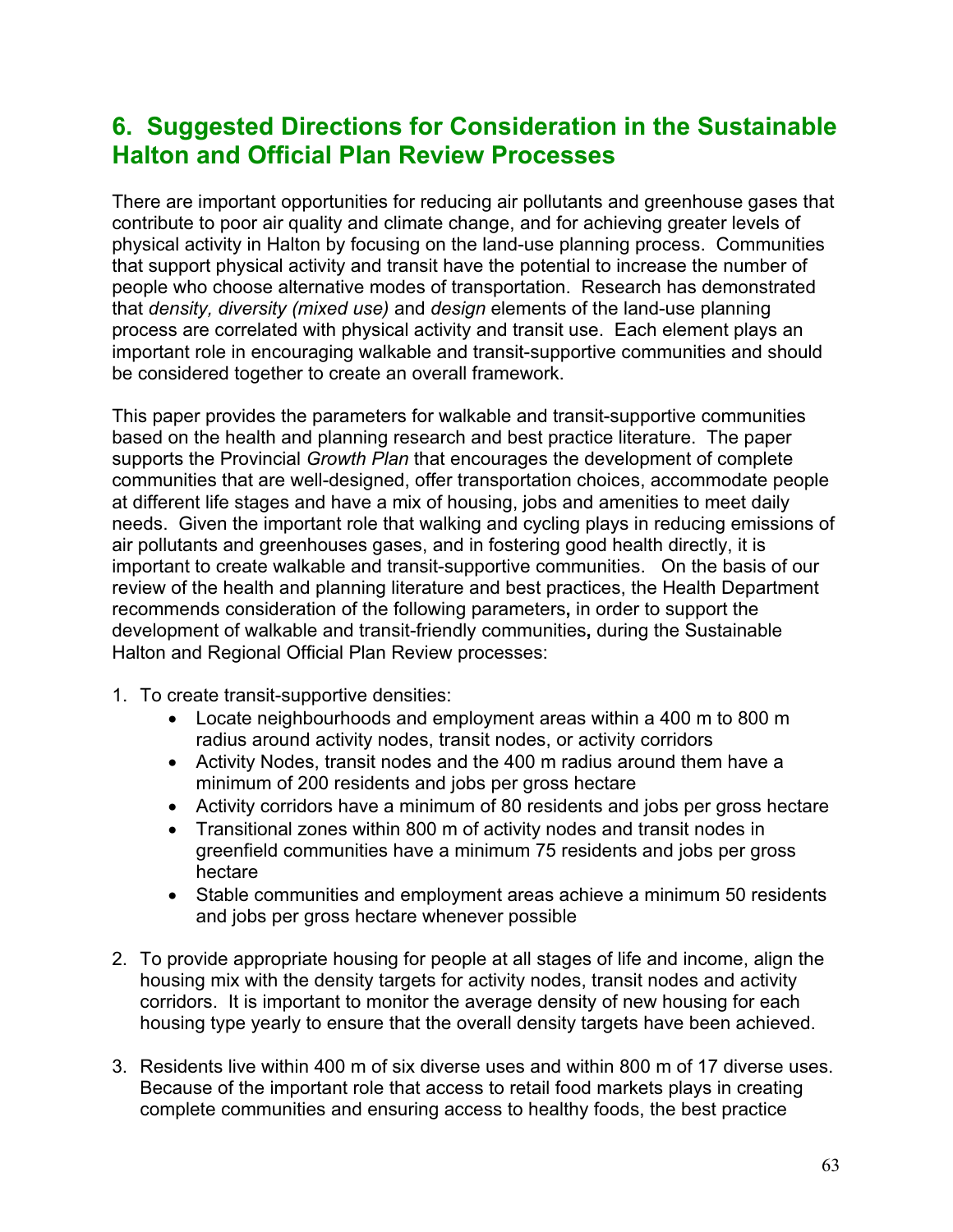literature suggests that residents live within 800 m of a planned or existing retail food market such as a supermarket, grocery store, or produce store.

- 4. Locate the land set aside for elementary schools within 1500 m of residents to maximize the numbers of students walking; and, locate the land set aside for secondary schools within 3000 m of residents and on local transit routes. Lands declared surplus by the school boards in Halton have public value and consideration should be given to purchasing these lands for public use.
- 5. Design communities so that residents are within 400 m of an existing or planned transit stop. In addition, when developing new communities adopt a "transit-first" principle.
- 6. Residents have access to a full range of parks described in the parkland hierarchy. Ideally residents will live within 400 m of a village square/parkette and within 800 m of a neighbourhood park. In addition, locate community parks, town/city wide parks and recreational facilities on local transit routes.
- 7. Consider "sense of place" when identifying and selecting preferred road alternatives.
- 8. Incorporate a *walking and cycling review* for pedestrian connectivity and safety at each stage in the planning process, which would include:
	- Residents have access to continuous sidewalks or equivalent provisions for walking along both sides of all streets. New sidewalks in residential areas should be at least 1.5 metres wide. Equivalent provisions for walking include footpaths
	- Commercial areas have continuous sidewalks or equivalent provisions for walking along both sides of all streets. New sidewalks in commercial areas should be at least 4.0 metres wide
	- Design streets on the basis of medium to short block lengths with a recommended maximum block perimeter that does not exceed 250 metres Where block perimeter exceeds 250 metres, a block pedestrian linkage is provided
	- Neighbourhoods have a linked open space system that interconnects allowing pedestrian, bicycle and other recreational activities continuously throughout the community
	- Neighbourhoods built on a cul-de-sac street pattern system are connected to arterial and collector roads by looking for direct pathways that link residents to these areas
- 9. Incorporate a *walking and cycling review* for cycling connectivity and safety, at each stage in the planning process, which would include:
	- Neighbourhoods and communities accommodate a cycling network that includes bike lanes and off-road cycling or multi-use trails
	- Roads with speeds over 60 km/h have separated lanes that are part of the road, not sidewalk, infrastructure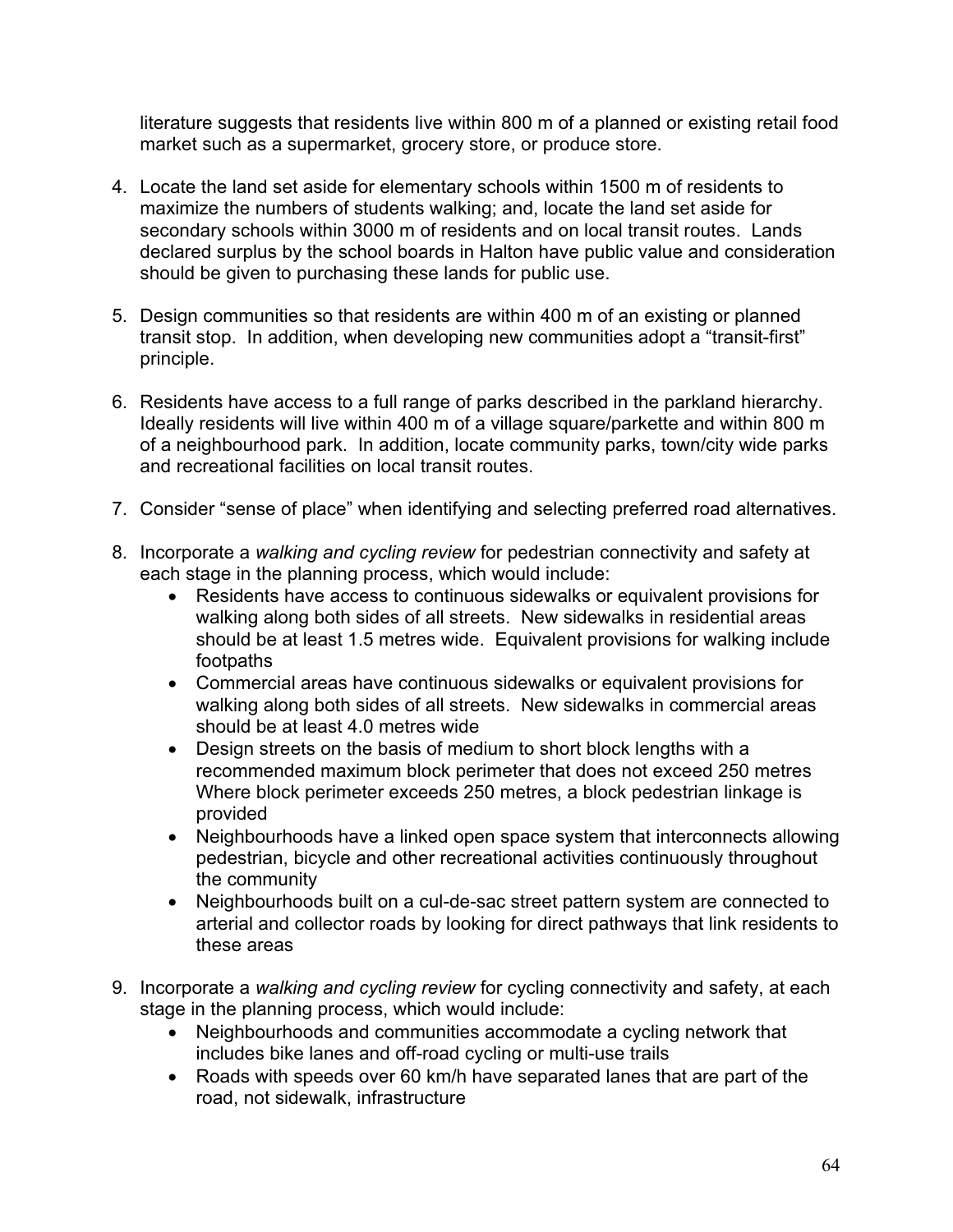- Roads with speeds between 50-60 km/h have marked bicycle lanes
- Roads with speeds under 40 km/h are shared
- Priority for cyclists in intersections
- Reduce overly frequent stops or places where reduced cycling speeds are necessary
- Residents have access to trip end facilities such as secure long-term bicycle parking such as lockers, secure short-term bike bicycle parking such as bicycle racks and showers in commercial buildings
- All streets, roadways, and designated bike routes are maintained to be free of deterrents to bicycling (such as potholes, debris, and overgrown landscaping)
- 10. Incorporate a *walking and cycling review* to consider the appeal of the pedestrian and cycling environment at each stage in the planning process, which would include:
	- Building frontages that positively address the street, with active uses at ground and first floors
	- All ground level non-residential interior spaces that face a public space have transparent glass on the ground level façade
	- Consideration of the length of blank walls (without doors or windows) along sidewalks
	- Commercial buildings designed and built so that each building has a front façade and at least one entrance that faces a publicly accessible area such as a street, square or plaza
	- On street parking provided on selected streets
	- All off-street parking facilities located at the side or rear of buildings, leaving building frontages and streetscapes free of parking facilities
	- Each transit stop with at least one bench and, where appropriate, sufficiently sheltered
	- Sidewalks connect directly to transit shelters
	- Place transit shelters in such a way as to not impede pedestrian traffic
	- Street trees occur between the vehicle travel way and sidewalk
	- Universal design options are addressed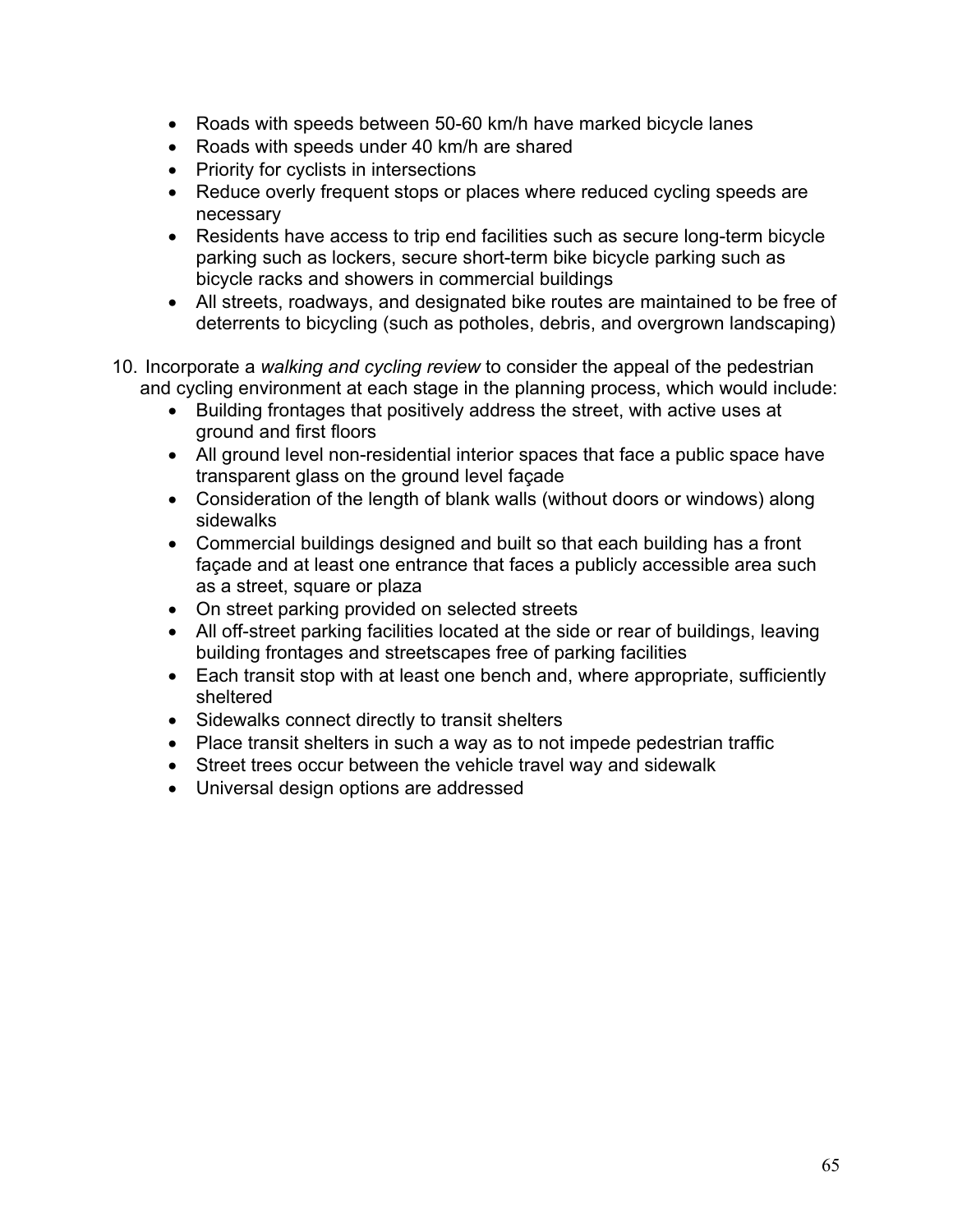## **References**

- Ahlport, K.N., Linnan, L., Vaughn, A., Evenson, K.R., Ward, D.S., (2008). Barriers to and facilitators of walking and bicycling to school: formative results from the non-motorized travel study. *Health Education & Behaviour,* 35(2), 221-244.
- American National Recreation and Parks Association (1990). *Open Space Guidelines and Standards*. Prepared by R.A. Lancaster. Accessed on July 29, 2008 from http://www.nrpa.org/content/default.aspx?documentId=3405
- Aniello, C., Morgan, K., Busbey, A. & Newland, L., (1995). Mapping micro-urban heat islands using LANDSTAT TM and a GIS. *Computers and Geosciences,* 21(8), 965-967.
- Besser, L. M., & Dannenberg, A. L. (2005). Walking to public transit: Steps to help meet physical activity recommendations. *American Journal of Preventive Medicine, 29*(4), 273-280.
- City of Burlington (2008). *City of Burlington Official Plan.* Accessed on July 14, 2008 from http://cms.burlington.ca/Page846.aspx
- Government of Canada (Canada), (2002). *Climate Change Plan in Canada.*
- Government of Canada (Canada), (2007). *From Impacts to Adaptation: Canada on a Changing Climate 2007*.
- California Air Resources Board (CARB) & California Environmental Protection Agency (CalEPA). (1997). *The Land Use –Air Quality Linkage: How land Use and Transportation Affect Air Quality.* 1997 Edition.
- Canadian Institute for Health Information (2006). *Ontario Trauma Registry 2005 Injury Hospitalizations Highlights Report.* The Institute, Ottawa.
- City of Toronto (2007). *Design Guidelines for 'Greening' Surface Parking Lots (draft).* Accessed on August 13, 2008 from www.toronto.ca/planning/urbdesign/greening\_parking\_lots.htm
- Clifton, K. J. (2004). Mobility strategies and food shopping for low-income families: A case study. *Journal of Planning Education and Research, 23*(4), 402-413.
- Cervero, R., & Duncan, M., (2006). Which Reduces Vehicle Travel More: Jobs-Housing Balance or Retail-Housing Mixing? *Journal of the American Planning Association,* 72(4), 475-490.
- Cervero et al., (2004). *Transit Oriented Development in the United States: Experiences, Challenges and Prospects.* TCRP Report 102, Transportation Research Board.
- Crosignani, P. et al. (2004). Childhood leukemia and road traffic: A population-based case-control study. International Journal of Cancer. Vol. 108:596-599.
- Dekoster, J., & Schollaert, U., (1999). *Cycling: the way ahead for towns and cities*. European Communities.
- Dill, J., & Carr, T., (2003). Bicycling commuting facilities in major U.S. cities: if you build them, commuters will use them – another look. *TRB Annual Meeting CD-ROM.*
- Dumbaugh, E., (2008). Designing Communities to Enhance the Safety and Mobility of Older Adults: A Universal Approach. *Journal of Planning Literature,* 23(1), 17-36.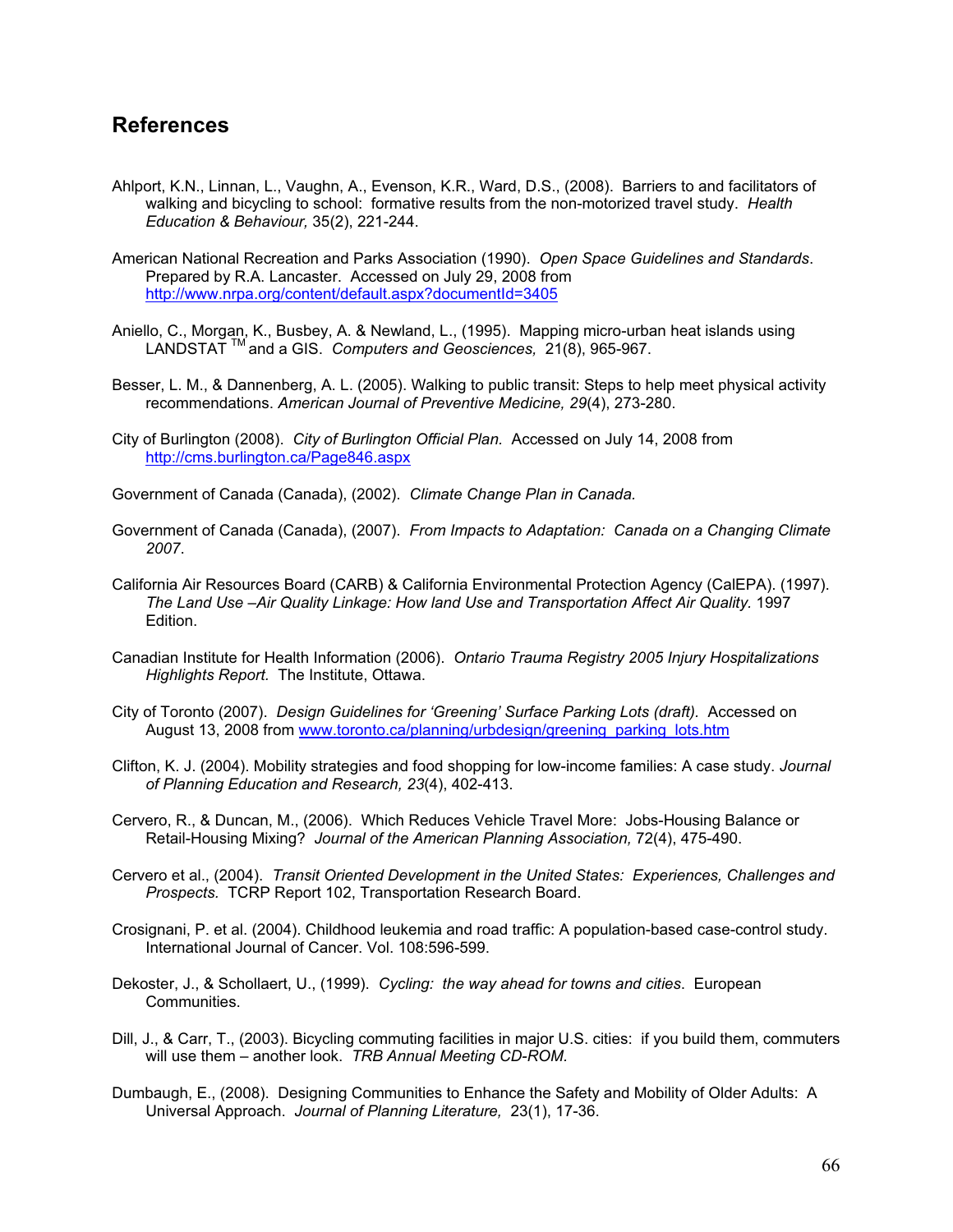- Environmental Commissioner of Ontario (2008). *Getting to K(NO)W: Annual Report, 2007-2008*. Accessed on November 24, 2008 from http://www.eco.on.ca/eng/index.php/pubs/ecopublications/2007-08-AR.php
- ESAC (2001). *Halton Seniors Survey Results: Housing, Transportation and Support Services*. Accessed on December 4, 2008 from http://www.halton.ca/scs/seniors/esac/pdf/research.pdf
- ESAC (2007). *Quality of Life for Seniors in Halton*. Accessed on December 4, 2008 from http://www.halton.ca/scs/seniors/ESAC/pdf/ESACQualityLife.pdf
- Ewing, R., Bartholomew, K., Winkelman, S., Walters, J., Chen, D., (2008). *Growing Cooler- The Evidence on Urban Development and Climate Change*. Urban Land Institute: Washington, D.C.
- Frank, L.D., & Pivo, G., (1995). Impacts of Mixed Use and Density on Utilization of Three Modes of Travel: Single-Occupant Vehicle, Transit, and Walking. *Transportation Research Record 1466*. 44- 52.
- Frank, L. D., & Engelke, P. O. (2001). The built environment and human activity patterns: Exploring the impacts of urban form on public health. *Journal of Planning Literature, 16*(2), 202-218.
- Frank, L. D., & Engelke, P. (2005). Multiple impacts of the built environment on public health: Walkable places and the exposure to air pollution. *International Regional Science Review, 28*(2), 193-216.
- Frank, L. D., Engelke, P., & Schmid, T. (2003). *Health and community design: The impacts of the built environment on physical activity.* Island Press.
- Frank, L.D., Kavage, S., & Litman, T., (2006). *Promoting public health through Smart Growth. Building healthier communities through transportation and land use policies and practices.* Prepared for SmartGrowthBC.
- Frank, L.D., Kerr, J., Chapman, J., Sallis, J., (2007). Urban Form Relationships with walking trip frequency and distance among youth. *Health Promotion,* 21(4).
- Federal Highway Administration (FHWA), (1999). *A Comparative Analysis of Bicycle Lanes Versus Wide Curb Lanes: Final Report*. Accessed on August 4, 2008 from www.fhwa.dot.gov/tfhrc/safety/pubs/99034/intro.htm
- Friedman, M. S. et al. (2001). "Impact of changes in transportation and commuting behaviours during the 1996 Summer Olympic Games in Atlanta on air quality and childhood asthma", Journal of the American Medical Association. Vol. 285: 897-905.
- Garder, P.E., (2004). The impact of speed and other variables on pedestrian safety in Maine. *Accident Analysis & Prevention,* 36, 533-542.
- Gerrard, J., Rose, G., Lo, S.K., (2007). Promoting transportation cycling for women: the role of bicycle infrastructure. *Preventive Medicine,* 26, 55-59.
- Go for Green/ Environics. (1998). *1998 national survey on active transportation, summary report*. Ottawa, ON.
- Halton Region (2006). *Sustainable Halton: Overview*. Accessed on August 5<sup>th</sup>, 2008 from http://www.halton.ca/ppw/planning/SustainableHalton/default.htm
- Halton Region (2006a). *Halton Region Official Plan [2006].* Accessed on July 2, 2008 from http://www.halton.ca/ppw/planning/OP/default.htm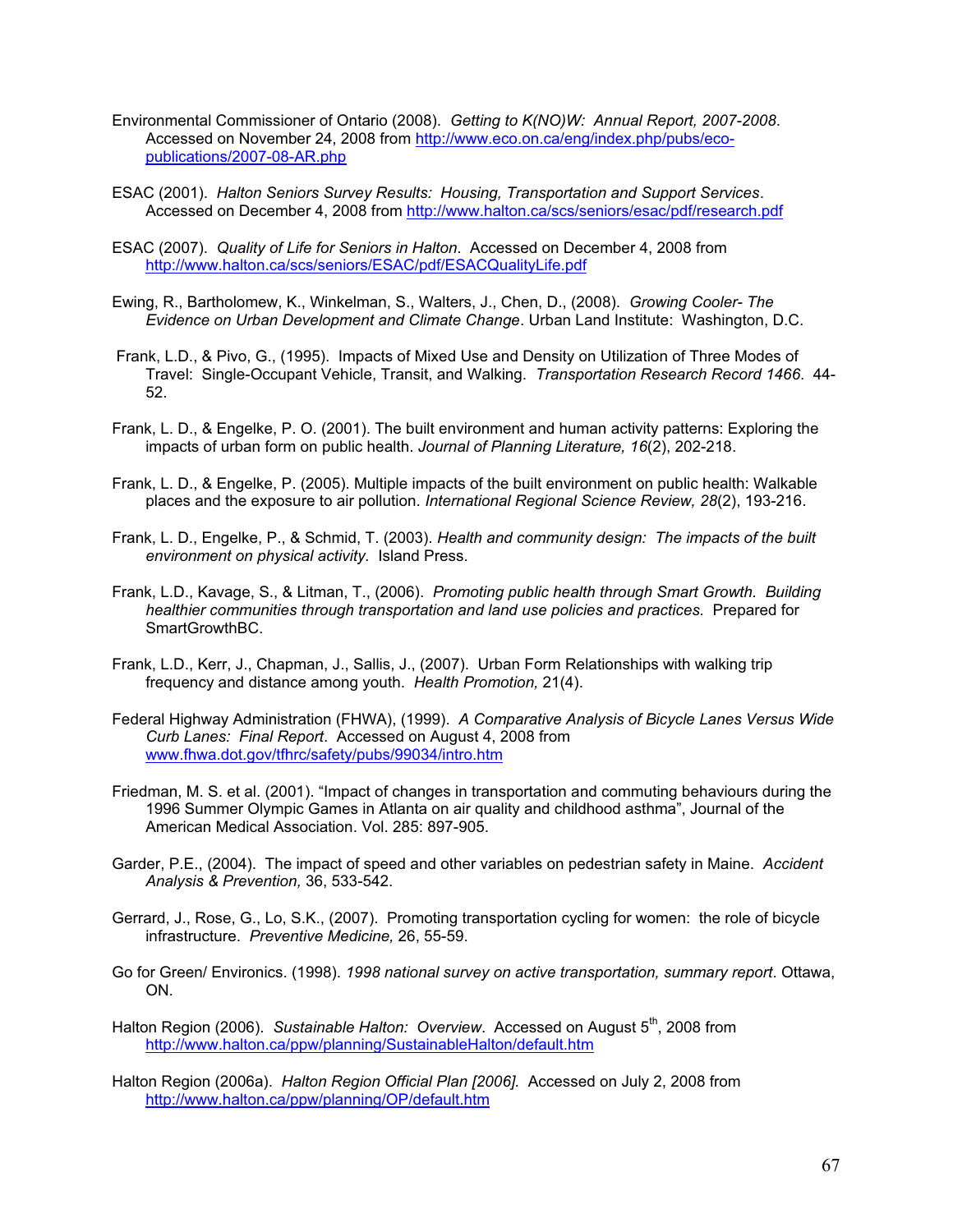Halton Region (2006b). *A Comprehensive Housing Strategy for Halton Region: 2006-1015+*. Accessed on November 20, 2008 from http://www.halton.ca/SCS/Housing/housingStrategy/pdf/CHSFinal2006.pdf

Halton Region (2007). *Explaining Density*. Prepared by Hemson Consulting Limited. Oakville, ON.

Halton Region (2008). *2007 Annual Housing Report*. Oakville, ON.

Halton Region (2008b). *Regional Road System and Data.* Accessed on September 26, 2008 from http://www.halton.ca/ppw/roads/SystemData/default.htm

Halton Region Health Department (2007). *Air Quality, Human Health & the Built Environment: Protecting Air Quality through the Land Use Planning Process*. Oakville, ON.

- Handy, S.L., (1996). Understanding the link between urban form and nonwork travel behaviour. *Journal of Planning Education and Research,* 15, 183-198.
- Handy, S. L., Boarnet, M. G., Ewing, R., & Killingsworth, R. E. (2002). How the built environment affects physical activity: Views from urban planning. *American Journal of Preventive Medicine, 23*(2 Suppl), 64-73.
- Hansen, J. et al. (1998). "Increased risk of lung cancer among different types of professional drivers in Denmark", Occupational and Environmental Medicine*.* Vol. 55: 115-118.

Hess, P.M., & Milroy, B.M., (2006). *Making Toronto's Streets*. Toronto, ON.

- Hoek, G. et al. (2002). "Association between mortality and indicators of traffic-related air pollution in the Netherlands: a cohort study". Lancet. Vol. 360: 1203-1209.
- Holtzclaw, J., Clear, R., Dittmar, H., Goldstein, D., & Haas, P, (2002). Location Efficiency: Neighborhood and Socio-Economic Characteristics Determine Auto Ownership and Use – Studies in Chicago, Los Angeles and San Francisco. *Transportation Planning and Technology*, 25(1), 1-27
- Humpel, N., Owen, N., & Leslie, E. (2002). Environmental factors associated with adults' participation in physical activity: A review. *American Journal of Preventive Medicine, 22*(3), 188-199.
- Institute of Transportation Engineers (2006). *Context Sensitive Solutions in Designing Major Urban Thoroughfares for Walkable Communities: Fact Sheets 1 – 8.* Accessed on September 17, 2008 from http://www.ite.org/css/
- International Panel on Climate Change (IPCC), (2002). *Technical Summary, Climate Change 2001: Impacts, Adaptation, and Vulnerability.*
- International Panel on Climate Change (IPCC), (2007). *Technical Summary, Climate Change 2007: Impacts, Adaptation, and Vulnerability.*
- International Panel on Climate Change (IPCC), (2007): Summary for Policymakers. In: *Climate Change 2007: The Physical Science Basis. Contributions of Working Group I to the Fourth Assessment Report of the Intergovernmental Panel on Climate Change* [Solomon, S., D., Qin, M. Manning, Z. Chen, M. Marquis, K.B. Averyt, M. Tignor and L.L. Miller (eds.)]. Cambridge University Press, Cambridge, United Kingdom and New York, NY, USA.
- King County (2005). *LUTAQH. A Study of Land Use, Transportation, Air Quality and Health in King County, WA.* Prepared by Frank, L.D., Sallis, J., Saelens, B., Bachman, D., & Washbrook, K.,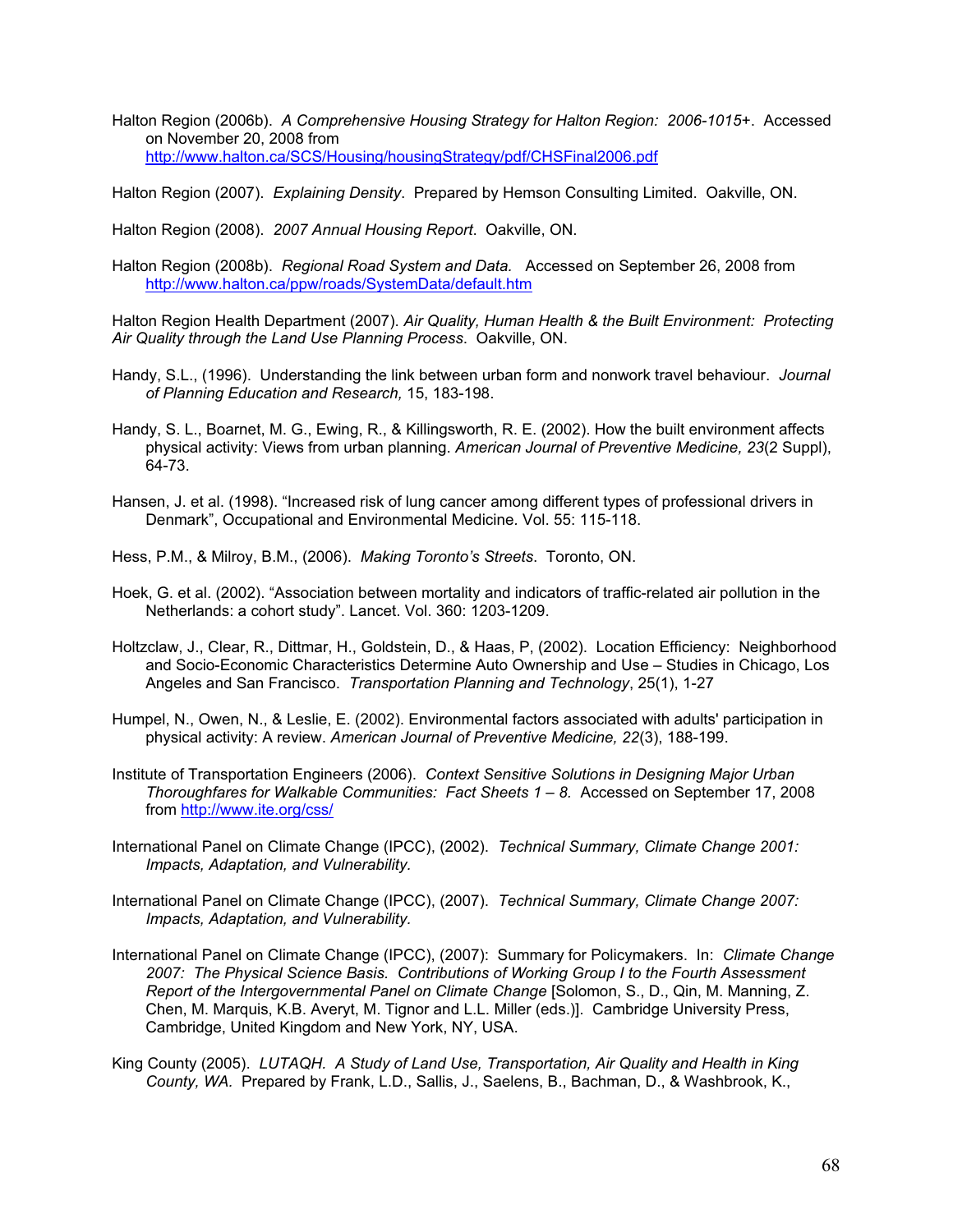Accessed on June 18, 2008 from www.metrokc.gov/healthscape/publications/LUTAQH\_final\_report.pdf

- Krewski, D. et al. (2000). *Reanalysis of the Harvard Six Cities Study and the American Cancer Society Study of Particulate Air Pollution and Mortality*. Health Effects Institute. July 2000.
- Krizek, K.J., (2003). Operationalizing Neighbourhood Accessibility for Land Use-Travel Behaviour Research and Regional Modeling. *Journal of Planning Education and Research,* 22, 270-287.
- Lee, C., & Moudon, A. V. (2004). Physical activity and environment research in the health field: Implications for urban and transportation planning practice and research. *Journal of Planning Literature, 19*(2), 147-181.
- Levine, J., Inam, A., & Torng, G. (2005). A choice-based rationale for land use and transportation alternatives: Evidence from Boston and Atlanta. *Journal of Planning Education and Research, 24*(3), 317-330.
- Lin, S. et al. (2002). "Childhood asthma hospitalization and residential exposure to state route traffic", Environmental Research. Vol. 88: 73-81.
- Lund, H. (2003). Testing the claims of new urbanism: Local access, pedestrian travel, and neighboring behaviors. *Journal of the American Planning Association, 69*(4), 414-429.
- Mcmillan, T. E. (2005). Urban form and a Child's trip to school: The current literature and a framework for future research. *Journal of Planning Literature, 19*(4), 440-456.
- Metrolinx (2008). *Green Paper #7: Transit: Development of a Regional Transportation Plan for the Greater Toronto and Hamilton Area.* Accessed on June 18, 2008 from http://metrolinxconsult.limehouse.com/portal/green\_papers/reviewgreenpaper7
- McCormack, G.R., Giles-Corti, B., Bulsara, M., (2008). The relationship between destination proximity, destination mix, and physical activity behaviours. *Preventive Medicine,* 46, 33-40.
- Ministry of Municipal Affairs and Housing (2008). *Planning for Barrier-Free Municipalities.* Accessed on December 19, 2008 from http://www.mah.gov.on.ca/Page1290.aspx
- Ministry of Transportation, (2005). *Ontario Road Safety Annual Report 2005.*. Accessed on September 22, 2008 from http://www.mto.gov.on.ca/english/safety/orsar/orsar05/chp1\_05.shtml
- Moudon, A.,V., Lee, C., Cheadle, A.D., Collier, C.W., Johnson, D., Schmid, T.L., & Weater, R.D., (2005). Cycling and the built environment, a U.S. perspective. *Transportation Research Part D,* 10, 245-261.
- Nelson, A.C., & Allen, D., (1997). If you build them, commuters will use them. Association between bicycle facilities and bicycle commuting. *Tranportation Research Record 1578*, 79-83.
- Newman, P.W.G., & Kenworthy, J.R., (1989). Gasoline Consumption and Cities. *Journal of the American Planning Association,* 55(1), 24-37.
- Ontario Medical Association (OMA). (2005). *The Illness Costs of Air Pollution in Ontario*. June 2005.
- OMA (2008). *Local Premature Smog Deaths in Ontario*. Accessed on January 14, 2009 from http://www.oma.org/media/news/pr080606b.asp
- Ong, P., & Blumenberg, E., (1998). Job Access, Commute and Travel Burden among Welfare Recipients. *Urban Studies,* 35(1), 77-93.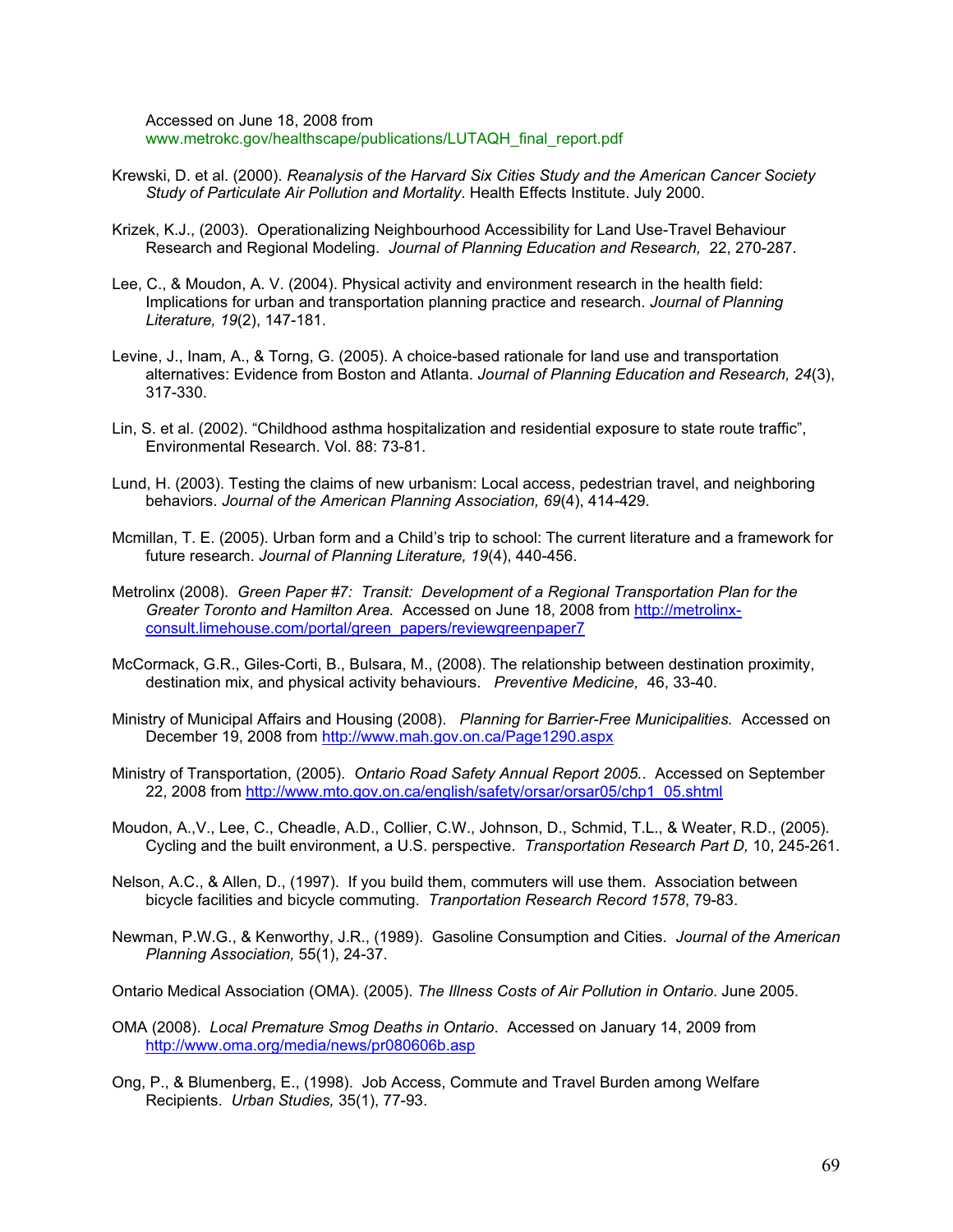Ontario Ministry of Municipal Affairs and Housing (2005). *Provincial Policy Statement.* Toronto, ON.

- Ontario Ministry of Public Infrastructure Renewal (2006). *Places to Grow. Better Choices. Better Future. Proposed Growth Plan for the Greater Golden Horseshoe.* Toronto, ON.
- Parkin, J., Wardman, M., Page, M., (2006). Models of perceived cycling risk and route acceptability. *Accident Analysis and Prevention*, 39, 364-371.
- Pollution Probe (Probe) and York Centre for Applied Sustainability (2004). *Moving Together: Towards a Healthier and More Sustainable Future.* (Conference Proceedings) Edited by Michael Keating and Quentin Chiotti, October 2004.
- Public Health Agency of Canada. (2003). *Physical activity for health: The evidence.* Accessed on November 16, 2006 from http://www.phac-aspc.gc.ca/pau-uap/fitness/evidence.html
- Pucher, J, Buehler, R., (2008). Making cycling irresistible: Lessons from the Netherlands, Denmark and Germany. *Transport Reviews,* 28(4), 495-528.
- Pulleyblank-Patrick, S., Raimi, M., Ewing, R., Franck, L. D., Chapman, J., & Kreutzer, R. (2006). *Understanding the relationship between public health and the built environment: A report prepared for the LEED-ND core committee.*
- Region of Waterloo Public Health (2005). *Urban Form, Physical Activity and Health* from http://www.region.waterloo.on.ca/web/region.nsf/vwSiteMap/D82004FE6AE3B57585256F48006C22 64?OpenDocument
- Saelens, B. E., Sallis, J. F., & Frank, L. D. (2003). Environmental correlates of walking and cycling: Findings from the transportation, urban design, and planning literatures. *Annals of Behavioral Medicine : A.Publication of the Society of Behavioral Medicine, 25*(2), 80-91.
- Sallis, J.F., Cervero, R.B., Ascher, Wl, Henderson, K.A., Kraft, M.K., & Kerr, J., (2006). An ecological approach to creating active living communities. *Annual Review of Public Health* 27, 297-322.
- Sallis, J.F., Glanz, K. (2006). The Role of Built Environments in Physical Activity, Eating, and Obesity in Childhood. *The Future of Children,* 16(1), 89-108.
- Samet, J.M., Dominici, F. et al. (2000). *Fine Particulate Air Pollution and Mortality in 20 U.S. Cities, 1987- 1994*, New England Journal of Medicine. Vol 343, No.24, December 2000.
- San Francisco Department of Public Health (SFDPH), (2007). *The Healthy Development Measurement Tool: A Health Impact Assessment Method to Support Healthy Cities and Neighbourhoods*. Accessed on March 13, 2007 from www.sfdph.org/phes/enchia
- Schlossberg, M., Greene, J., Phillips, P.P., Johnson, B., & Parker, B., (2006). School trips: effects of urban form and distance on travel mode. *Journal of the American Planning Association,* 72(3), 337- 346.
- Smargiassi, A. et al. (2005). *Traffic Intensity, dwelling value and hospital admissions for respiratory disease among the elderly in Montreal (Canada): a case-control study*. (Pre-published copy).
- Statistics Canada. (2006). *2006 Census: Family Portrait.* from http://www12.statcan.ca/english/census06/analysis/famhouse/tables.cfm

Stieb, Dave. (2005). Interview re: AQBAT with Dave Stieb. Epidemiologist, Health Canada. July 27, 2005.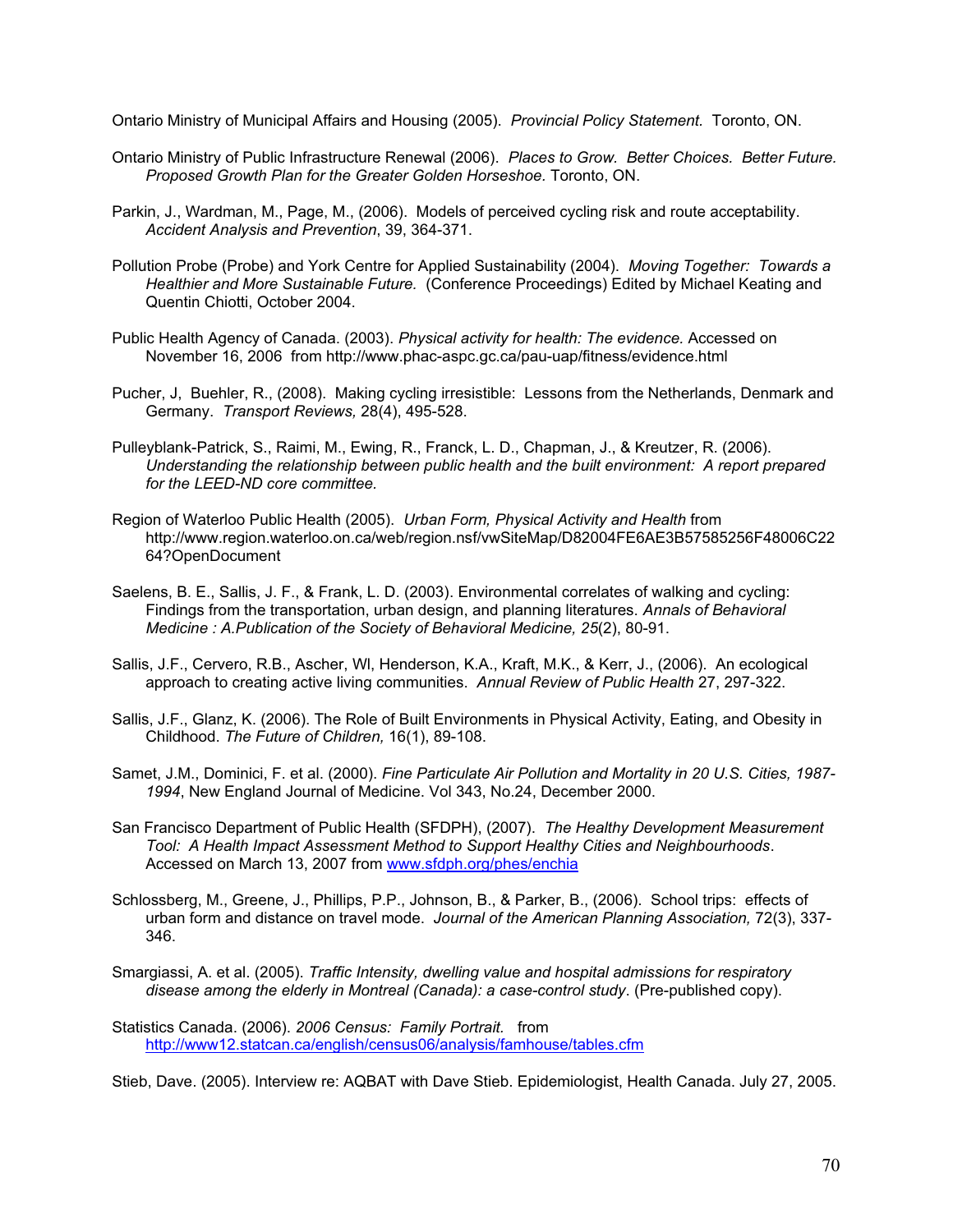- Sustainable Urban Development Association (2008). *Housing Alternatives Acceptability Study (HAAS). Accessed on October 18, 2008 from www.suda.ca*
- Svensson, Ä (2005). *Arterial Streets for People: Guidance for Planners and Decision Makers when Reconstructing Arterial Streets*. European Commission Fifth Framework Program.
- Toronto City Planning (2007). *Design Guidelines for 'Greening' Surface Parking Lots*. Accessed on August 16, 2008 from http://www.toronto.ca/planning/urbdesign/pdf/greening\_parking\_lots\_dg\_update\_nov07\_1-3.pdf
- Toronto Public Health (2004). *Air Pollution Burden of Illness in Toronto: 2004 Summary*. Prepared for the Environmental Protection Office by Monica Campbell, David Pengelly and Monica Bienefeld. Toronto: July 2004.
- Town of Halton Hills (2008). *Town of Halton Hills Official Plan (Consolidated May 2008).* Accessed on July 16, 2008 from http://www.haltonhills.ca/planning/pdf/official-plan/Official-Plan-Halton-Hills-2008- 05.pdf
- Town of Milton (2001). *Town of Milton Official Plan (Consolidated January 2001)*. Accessed on July 15, 2008 from http://www.milton.ca/plandev/officialplan.pdf
- Town of Oakville (2006). *Town of Oakville Official Plan 2006 Consolidation*. Accessed on July 15, 2008 from http://www.oakville.ca/Media\_Files/Offical\_Plan\_2006\_consolidation.pdf
- U.S. Green Building Council (2007). *LEED for Neighbourhood Development.* Accessed on May 12, 2008 from http://www.usgbc.org/DisplayPage.aspx?CMSPageID=148
- Urban Land Institute (2005). *Higher Density Development: Myth and Fact*. Accessed on August 6, 2008 from www.uli.org/Content/ContentGroups/PolicyPapers/MF**Higher**010.pdf
- U.S. Environmental Protection Agency (US EPA). (2004). *Air Quality Criteria for Particulate Matter.*  October 2004.
- Van Vliet et al. (1997). *Motor Vehicles Exhaust and Chronic Respiratory Symptoms in Children Living Near Freeways.* Environmental Research. Vol.74(2), p.122-132.
- World Health Organization (WHO) Europe. (2004). *Health Aspects of Air Pollution (2004).* Results from the WHO project 'Systematic Review of Health Aspects of Air Pollution in Europe'.